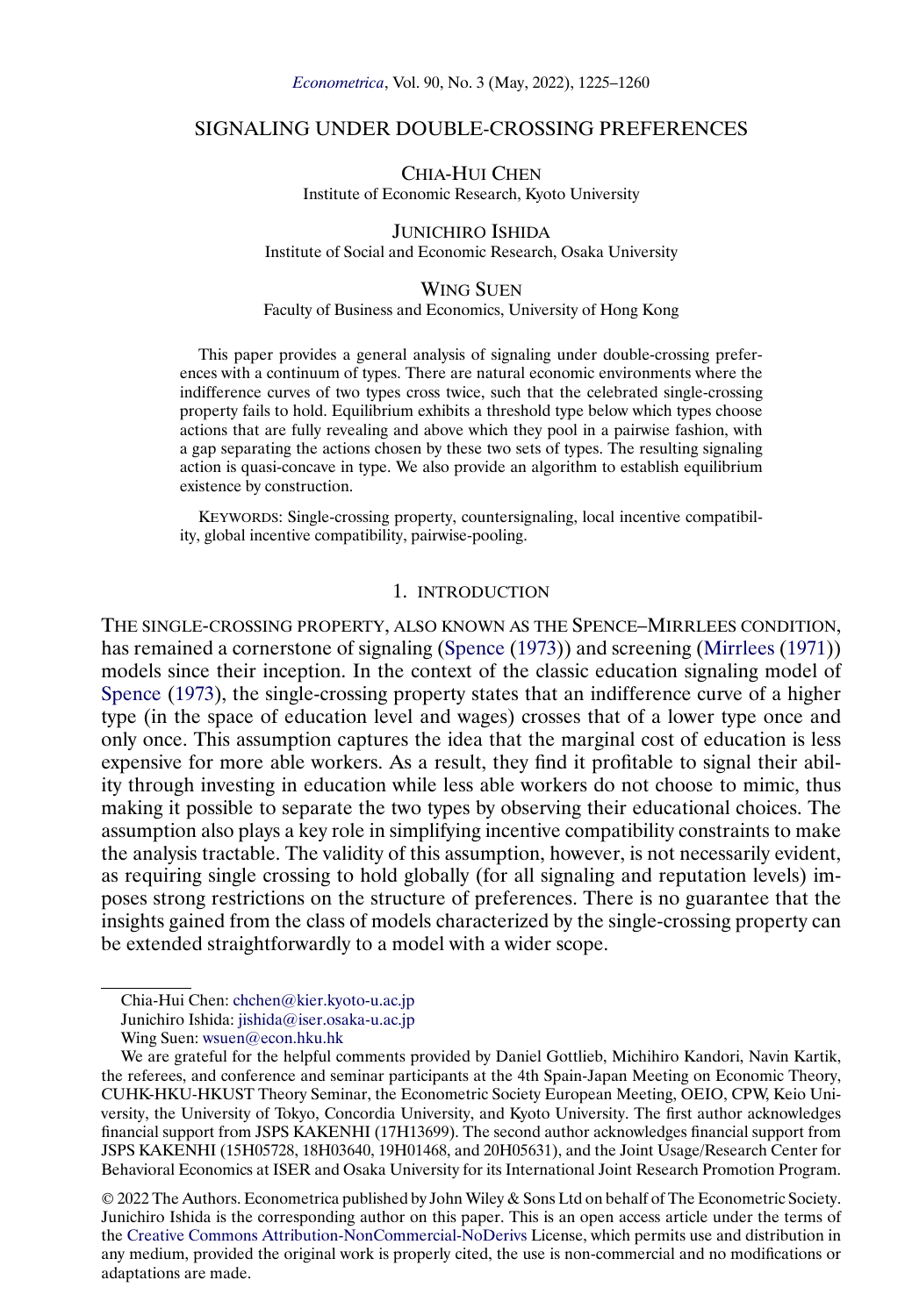<span id="page-1-0"></span>The possibility that the single-crossing property may fail to hold in some environments has been acknowledged in the literature [\(Mailath](#page-34-0) [\(1987\)](#page-34-0), [Hörner](#page-34-0) [\(2008\)](#page-34-0)), and there are sporadic and independent attempts to examine this situation in the analysis of signaling [\(Feltovich, Harbaugh, and To](#page-34-0) [\(2002\)](#page-34-0), [Kolev and Prusa](#page-34-0) [\(2002\)](#page-34-0), [Araujo, Gottlieb, and](#page-34-0) [Moreira](#page-34-0) [\(2007\)](#page-34-0), [Daley and Green](#page-34-0) [\(2014\)](#page-34-0), [Bobtcheff and Levy](#page-34-0) [\(2017\)](#page-34-0), [Frankel and Kartik](#page-34-0) [\(2019\)](#page-34-0), [Chen, Ishida, and Suen](#page-34-0) [\(2021\)](#page-34-0), [Degan and Li](#page-34-0) (2021)).<sup>1</sup> Much of this literature considers a small number of discrete types or some specific payoff functions. In this paper, we provide an analysis of a standard signaling model with a continuum of types, except that the usual single-crossing property is replaced by a *double-crossing property*—indifference curves of two types cross twice in the relevant space. The paper makes four contributions.

First, we provide a general framework and identify the key preference features, captured by Assumptions [2](#page-3-0) and [3](#page-4-0) in Section [2,](#page-2-0) that lead to the double-crossing property. To the best of our knowledge, this is the first general analysis of signaling that does not impose the single-crossing property. When single crossing does not hold, an obvious concern is that local incentive compatibility does not guarantee global incentive compatibility. It is often thought that this fact makes any analysis under such an environment complicated and intractable, especially when there are many types. Our analysis provides a systematic way of understanding double-crossing preferences and yields new insight into the relationship between local incentive compatibility and global incentive compatibility.

Second, we use examples to show that there are many situations of economic interest that exhibit the double-crossing property, suggesting that the set of assumptions we identify is not only technically convenient but also economically relevant and meaningful. One factor that potentially breaks the single-crossing property is that gains from signaling are typically bounded. Beyond some level, the gains diminish as an agent invests more in signaling. Moreover, higher, more productive types may reach this point of diminishing returns at lower signaling levels than do lower types. Thus, the benefit-cost ratio of signaling is initially greater for higher types than for lower types, but the comparison is reversed past some signaling level, resulting in the double-crossing property. We provide several examples to capture this principle and show that the single-crossing property is not as robust as generally believed, as it can be easily turned into the double-crossing property with minor modifications of the underlying environment.

Third, we provide a characterization of equilibria in Section [4.](#page-6-0) Despite the potential complication that arises from the lack of single crossing, equilibrium exhibits a remarkably simple structure. We introduce Low types Separate and High types Pairwise-Pool (LSHPP) equilibrium, and Theorem [1](#page-9-0) establishes that any D1 equilibrium under the double-crossing property is LSHPP. In such an equilibrium, there is a threshold type above which two distinct types (or two intervals of types) pair up to choose the same signaling action. The equilibrium signaling action is quasi-concave in type above the threshold. Below the threshold, types choose fully revealing actions. Our notion of LSHPP is a generalized version of Low types Separate and High types Pool (LSHP) equilibrium introduced by [Kartik](#page-34-0) [\(2009\)](#page-34-0). An important difference from [Kartik'](#page-34-0)s [\(2009\)](#page-34-0) model (and also from [Bernheim](#page-34-0) [\(1994\)](#page-34-0)) is that there is no exogenous bound on the signaling space. Instead, "pairwise-pooling" is the result of endogenous constraints induced by the double-crossing property.

<sup>&</sup>lt;sup>1</sup>There are also some attempts to relax the single-crossing property in screening models. See [Smart](#page-35-0) [\(2000\)](#page-35-0), [Araujo and Moreira](#page-34-0) [\(2010\)](#page-34-0), and [Schottmüller](#page-35-0) [\(2015\)](#page-35-0). [Matthews and Moore](#page-35-0) [\(1987\)](#page-35-0) introduced double-crossing utility curves in a multidimensional screening problem, but their focus and formulation are different from ours, which relies on double-crossing indifference curves.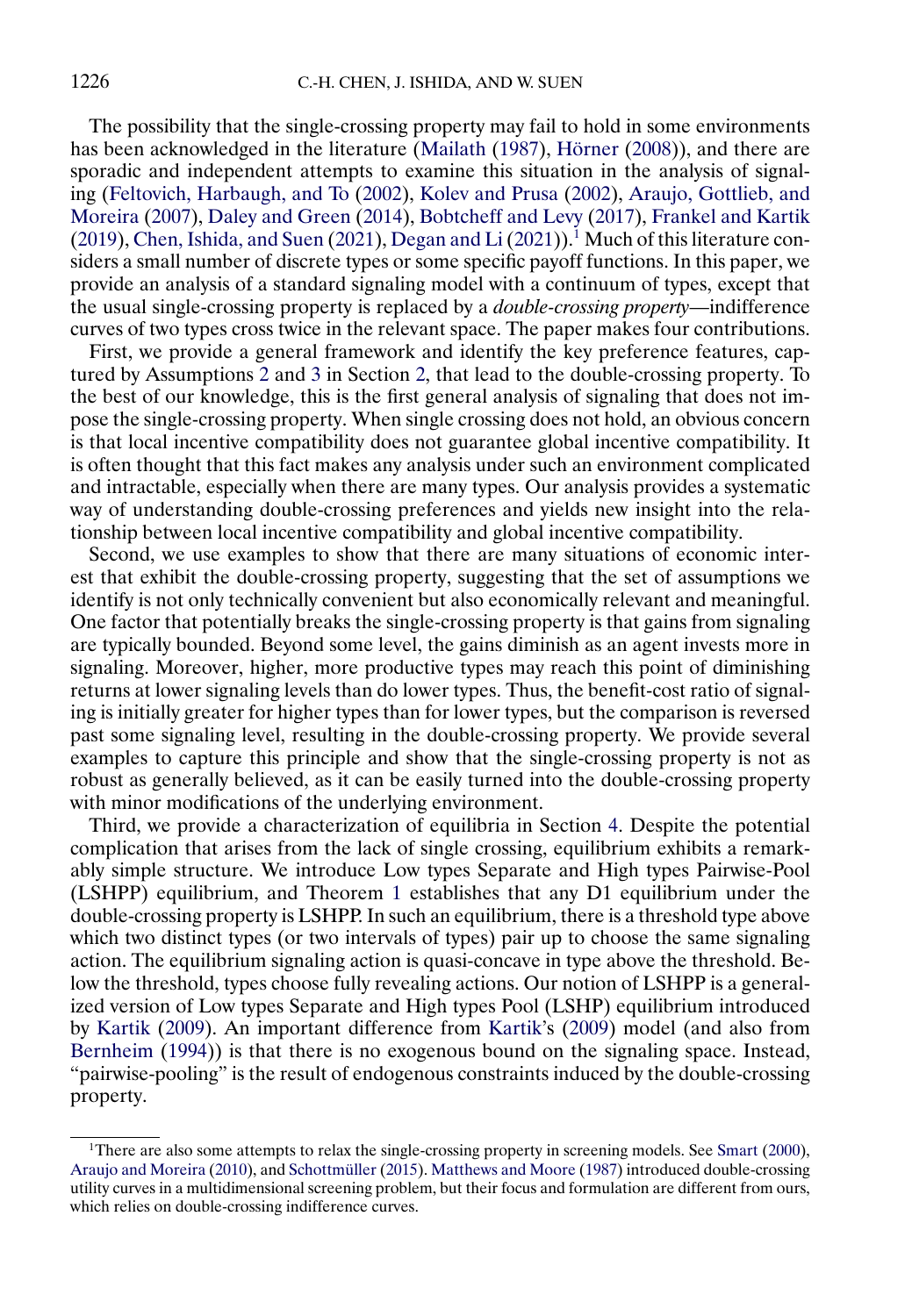<span id="page-2-0"></span>Finally, in Section [5,](#page-12-0) we provide an algorithm to find an LSHPP equilibrium that works for any continuous type distribution. Theorem [2](#page-15-0) establishes the existence of an equilibrium via this construction. Pairwise-pooling is related to a phenomenon known as "countersignaling," where low and high types pool by refraining from costly signaling while intermediate types separate from those types by signaling [\(Feltovich, Harbaugh, and To](#page-34-0) [\(2002\)](#page-34-0), [Araujo, Gottlieb, and Moreira](#page-34-0) [\(2007\)](#page-34-0), [Chung and Eso](#page-34-0) [\(2013\)](#page-34-0)). However, establishing a countersignaling equilibrium is not straightforward, and our understanding of countersignaling is limited to specific contexts. Our equilibrium construction generalizes the notion of countersignaling to that of pairwise-pooling, clarifies the forms it can take, and enables us to establish its existence under general conditions. We later discuss in detail how our framework extends the existing literature and sheds new light on this seemingly perverse yet pervasive phenomenon.

### 2. MODEL

We consider a standard signaling model, except that the usual single-crossing property is replaced by a double-crossing property, which we define more precisely below. An agent, characterized by his type  $\theta \in [\theta, \overline{\theta}]$ , chooses a publicly observable action (signaling level)  $a \in \mathbb{R}_+$ . The agent's type is his private information and is distributed according to a continuous function  $F(\cdot)$  with full support. The payoff to an agent is  $u(a, t, \theta)$ , where t is the market's perception of his type, or his "reputation"; that is,  $t = \mathbb{E}[\theta | a]$ . We assume that signaling is costly and that the agent benefits from a higher reputation.<sup>2</sup>

ASSUMPTION 1:  $u : \mathbb{R}_+ \times [\underline{\theta}, \overline{\theta}]^2 \to \mathbb{R}$  *is twice continuously differentiable, strictly increasing in* t, *and strictly decreasing in* a.

In the subsequent analysis, we make heavy use of the marginal rate of substitution between signaling action  $\vec{a}$  and reputation  $\vec{t}$ , defined as

$$
m(a, t, \theta) := -\frac{u_a(a, t, \theta)}{u_t(a, t, \theta)}.
$$

It measures the increase in reputation that is needed to compensate for a higher signaling level. Signaling is relatively inexpensive when the marginal rate of substitution is low. If we let  $t = \phi(a, u, \theta)$  represent the indifference curve of type  $\theta$  at utility level u in the  $(a, t)$ space, then the marginal rate of substitution gives its slope. Specifically,  $\phi_a(a, u, \theta) =$  $m(a, \phi(a, u, \theta), \theta).$ 

Preferences satisfy the single-crossing property if whenever a lower type  $\theta''$  is indifferent between a higher signaling action  $a_2$  and a lower signaling action  $a_1$ , a higher type  $\theta'$  strictly prefers the higher action  $a_2$ . This is equivalent to requiring that  $m(a, t, \theta')$  <  $m(a, t, \theta'')$  for any  $\theta' > \theta''$  and any  $(a, t)$ , which implies that an indifference curve of a higher type crosses that of a lower type once and from above. We often refer to this case as the "standard setup."

<sup>&</sup>lt;sup>2</sup>The assumption that  $u_a(\cdot) < 0$  is just made for the sake of expository clarity. All of our results hold even if signaling is not always costly. See the working paper version [\(Chen, Ishida, and Suen](#page-34-0) [\(2021\)](#page-34-0)) for the general case. We maintain the assumption that  $u_t(\cdot) > 0$  throughout this work. [Liu and Pei](#page-34-0) [\(2020\)](#page-34-0) considered a signaling model in which the sender's payoff from reputation is type-dependent and may not be monotone. We leave that extension for future research.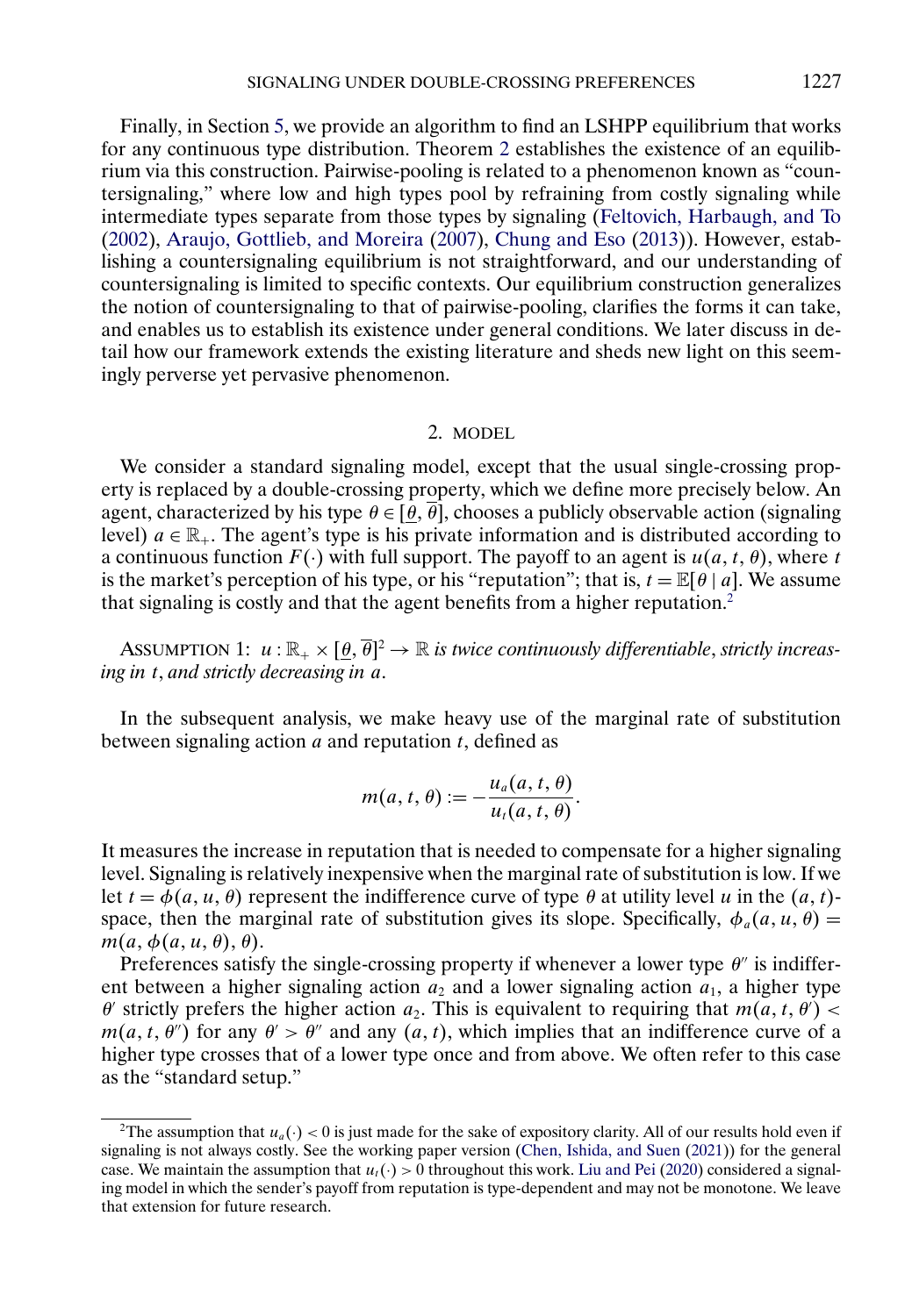<span id="page-3-0"></span>We relax the standard setup to allow for "double-crossing preferences." Our focus is to study situations in which the single-crossing property holds when the signaling level is low but fails when it is high.

DEFINITION 1—Double-crossing property: For any  $\theta' > \theta''$ , there exists a continuous function  $D(\cdot; \theta', \theta'') : [\underline{\theta}, \overline{\theta}] \rightarrow \mathbb{R}_+$  such that the following hold:

(a) if  $a < a_0 \le D(t_0; \theta', \theta'')$ , then

$$
u(a, t, \theta'') \leq u(a_0, t_0, \theta'') \quad \Longrightarrow \quad u(a, t, \theta') < u(a_0, t_0, \theta');
$$

(b) if  $a > a_0 \ge D(t_0; \theta', \theta'')$ , then

$$
u(a, t, \theta'') \leq u(a_0, t_0, \theta'') \quad \implies \quad u(a, t, \theta') < u(a_0, t_0, \theta').
$$

The locus of points  $\{(a, t) : a = D(t; \theta', \theta')\}$  is a "dividing line" that partitions the  $(a, t)$ space into two regions. For signaling actions to the left of the dividing line, the standard single-crossing property holds for types  $\theta'$  and  $\theta''$ . To the right of the dividing line, the *reverse single-crossing property* holds: whenever the lower type  $\theta$ <sup>"</sup> is indifferent between a higher action  $a_2$  and a lower action  $a_1$ , the higher type  $\theta$  strictly prefers the lower action. The double-crossing property does not impose any specific restrictions on the rankings between actions on opposite sides of the dividing line. It also does not require  $D(t; \theta', \theta'')$ to be monotone in  $t$ .

# ASSUMPTION 2: u(·) *satisfies the double-crossing property*.

For  $\theta' > \theta''$  and any  $(a, t)$ ,  $m(a, t, \theta') - m(a, t, \theta'')$  is negative in the standard setup. Assumption 2, on the other hand, implies that this difference is single-crossing from below in a with the crossing point at  $a = D(t; \theta', \theta'')$ . But the latter condition alone does not imply Assumption 2.<sup>3</sup> Since we impose no restriction on the shape of  $D(\cdot; \theta', \theta'')$  other than that it is a continuous function of  $t$ , we could have a situation where the dividing line crosses an indifference curve more than once. However, suppose an indifference curve  $\phi(\cdot, u_0, \theta'')$  of type  $\theta''$  crosses  $D(\cdot; \theta', \theta'')$  at  $a_1$  and  $a_2$ . Indifference curves of the higher type  $\theta'$  that cross  $\phi(\cdot; u_0, \theta'')$  must be steeper than the latter between  $a_1$  and  $a_2$ , which implies that type  $\theta'$  strictly prefers the lower action  $a_1$  to the higher action  $a_2$ . This would violate Definition 1(a). Assumption 2 therefore implies that an indifference curve can cross a dividing line only once in the  $(a, t)$ -space. More specifically, if  $\phi(\cdot, u', \theta')$  is the indifference curve of type  $\theta'$  that passes through  $(a', t')$ , then  $a' \le D(t'; \theta', \theta'')$  implies  $a \leq D(\phi(a, u', \theta'); \theta', \theta'')$  for  $a < a'$ .

Formally, suppose that type  $\theta''$  attains utility level  $u_0$  at  $(a_0, t_0)$ . We require that the difference in the marginal rate of substitution between two types is single-crossing from below *along an indifference curve* of one type (say, the lower type): for  $\theta' > \theta''$ ,

$$
m(a, \phi(a, u_0, \theta'), \theta') - m(a, \phi(a, u_0, \theta'), \theta'') \begin{cases} \leq 0 & \text{if } a \leq a_0 \leq D(t_0; \theta', \theta''), \\ \geq 0 & \text{if } a \geq a_0 \geq D(t_0; \theta', \theta''), \end{cases} (1)
$$

with strict inequality except when  $a = a_0 = D(t_0; \theta', \theta'')$ . It is clear that Assumption 2 is satisfied if and only if there exists  $D(\cdot; \theta', \theta'')$  such that (1) holds; thus, (1) can be adopted

<sup>&</sup>lt;sup>3</sup>If utility is additively or multiplicatively separable in reputation t, then the single-crossing difference in a is sufficient to ensure the double-crossing property.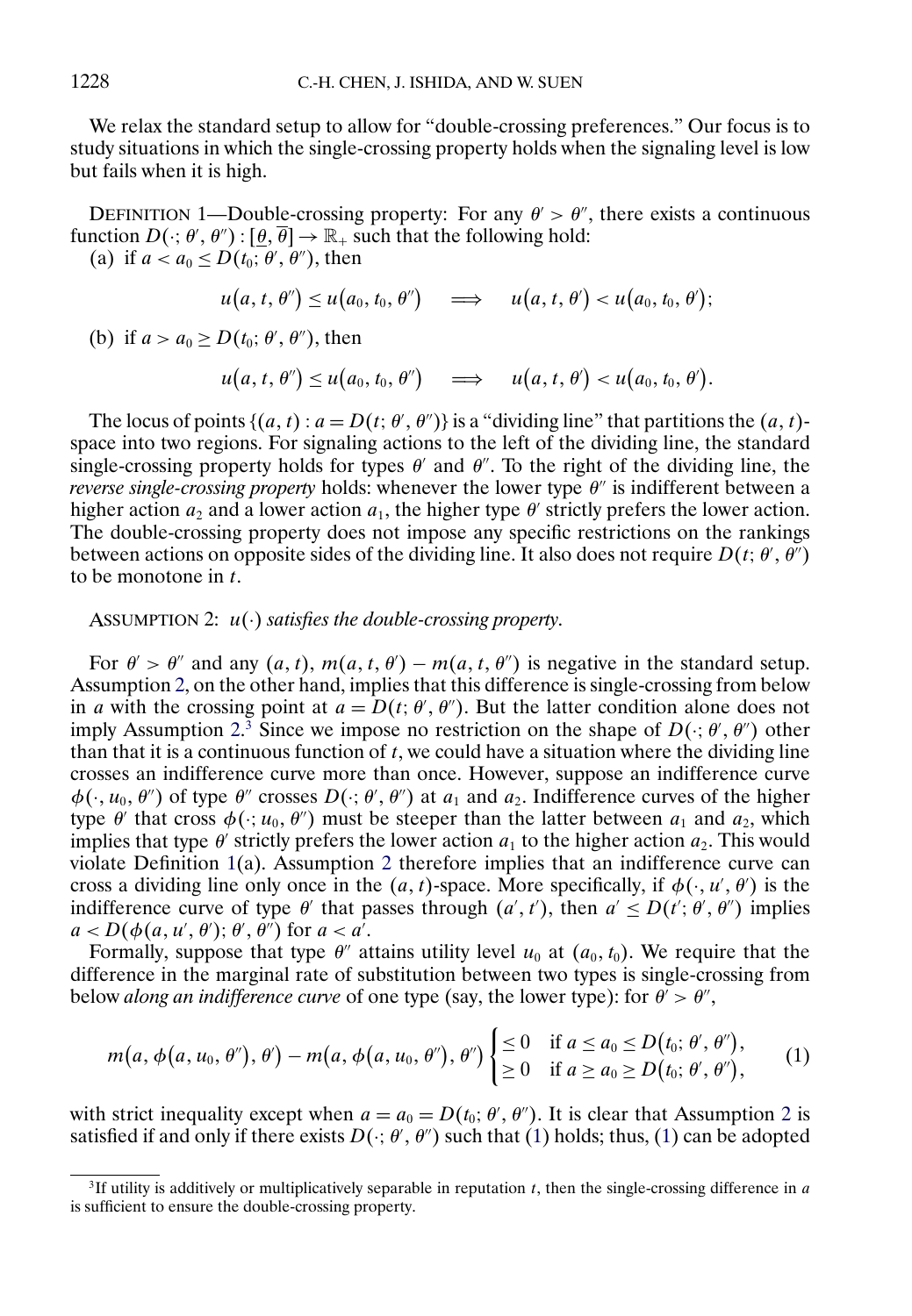<span id="page-4-0"></span>

FIGURE 1.—Double-crossing property. The indifference curve of a higher type  $\theta'$  crosses that of a lower type  $\theta$ <sup>"</sup> twice. Along the dividing line, higher types have more convex indifference curves.

as an alternative definition of the double-crossing property. For completeness, we provide a proof of this claim in Appendix [D.](#page-32-0)

In Figure 1, we show indifference curves of types  $\theta'$  and  $\theta''$  in the  $(a, t)$ -space. To the left of the dividing line  $D(\cdot; \theta', \theta'')$ , an indifference curve of the higher type  $\theta'$  must cross  $\phi(\cdot, u_0, \theta'')$  from above. To the right, it must cross  $\phi(\cdot, u_0, \theta'')$  from below. At the boundary, the indifference curves of the two types are tangent to each other, with the higher type having indifference curves that are "more convex." One implication is that whenever the lower type  $\theta''$  prefers the allocation  $(a_0, t_0)$  at the tangency point to some other allocation  $(a', t')$ , the higher type  $\theta'$  would strictly prefer the former to the latter. The relevance of this implication for incentive compatibility will become apparent later in the analysis.

Assumptions [1](#page-2-0) and [2](#page-3-0) are sufficient for an analysis of signaling under double-crossing preferences when there are only two types. To allow for a general analysis with multiple types, we need to make assumptions about how the dividing line  $D(\cdot; \theta', \theta'')$  shifts with respect to  $\theta'$  and  $\theta''$ .<sup>4</sup>

ASSUMPTION 3: *For any t*,  $D(t; \theta', \theta'')$  is continuous and strictly decreases in  $\theta'$  and in  $\theta''$ .

The dividing line  $D(\cdot; \theta', \theta'')$  is defined for  $\theta' > \theta''$ . We extend the domain of D to allow for  $\theta \ge \theta''$  by defining, for any t,

$$
D(t; \theta, \theta) := \lim_{\theta'' \to \theta^-} D(t; \theta, \theta'') = \lim_{\theta' \to \theta^+} D(t; \theta', \theta).
$$

Because  $D(\cdot; \theta', \theta'')$  is monotone in  $\theta'$  and  $\theta''$  and is bounded, the limit is well defined.

DEFINITION 2:  $(a, t)$  is in the SC-domain of type  $\theta$  if it belongs to the set  $SC(\theta)$  :=  $\{(a, t) : a < D(t; \theta, \theta)\}\;$ ; and it is in the RSC-domain of type  $\theta$  if it belongs to RSC( $\theta$ ) :=  $\{(a, t) : a > D(t; \theta, \theta)\}.$ 

<sup>4</sup>With three types, for example, there would be three dividing lines (one for each pair of types) and six possible rankings of these dividing lines for each value of t. Any analysis becomes unmanageable without further restrictions as the number of types increases.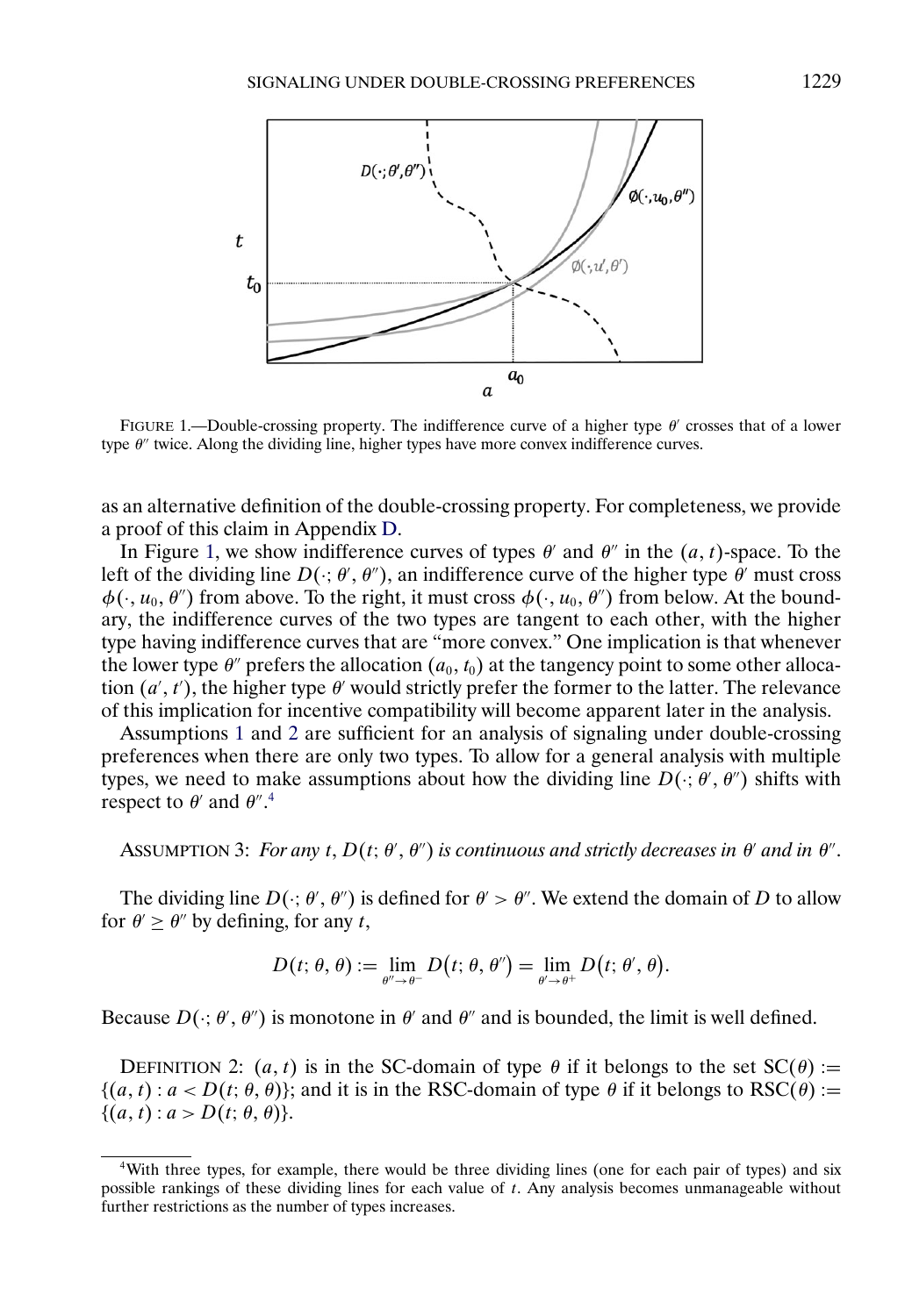<span id="page-5-0"></span>Assumption [3](#page-4-0) implies that the SC-domain shrinks with type (i.e.,  $SC(\theta') \subset SC(\theta'')$  for  $\theta$  >  $\theta$ ) and that the RSC-domain expands with type. If  $(a, t)$  is in the SC-domain of type  $\theta$ , then for any two types lower than  $\theta$ , the higher type has a lower marginal rate of substitution at this point than the lower type. This follows because  $a < D(t; \theta, \theta)$  $D(t; \theta', \theta'')$  for any  $\theta \ge \theta' > \theta''$ . If  $(a, t)$  is in the RSC-domain of type  $\theta$ , then for any two types higher than  $\theta$ , the higher type has a higher marginal rate of substitution than the lower type. If  $(a, t)$  is on the boundary of the SC-domain and RSC-domain of type  $\theta$ , then type  $\theta$  has a lower marginal rate of substitution than any other type. In other words,

$$
a = D(t; \theta, \theta) \implies \theta = \operatorname*{argmin}_{\theta'} m(a, t, \theta'). \tag{2}
$$

Assumption [3](#page-4-0) is not easy to interpret in terms of preferences. The following result is useful for relating it to the marginal rate of substitution.

LEMMA 1: *Suppose that preferences satisfy the double-crossing property*. *Then*, *Assumption* [3](#page-4-0) *holds if and only if*  $m(a, t, \theta)$  *is strictly quasi-convex in*  $\theta$ .

PROOF: For any given  $(a, t)$ , pick an arbitrary pair of types  $\theta'$  and  $\theta''$  such that  $a = D(t; \theta', \theta'')$ . If no such pair exists, then  $m(a, t, \cdot)$  is strictly monotone and hence strictly quasi-convex. By definition, this means that  $m(a, t, \theta') = m(a, t, \theta'')$ . Suppose that  $D(t; \theta', \cdot)$  is decreasing. For  $\theta_1 < \theta''$ ,  $a < D(t; \theta', \theta_1)$  implies  $m(a, t, \theta'') = m(a, t, \theta')$  $m(a, t, \theta_1)$ . For  $\theta_2 \in (\theta'', \theta'), a > D(t; \theta', \theta_2)$  implies  $m(a, t, \theta_2) < m(a, t, \theta')$ . If  $D(t; \cdot, \theta'')$ is decreasing, then for  $\theta_3 > \theta'$ ,  $a > D(t; \theta_3, \theta'')$  implies  $m(a, t, \theta') = m(a, t, \theta'')$  $m(a, t, \theta_3)$  $m(a, t, \theta_3)$  $m(a, t, \theta_3)$ . Since this holds for any arbitrary pair  $(\theta', \theta'')$ , Assumption 3 implies that  $m(a, t, \cdot)$  is strictly quasi-convex.

Conversely, suppose  $m(a, t, \theta)$  is quasi-convex. Take any  $(a, t)$  such that  $a =$  $D(t; \theta', \theta'')$ . For  $\theta_1 < \theta''$ ,  $m(a, t, \theta_1) > m(a, t, \theta')$  implies  $a < D(t; \theta', \theta_1)$ . For  $\theta_2 \in (\theta'', \theta')$ ,  $m(a, t, \theta_2) < m(a, t, \theta')$  implies  $a > D(t; \theta', \theta_2)$ . This shows that  $D(t; \theta', \cdot)$  is decreasing. A similar argument establishes that  $D(t; \cdot, \theta'')$  is decreasing.  $Q.E.D.$ 

Given this result, an alternative way to state Definition [2](#page-4-0) is that  $(a, t)$  belongs to the SC-domain of type  $\theta$  if  $m(a, t, \cdot)$  is locally decreasing at  $\theta$ , and it belongs to the RSCdomain of type  $\theta$  if  $m(a, t, \cdot)$  is locally increasing at  $\theta$ . In the standard setup, the marginal rate of substitution strictly decreases in type, reflecting the assumption that higher types have lower signaling costs. The double-crossing property with Assumption [3](#page-4-0) is relevant for situations in which the marginal costs of signaling are the lowest for intermediate types. Note, however, that the type with the minimum marginal signaling cost is not fixed. For low signaling levels, relatively higher types have the minimum signaling cost, and for high signaling levels, relatively lower types have the minimum signaling cost.

### 3. AN EXAMPLE: SIGNALING WITH NEWS

While our specification is a natural way to define double-crossing preferences, the assumptions we adopt impose economically meaningful restrictions on preferences, which may or may not be reasonable depending on the context of the application. Specifically, Assumption [2](#page-3-0) implies that indifference curves of higher types are more convex than those of lower types. In the standard setup, the relevant issue is which type has steeper indifference curves. Under double-crossing preferences, the issue is of higher order: we need to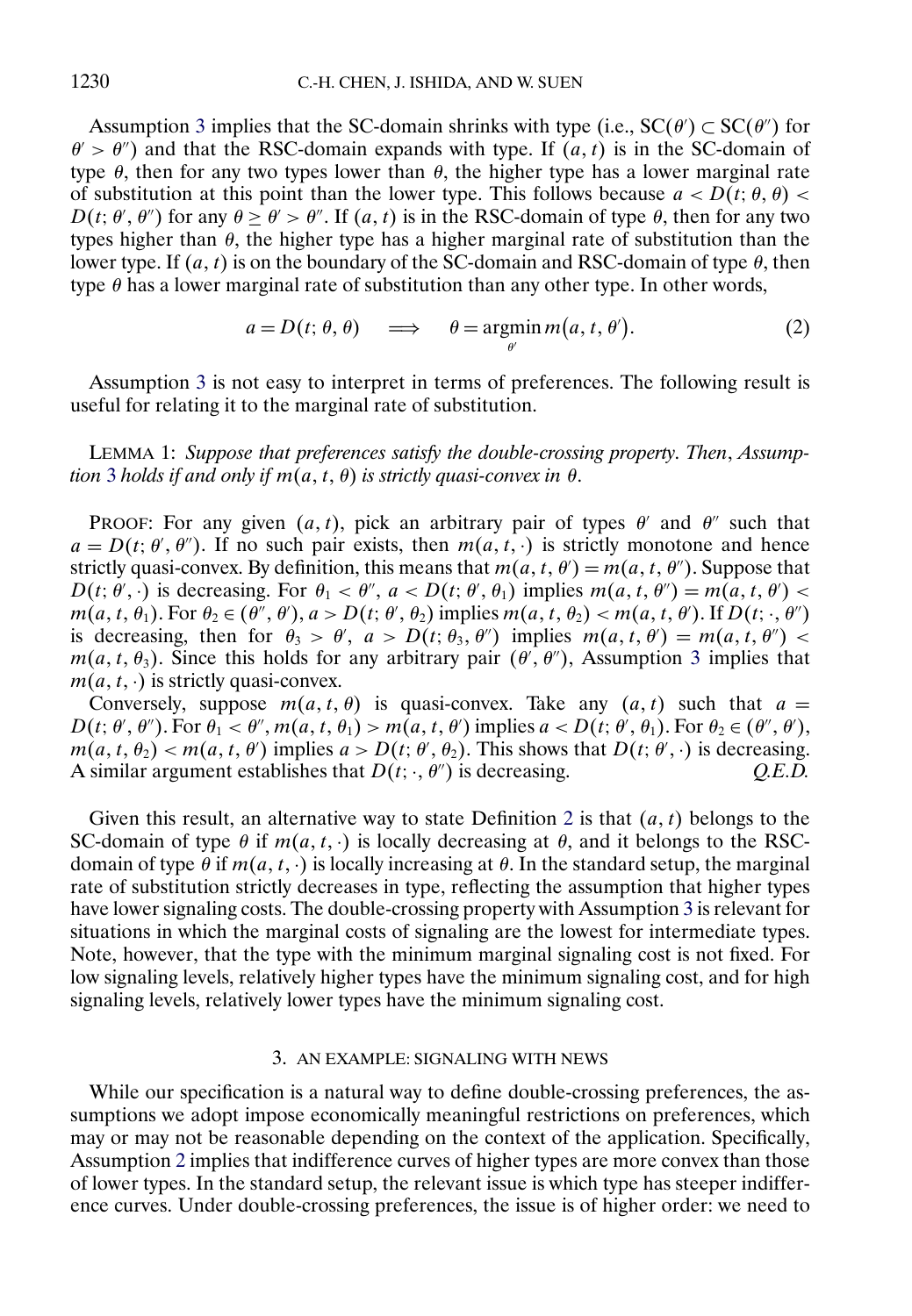<span id="page-6-0"></span>determine how the rate of change in marginal rates of substitution is related to the agent type, for which there appears to be no a priori obvious specification.

To better motivate the modeling choices we make and to demonstrate the relevance of our analysis, we first discuss a leading example of our model; more examples are provided in Section [6.3.](#page-21-0) The example builds on an insight that has been scrutinized in the literature: the single-crossing property may fail in signaling models with additional information sources such as news or "grades" [\(Feltovich, Harbaugh, and To](#page-34-0) [\(2002\)](#page-34-0), [Daley and Green](#page-34-0) [\(2014\)](#page-34-0)). For illustration, we use a very simple formulation of additional information. The literature has developed more complicated models.

Consider an environment where there are two sources of information: a signaling action and a test outcome. The test outcome is binary, either pass or fail, and the agent passes the test with probability  $\beta_0 + \beta \theta$  (where  $\beta > 0$ ). If the agent passes the test, then he is promoted and earns  $\lambda V$ . If he fails, he is fired, and his outside payoff depends on his reputation. Let the outside payoff be  $\lambda t < \lambda V$ . The agent's utility is

$$
u(a, t, \theta) = (\beta_0 + \beta \theta)\lambda V + [1 - (\beta_0 + \beta \theta)]\lambda t - \left(\frac{\gamma a}{\theta} + \frac{a^2}{2}\right),
$$

where the last term in parentheses represents the signaling cost, and  $\gamma > 0$  is a cost parameter. The marginal rate of substitution is

$$
m(a, t, \theta) = \frac{\gamma + a\theta}{\lambda \theta [1 - (\beta_0 + \beta \theta)]}.
$$

For  $\theta' > \theta''$ ,  $m(a, t, \theta') - m(a, t, \theta'')$  is single-crossing from below in a. Since  $m(a, t, \theta)$  is independent of t, this suffices for Assumption [2](#page-3-0) to hold. Assumption [3](#page-4-0) also holds because  $m(a, t, \theta)$  is quasi-convex in  $\theta$ .

In this class of models, the single-crossing property breaks down because higher types have less incentive to engage in costly signaling as they know that their type will be partially revealed by exogenous news anyway. Because of this, the marginal gain from signaling is not necessarily higher for higher types. As [Feltovich, Harbaugh, and To](#page-34-0) [\(2002\)](#page-34-0) illustrated, this type of model often leads to a phenomenon known as "countersignaling," in which higher types refrain from costly signaling. We later show that the possibility of countersignaling is a common feature of equilibrium under double-crossing preferences.

### 4. CHARACTERIZATION

This section provides a characterization of signaling equilibria that survive the D1 criterion. Let  $S : [\theta, \overline{\theta}] \to \mathbb{R}_+$  denote the sender's strategy, and let  $\mu : \mathbb{R}_+ \to \Delta[\theta, \overline{\theta}]$  be the belief about agent type. Define  $T(\theta) := \mathbb{E}_{\mu(S(\theta))}[\theta]$  as the equilibrium reputation of type  $\theta'$ .

DEFINITION 3: A signaling equilibrium is a pair of strategy  $S(\cdot)$  and belief  $\mu(\cdot)$  such that the following hold:

(a) given  $\mu(\cdot)$ ,  $S(\theta) \in \arg \max_a u(a, \mathbb{E}_{\mu(a)}[\theta], \theta)$  for each  $\theta \in [\theta, \overline{\theta}]$ ; and

(b)  $\mu(\cdot)$  is consistent with  $S(\cdot)$  and Bayes's rule whenever applicable.

This definition is equivalent to perfect Bayesian equilibrium if we introduce a fictitious player ("the market") who chooses t after observing a to minimize the loss function,  $(t \theta$ <sup>2</sup>. Signaling models typically exhibit a plethora of equilibria because off-equilibrium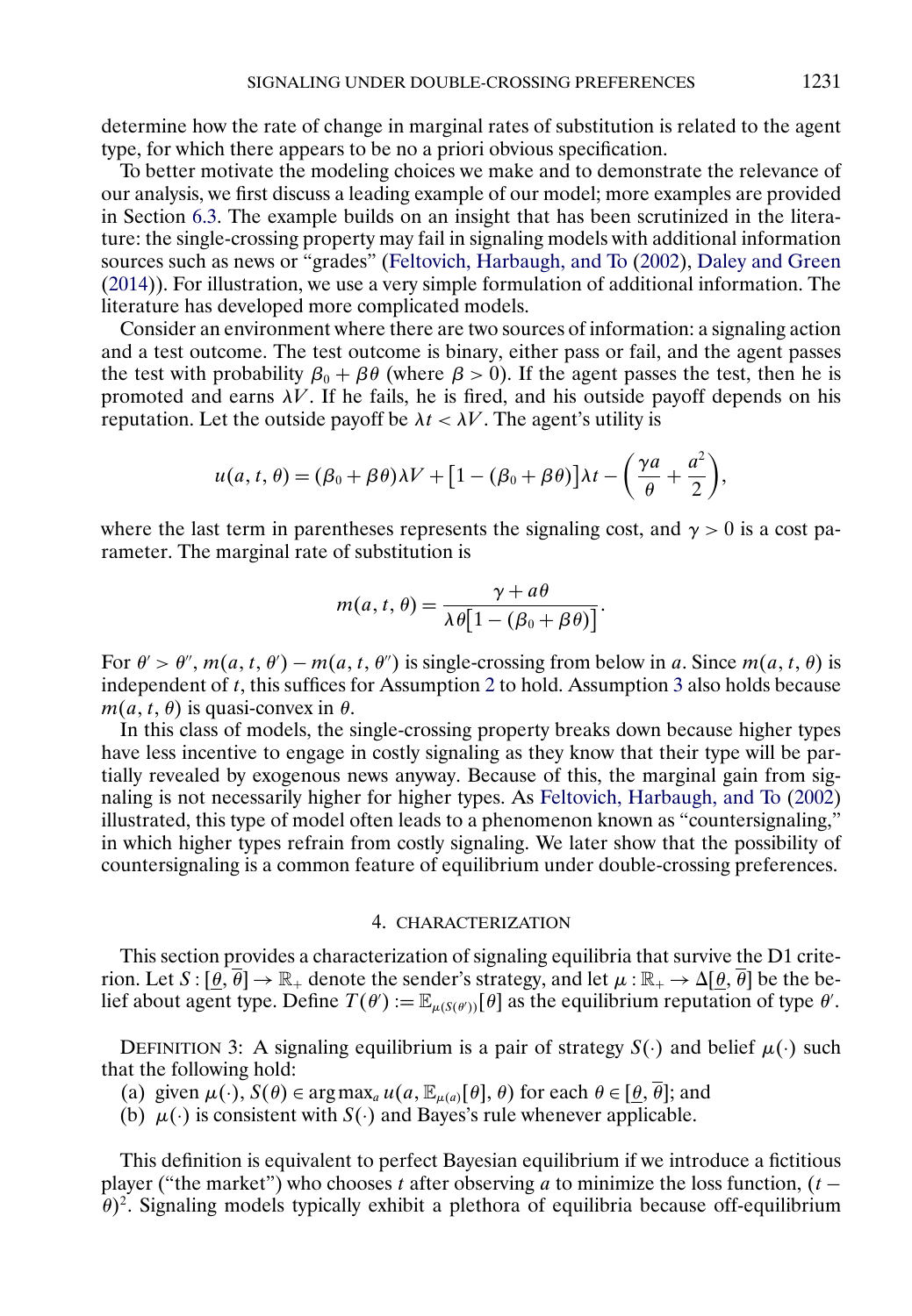<span id="page-7-0"></span>beliefs are not pinned down by Bayes's rule. We introduce the standard D1 refinement (Cho and Kreps, 1987), which requires that, for any off-equilibrium action  $a$ , the belief  $\mu(a)$  satisfies the following restriction: if there are  $\theta'$  and  $\theta''$  such that, for all t,

$$
u(a, t, \theta') \geq u(S(\theta'), \mathbb{E}_{\mu(a)}[\theta], \theta') \quad \implies \quad u(a, t, \theta'') > u(S(\theta'), \mathbb{E}_{\mu(a)}[\theta], \theta''),
$$

then  $\theta' \notin \text{supp}\mu(a)$ . This restriction eventually comes down to comparing the marginal rates of substitution at the point of pooling: a slight upward deviation to an offequilibrium action is attributed to the type with the lowest marginal rate (whose signaling cost is the lowest), while a slight downward deviation is attributed to the type with the highest marginal rate.<sup>5</sup> Throughout the analysis, we simply refer to a signaling equilibrium that satisfies the D1 refinement as an "equilibrium."

In what follows, we use  $S(\theta^-)$  and  $T(\theta^-)$  to denote the left limit and  $S(\theta^+)$  and  $T(\theta^+)$ to denote the right limit at  $\theta$ . Let  $Q(a) := {\theta : S(\theta) = a}$  denote the set of types who choose *a* in equilibrium. We refer to  $Q(a)$  as a *pooling set* if it contains at least two types.

# 4.1. *Full Separation*

Consider a fully separating strategy  $s^*$ (·) for some interval of types, where  $T(\theta) = \theta$ in this interval. Incentive compatibility requires type  $\theta$  to have no incentive to mimic adjacent types:

$$
u(s^*(\theta),\theta,\theta) \geq u(s^*(\theta+\epsilon),\theta+\epsilon,\theta).
$$

In the limit, this condition can be written as

$$
s^{*'}(\theta) = \frac{1}{m(s(\theta), \theta, \theta)}.
$$
\n(3)

An equilibrium is fully separating if the entire type space  $[\theta, \overline{\theta}]$  is separating. In this case, the initial condition must satisfy  $s^*(\underline{\theta}) = \arg \max_a u(a, \underline{\theta}, \underline{\theta}) = 0.$ 

If indifference curves are single-crossing, the solution to the differential equation (3) with initial condition  $s^*(\underline{\theta}) = 0$  constitutes a fully separating equilibrium [\(Mailath](#page-34-0) [\(1987\)](#page-34-0)). This solution is also known as the least-cost separating equilibrium, or the "Riley outcome" [\(Riley](#page-35-0) [\(1979\)](#page-35-0)).

In our model, there is a dividing line  $D(\cdot; \cdot, \cdot)$  that separates the  $(a, t)$ -space into two distinct domains. No fully separating solution can extend beyond the dividing line.

PROPOSITION 1: *There is no fully separating equilibrium if there exists*  $\theta' < \overline{\theta}$  *such that*  $s^*(\theta') = D(\theta'; \theta', \theta').$ 

PROOF: Let  $\theta_1$  be a type that is slightly above  $\theta'$  such that  $s^*(\theta') = D(\theta'; \theta', \theta')$ . Recall from [\(2\)](#page-5-0) that at  $(s^*(\theta'), \theta')$ , type  $\theta'$  has the lowest marginal rate of substitution. Moreover, by the double-crossing property, the indifference curve of the higher type  $\theta_1$  that passes through  $(s^*(\theta'), \theta')$  stays strictly above that of type  $\theta'$  for all  $a' > s^*(\theta')$ . Therefore, if type  $\theta'$  is indifferent between  $(a', t')$  and  $(s^*(\theta'), \theta')$ , then type  $\theta_1$  must strictly prefer

<sup>5</sup>A frequently used alternative is the Intuitive Criterion, but it does not pin down a unique outcome even under single-crossing preferences when there are more than two types. We adopt D1 because it predicts a unique outcome under single-crossing preferences and hence provides an ideal reference point.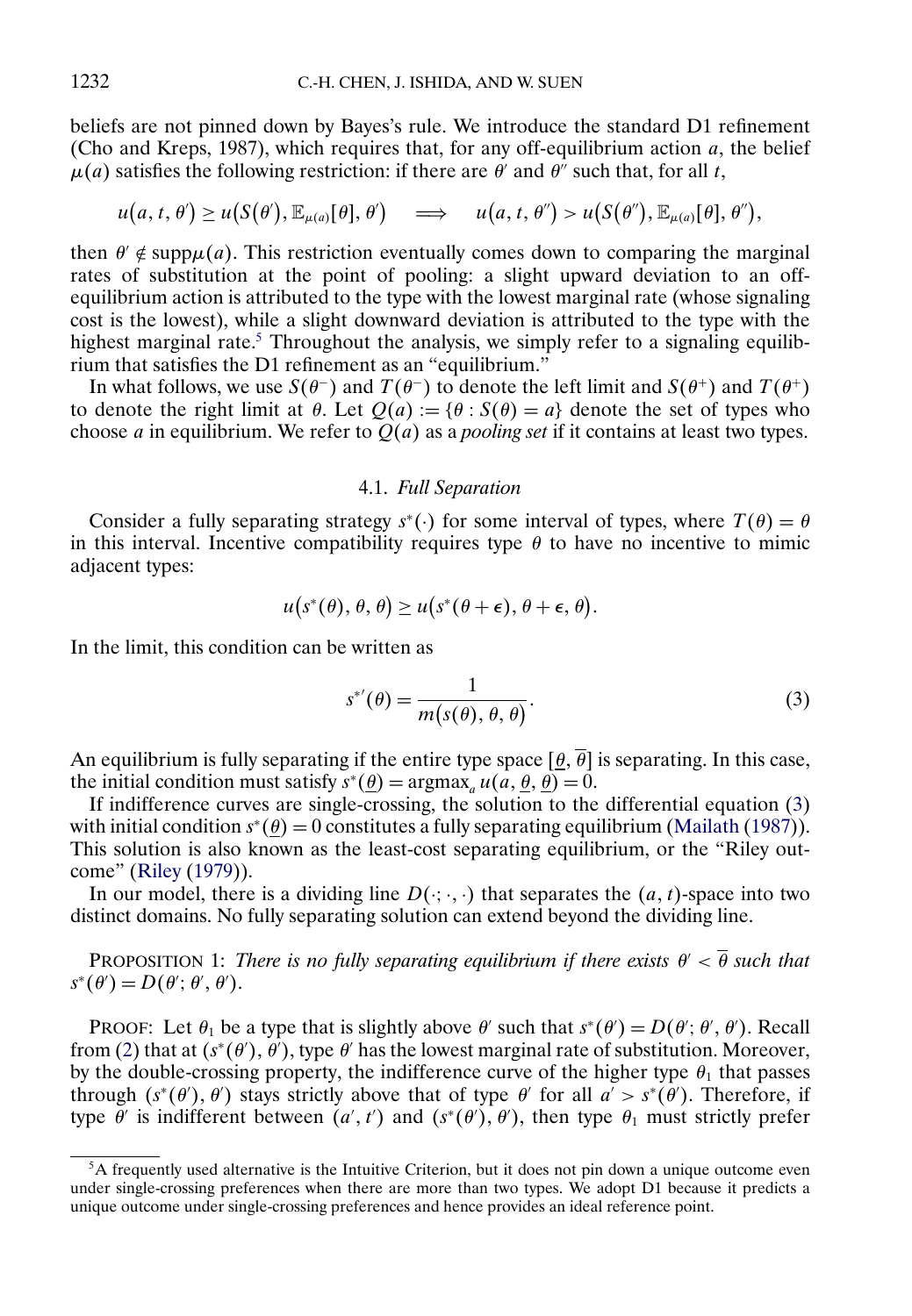<span id="page-8-0"></span> $(s^*(\theta), \theta')$ . This shows that  $s^*(\cdot)$  cannot extend beyond the dividing line. Given this, the only remaining possibility is that  $s^*(\cdot)$  jumps at some  $\theta \le \theta'$ , but this is clearly not incentive compatible because  $T(\cdot)$  must be continuous at  $\theta$ .  $Q.E.D.$ 

This result essentially follows from the fact that the equilibrium signaling level must be weakly increasing in the SC-domain and weakly decreasing in the RSC-domain. The reason why  $S(\cdot)$  cannot decrease in the SC-domain is the same as in the standard setup with single-crossing preferences. In the RSC-domain, if type  $\theta''$  is indifferent between a pair of actions,  $S(\theta') > S(\theta')$ , then a higher type  $\theta'$  has a higher signaling cost than does type  $\theta''$  and must strictly prefer the lower action  $S(\theta')$ . Thus,  $S(\cdot)$  cannot increase in the RSC-domain.

If  $(s^*(\theta), \theta)$  belongs to  $SC(\theta)$  for all  $\theta$ , then the model reduces to the standard setup. For double-crossing preferences to have any bite, therefore, we need to examine the situation where  $s^*$ (·) hits the boundary before it reaches the highest type  $\overline{\theta}$ . The remainder of the paper addresses this situation.

# 4.2. *Pooling Equilibria Under D1*

Under the D1 criterion, the standard setup predicts the least-cost separating equilibrium, which is distribution-free. This is not the case for our model, where some form of pooling can survive the D1 criterion. As a consequence, the distribution of types has a nontrivial impact on the equilibrium allocation.

For any  $(a, t)$  and any set of types Q, let

$$
\theta_{\max}(a, t; Q) := \underset{\theta \in Q}{\operatorname{argmax}} m(a, t, \theta),
$$

$$
\theta_{\min}(a, t; Q) := \underset{\theta \in Q}{\operatorname{argmin}} m(a, t, \theta).
$$

Consider a pooling set  $Q(a)$  of types who choose  $(a, t)$  in equilibrium, with  $t = \mathbb{E}[\theta | \theta \in$  $Q(a)$ ]. Suppose further that actions slightly above or below a are not chosen by any type in equilibrium. Then, under D1, a slight upward deviation from  $(a, t)$  is attributed to type  $\theta_{\min}(a, t; Q(a))$ , while a slight downward deviation is attributed to  $\theta_{\max}(a, t; Q(a))$ . To satisfy D1, the equilibrium reputation must be greater than these off-equilibrium beliefs:

$$
t \geq \max\{\theta_{\max}(a,t;Q(a)), \theta_{\min}(a,t;Q(a))\}.
$$
 (4)

If  $m(a, t, \theta)$  is monotone in  $\theta$ , then  $\theta_{\text{max}}(a, t; Q(a))$  and  $\theta_{\text{min}}(a, t; Q(a))$  must be at the extremal points of  $Q(a)$ . Since  $t \in (\min Q(a), \max Q(a))$ , (4) cannot be satisfied for any pooling set  $Q(a)$ . This is why no pooling equilibrium can survive D1 in the standard setup. Under double-crossing preferences, however,  $m(a, t, \theta)$  may not be monotone in  $\theta$ , thereby leaving some room for pooling equilibria.

### 4.3. *Low Types Separate and High Types Pairwise-Pool*

Below, we show that equilibrium under double-crossing preferences exhibits a particular form of pooling, which can be seen as a generalized version of LSHP equilibrium introduced by [Kartik](#page-34-0) [\(2009\)](#page-34-0).

DEFINITION 4: A sender's strategy is LSHPP (Low types Separate and High types Pairwise-Pool) if there is some  $\theta_0 \in [\theta, \overline{\theta}]$  such that: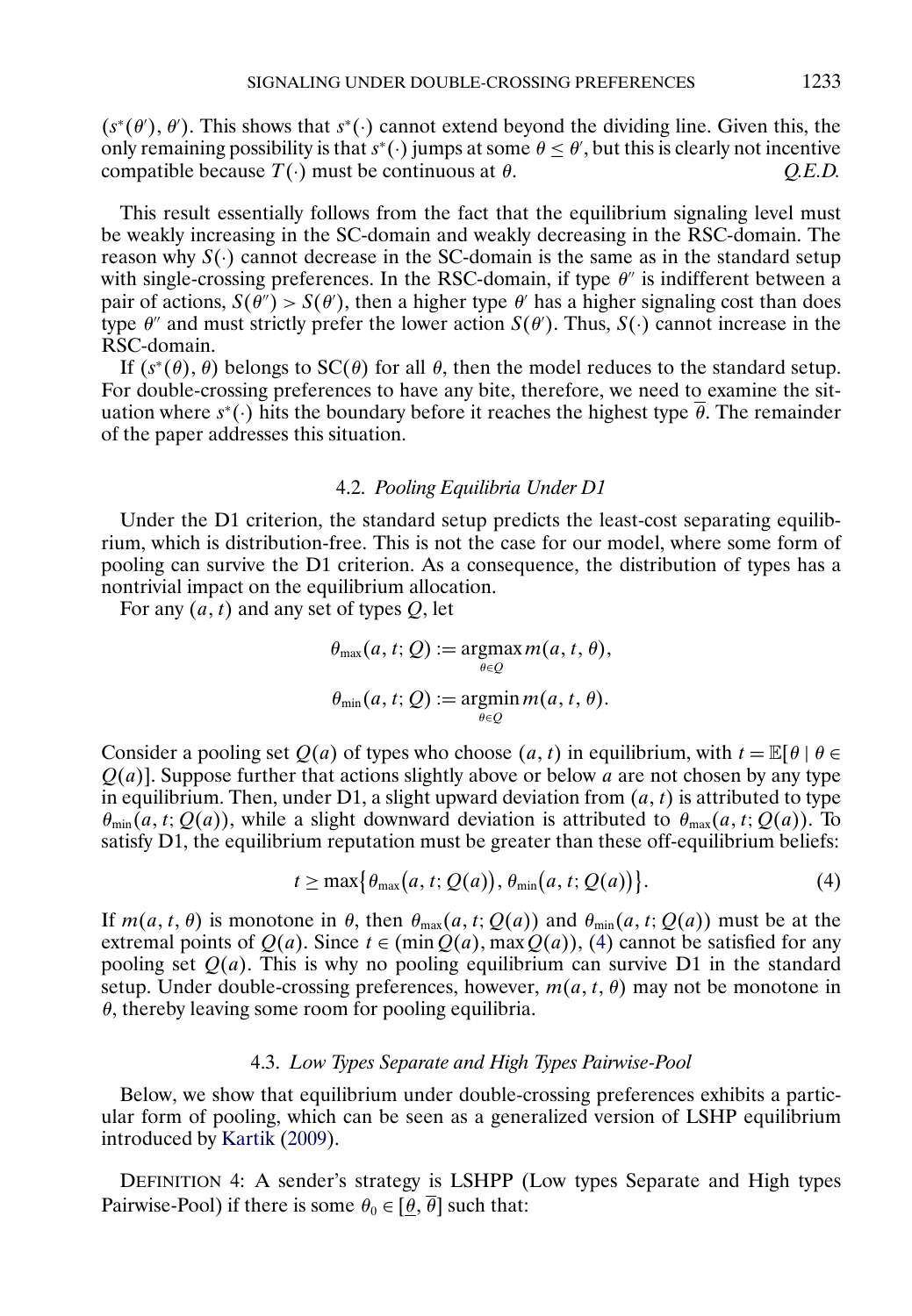<span id="page-9-0"></span>

FIGURE 2.—LSHPP strategy. Below the gap,  $S(\cdot)$  coincides with the least-cost separating solution  $s^*(\cdot)$ . Above the gap,  $S(\cdot)$  is quasi-concave. There is mass pooling at  $a_1$  and at  $a_2$ , and atomless pooling in the neighborhood of  $a_3$ .

- (a)  $S(\theta) = s^*(\theta)$  for  $\theta \in [\theta, \theta_0)$ .
- (b)  $S(\theta)$  is discontinuous only at  $\theta = \theta_0$  with an upward jump if  $\theta_0 < \overline{\theta}$ .
- (c) There exist  $\theta_* \in (\theta_0, \overline{\theta})$  and  $p : [\theta_0, \theta_*] \to [\theta_* , \overline{\theta}]$  such that the following hold for  $\theta \in (\theta_0, \theta_*]$ : (i) S(·) is continuous and weakly increasing; and (ii)  $p(\cdot)$  is continuous and strictly decreasing with  $p(\theta_0) = \overline{\theta}$ ,  $p(\theta_*) = \theta_*$ , and  $S(p(\cdot)) = S(\cdot)$ .

An equilibrium is an *LSHPP equilibrium* if the sender's strategy is LSHPP. Our notion of LSHPP equilibrium includes full separation ( $\theta_0 = \overline{\theta}$ ), full pooling ( $\theta_0 = \underline{\theta}$  and  $S(\cdot)$ ) is constant for  $\theta \in [\theta, \overline{\theta}]$ , and LSHP equilibrium  $(\theta_0 \in (\theta, \overline{\theta})$  and  $S(\cdot)$  is constant for  $\theta \in [\theta_0, \overline{\theta}]$  as special cases. An important feature of the LSHPP strategy is that it can have at most one "gap" (i.e., discontinuity) at  $\theta_0$ .

Part (c) of the definition embodies the reason why we call it *pairwise-pooling*, where types  $\theta$  and  $p(\theta)$  are "pairwise matched" to choose the same action for  $\theta \in [\theta_0, \theta_*)$ . It also implies that  $S(\cdot)$  is quasi-concave above the gap (i.e., among types above  $\theta_0$ ). The quasi-concavity of  $S(\cdot)$  with  $S(\theta_0) = S(\overline{\theta})$  suggests that for any action  $a \geq S(\theta_0)$  chosen in equilibrium,  $Q(a)$  must be a pooling set (except possibly for  $a = \max_{\theta} S(\theta)$ , where  $Q(a)$  may be a singleton or a pooling set). See Figure 2 for an illustration. An LSHPP equilibrium exhibits countersignaling whenever  $S(\cdot)$  is not constant above the gap. In Figure 2, the highest type  $\overline{\theta}$  chooses a signaling action lower than that chosen by any other type in  $(\theta_0, \overline{\theta})$ . The highest equilibrium signaling action is chosen by some intermediate types. This observation indicates that countersignaling that has been discussed in various contexts is a consequence that pertains to double-crossing preferences.

The next statement is one of the main results of this paper.

THEOREM 1: *Any D*1 *equilibrium is LSHPP if Assumptions* [1](#page-2-0) *to* [3](#page-4-0) *are satisfied*.

# 4.4. *A Sketch of the Proof*

The proof of Theorem 1 is lengthy and is relegated to Appendix [A.](#page-24-0) Here, we provide the key steps and a heuristic argument to illustrate the underlying intuition of our charac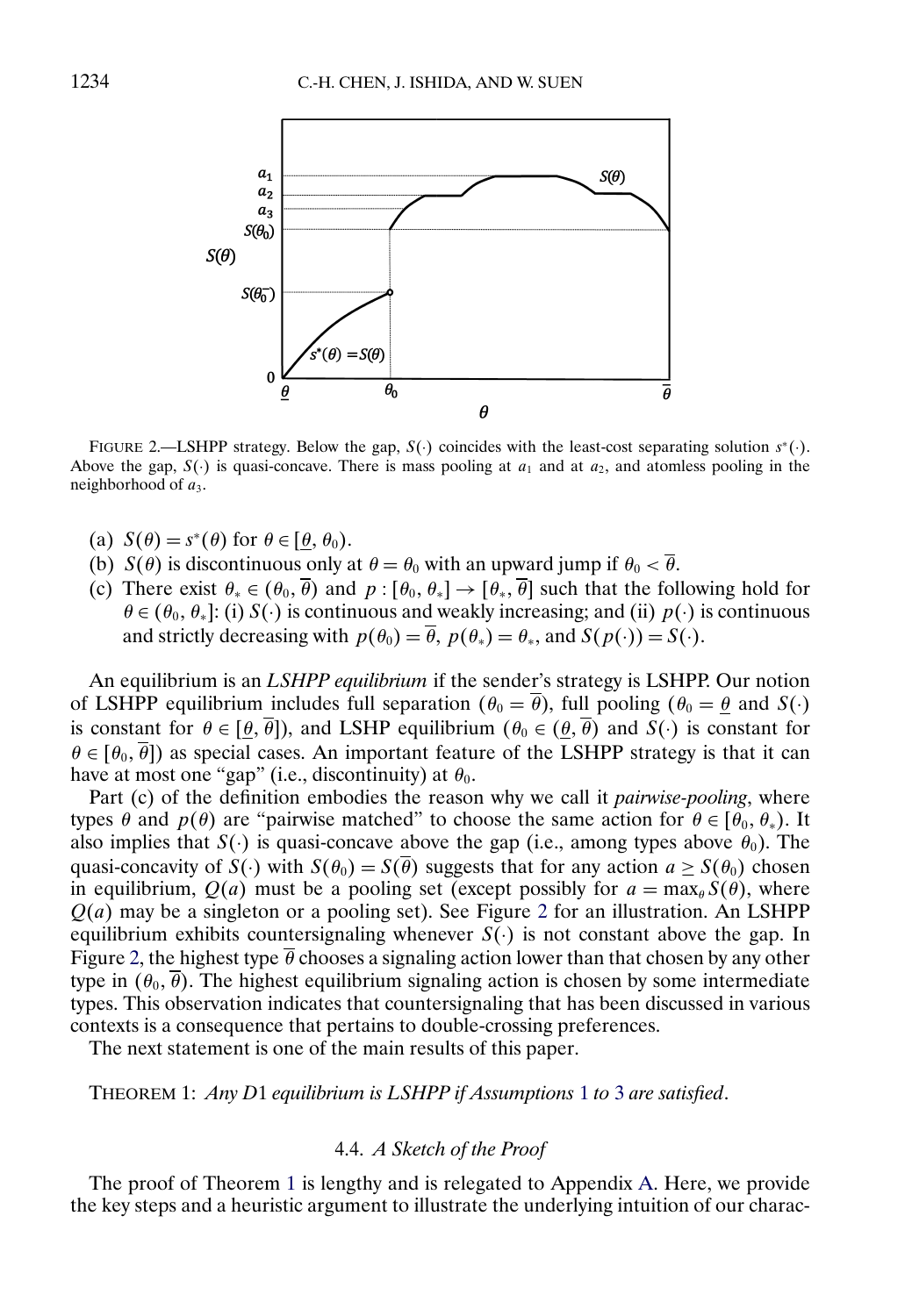<span id="page-10-0"></span>terization, with a particular focus on two important properties of an LSHPP equilibrium: continuity and quasi-concavity.

Since the properties of the fully separating region are tightly pinned down by the differential equation [\(3\)](#page-7-0) and the initial condition, it suffices to examine what pooling patterns are feasible above the gap. The following result is useful for narrowing down the possible forms of pooling.

LEMMA 2: *Suppose that there is an interval*  $(\theta'', \theta')$  *such that*  $S(\cdot)$  *is continuous and strictly monotone*, *and* Q(S(θ)) *is a pooling set for some* θ *in this interval*. *Then*, *there exists*  $p(\cdot)$  *such that for all*  $\theta \in (\theta'', \theta'), (a)$   $Q(S(\theta)) = {\theta} \cup {p(\theta)}$ ; *and* (*b*)  $m(S(\theta), T(\theta), \theta) =$  $m(S(\theta), T(\theta), p(\theta)).$ 

PROOF: Suppose that there is pooling only at some points in the interval. Then, we can find two arbitrarily close types  $\theta_1$  and  $\theta_1 + \epsilon$  in  $(\theta'', \theta')$  such that  $Q(S(\theta_1))$  is a pooling set while  $Q(S(\theta_1 + \epsilon))$  is a singleton (where  $\epsilon$  may be positive or negative). Let  $(S(\theta_1), T(\theta_1)) = (a_1, t_1)$ . Since  $S(\cdot)$  is monotone, type  $\theta_1$  must pool with some other types outside of  $(\theta'', \theta')$ . To satisfy incentive compatibility, however,  $T(\cdot)$  must be continuous on  $(\theta'', \theta')$ . Since any type that can pool with type  $\theta_1$  is bounded away from  $\theta_1$ , type  $\theta_1$  must pool with both types above  $\theta'$  and below  $\theta''$  to maintain the continuity of  $T(\cdot)$ . However, if three or more types pool at the same action, by Lemma [1,](#page-5-0) we can find a type  $\theta_2 \in Q(a_1)$ such that  $m(a_1, t_1, \theta_1) \neq m(a_1, t_1, \theta_2)$ . This is a contradiction because type  $\theta_2$  must have an incentive to deviate to an action slightly above or slightly below. This shows that there must be pooling over the entire interval. Given this, we can apply the same argument as above to show that  $Q(S(\theta))$  contains exactly two types,  $\theta$  and  $p(\theta)$ , for all  $\theta \in (\theta'', \theta')$ . The fact that  $m(S(\theta), T(\theta), \theta) = m(S(\theta), T(\theta), p(\theta))$  follows immediately. *Q.E.D.* 

This result suggests that two different types of pooling can emerge in equilibrium. First, it is possible to have pooling in the usual sense, where a positive measure of types choose the same action. We refer to this pattern of pooling as *mass pooling*. Lemma 2 shows that there can be a different kind of pooling, which we call *atomless pooling*, where exactly two types are paired together for each action level, and the pooling set  $Q(a)$  has measure zero. For example, in Figure [2,](#page-9-0) the pooling set  $Q(a_3)$  contains exactly two types, and  $S(\cdot)$ is locally increasing at one of these types and locally decreasing at the other type. Under atomless pooling, the marginal rate of substitution at  $(S(\theta), T(\theta))$  must be the same for the paired types. One implication is clear:  $(S(\theta), T(\theta))$  belongs to the SC-domain of type  $\theta$  and to the RSC-domain of type  $p(\theta)$ .

When there is mass pooling, the pooling set may be either connected or disconnected. In Figure [2,](#page-9-0)  $Q(a_1)$  is a connected pooling set while  $Q(a_2)$  is disconnected. It is straightforward to handle connected pooling sets because they must be an interval. Disconnected pooling sets are more complicated as they potentially admit infinitely many different forms. Below, we provide an intuitive explanation for why  $S(\cdot)$  must be continuous and quasi-concave. Establishing these properties is the key to the proof of Theorem [1.](#page-9-0)

### *Continuity*

An important fact that leads to continuity is that it is generally infeasible to jump from one pooling set to another under D1. To illustrate this point, suppose that  $(S(\theta), T(\theta)) =$  $(a_p, t_p)$  for  $\theta \in [\theta_n, \theta_i] \cup [\overline{\theta}_i, \overline{\theta}_p]$ , and  $(S(\theta), T(\theta)) = (a_1, t_1)$  for  $\theta \in (\theta_i, \overline{\theta}_i)$ , where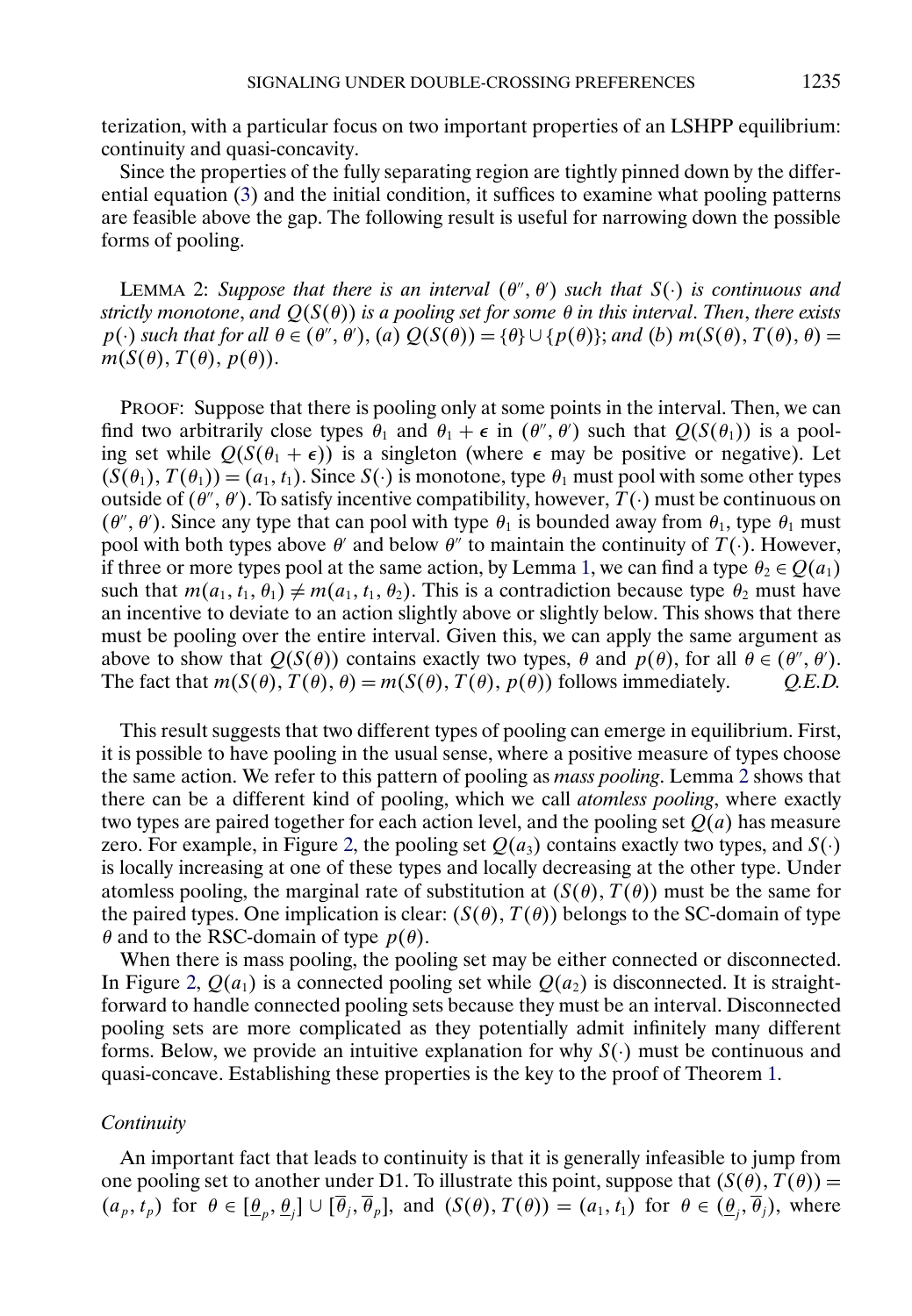<span id="page-11-0"></span> $a_1 > a_p$ <sup>6</sup> It is relatively straightforward to establish that actions slightly below  $a_1$  are not chosen in equilibrium. Then, to prevent downward deviation from  $a_1$  given an offequilibrium belief that satisfies D1, we must have  $m(a_1, t_1, \theta_i) \geq m(a_1, t_1, \theta_i)$ . However, under Assumption [2,](#page-3-0) if type  $\overline{\theta}_i$  is indifferent between  $(a_p, t_p)$  and  $(a_1, t_1)$ , type  $\underline{\theta}_i$  must strictly prefer  $(a_p, t_p)$  to  $(a_1, t_1)$ , which is a contradiction.

There are many different pooling patterns in principle, but we can essentially apply the same argument to show that it is not feasible to have any pooling in  $(\theta_i, \overline{\theta}_i)$  if  $S(\cdot)$  is discontinuous on  $[\theta_p, \overline{\theta}_p]$ . This would imply that if  $S(\cdot)$  is discontinuous at  $\theta_i$  or at  $\overline{\theta}_i$ , then it must be fully separating on  $(\theta_i, \overline{\theta}_i)$ . But if this is the case, it must be strictly increasing, and so  $(S(\theta), T(\theta)) \in SC(\theta)$  for all  $\theta \in (\theta_i, \overline{\theta}_i)$ . Then,  $S(\cdot)$  cannot jump down at  $\overline{\theta}_i$ because  $(S(\overline{\theta_j}^{-}), T(\overline{\theta_j}^{-}))$  is in the SC-domain of type  $\overline{\theta_j}$ , which is again a contradiction.

#### *Quasi-concavity*

Once the continuity of  $S(\cdot)$  above the gap is established, it is easy to see why  $S(\cdot)$  must be quasi-concave. As this result has some independent interest, we state it as a separate proposition.

PROPOSITION 2: *Under Assumptions* [2](#page-3-0) *and* [3,](#page-4-0) *if* S(·) *is continuous and incentive compat* $i$ *ble on any interval*  $[\theta'', \theta'],$  *then*  $S(\cdot)$  *must be quasi-concave on this interval.* 

PROOF: Suppose that to the contrary, this function is not quasi-concave; that is, there exist  $\theta_1 < \theta_2 < \theta_3$  on  $\left[\theta'', \theta'\right]$  such that  $\min\{S(\theta_1), S(\theta_3)\} > S(\theta_2)$ . If  $S(\theta_1) \geq S(\theta_3) > S(\theta_2)$ , then we can always find  $\theta \in (\theta_1, \theta_2)$  such that  $S(\theta_3) > S(\theta) > S(\theta_2)$  by the continuity of  $S(\cdot)$ . Hence, without loss of generality, we assume  $S(\theta_3) > S(\theta_1) > S(\theta_2)$ .

Since the lower type  $\theta_1$  prefers a higher action than type  $\theta_2$  $\theta_2$ , Assumption 2 implies

$$
S(\theta_1) > D\big( T(\theta_1); \, \theta_2, \, \theta_1 \big).
$$

Moreover, since type  $\theta_1$  prefers a lower action than the higher type  $\theta_3$ , we have

$$
S(\theta_1) < D\big(T(\theta_1); \theta_3, \theta_1\big).
$$

These two inequalities imply  $D(T(\theta_1); \cdot, \theta_1)$  is increasing, which violates Assumption [3.](#page-4-0) *Q.E.D.*

Proposition 2 relies only on continuity and incentive compatibility; it does not depend on other restrictions imposed by signaling models (such as D1 or the requirement that  $T(\theta) = \mathbb{E}_{\mu(S(\theta))}[\theta]$ . This result therefore has general applicability for mechanism design. We provide more discussion on this point in Section [6.1.](#page-16-0)

In our current context, the continuity and quasi-concavity of  $S(\cdot)$  imply that pooling takes the form of pairwise-pooling for types above some type  $\theta_0$ , as described in Defi-nition [4\(](#page-8-0)c) of an LSHPP strategy. For types below  $\theta_0$ , incentive compatibility in the SCdomain requires  $S(\cdot)$  to follow the least-cost separating solution  $s^*(\cdot)$ , as described in part (a) of the definition. Finally, pairwise-pooling between types  $\theta_0$  and  $\overline{\theta}$  (and possibly with other types higher than  $\theta_0$ ) and full separation for types below  $\theta_0$  imply that the difference

<sup>6</sup>Lemma [5](#page-25-0) in the proof implies  $(a_1, t_1) \in \text{RSC}(\overline{\theta}_j)$ . As such, it is not possible to have  $a_1 < a_p$  because  $S(\cdot)$ can jump up only in the SC-domain.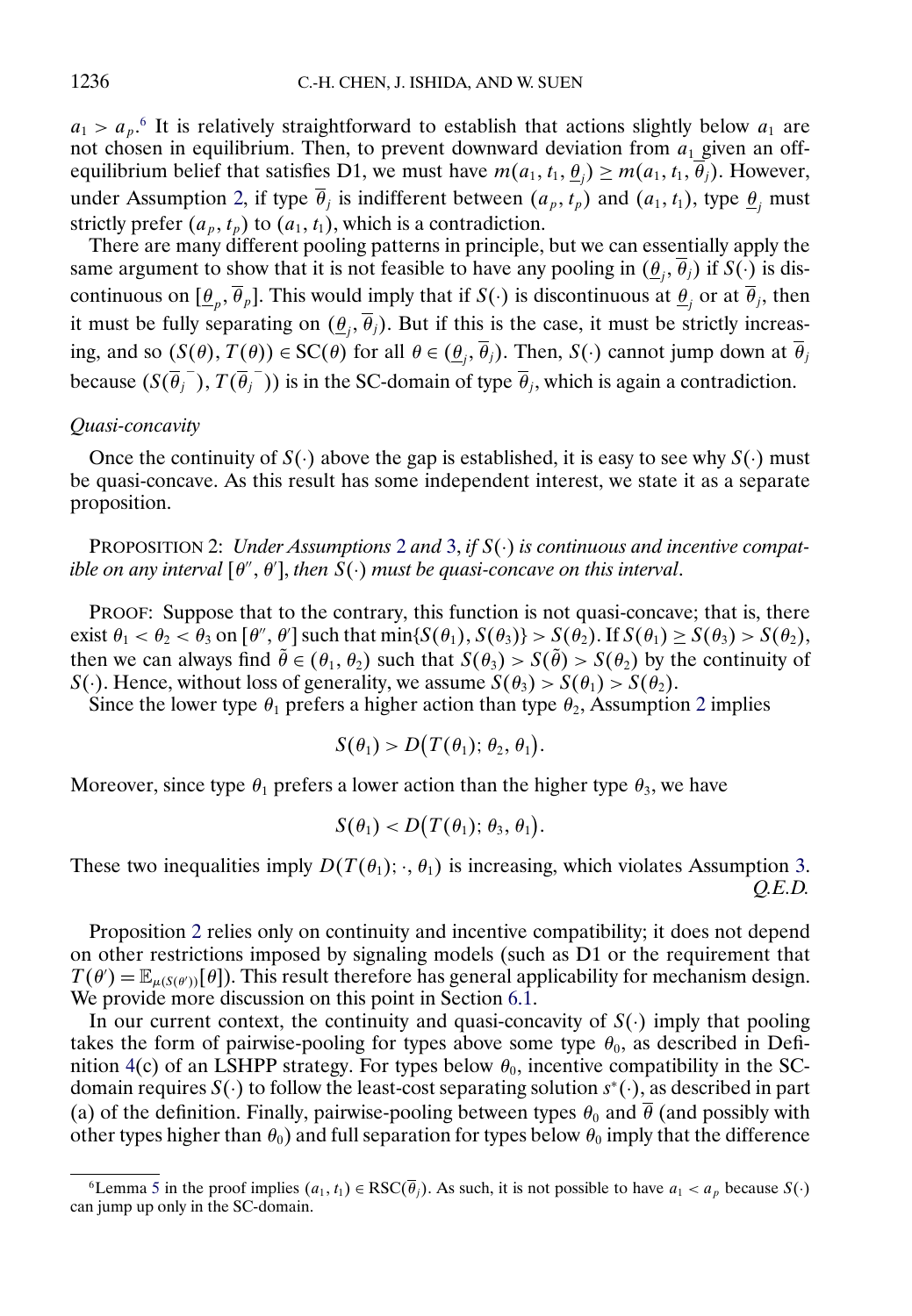<span id="page-12-0"></span>between  $T(\theta_0^+)$  and  $T(\theta_0^-)$  must be positive. Because the utility function is continuous, the discontinuity of  $T(\cdot)$  accounts for the upward jump in  $S(\cdot)$  at  $\theta_0$ , required by part (b) of an LSHPP strategy.

# 5. EXISTENCE

This section establishes the existence of an equilibrium by construction. To this end, we need a technical assumption to ensure that the density function of types, denoted by  $\hat{f}$ , is continuous and positive in the interior of the type space.

ASSUMPTION 4:  $F : [\theta, \overline{\theta}] \rightarrow [0, 1]$  *is continuously differentiable and strictly increasing.* 

### 5.1. *Equilibrium Conditions*

The equilibrium signaling pattern for  $\theta < \theta_0$  is pinned down by the least-cost separating solution  $S(\theta) = s^*(\theta)$  and  $\hat{T}(\theta) = \theta$ . Above the gap, there are three objects that need to be determined. Let  $\theta_* \in \text{argmax}_{\theta \in [\theta_0, \overline{\theta}]} S(\theta)$  denote the boundary type (to be made more precise below). Let  $\sigma : [\theta_0, \theta_*] \to \mathbb{R}_+$  represent the signaling action taken by type  $\theta$ , and  $\tau : [\theta_0, \theta_*] \to [\theta_0, \overline{\theta}]$  represent the reputation of type  $\overline{\theta}$ . Additionally, let the (decreasing) function  $p : [\theta_0, \theta_*] \to [\theta_*, \overline{\theta}]$  represent the type that is paired with type  $\theta$  in choosing the same signaling action. Once we pin down these three functions, we can determine

$$
\begin{cases} S(\theta) = \sigma(\theta) \quad \text{and} \quad T(\theta) = \tau(\theta) & \text{if } \theta \in [\theta_0, \theta_*], \\ S(p(\theta)) = \sigma(\theta) \quad \text{and} \quad T(p(\theta)) = \tau(\theta) & \text{if } p(\theta) \in (\theta_*], \overline{\theta}]. \end{cases}
$$

These objects are defined in this way because any pooling action is chosen either by exactly two types or by two intervals of types. When there is atomless pooling,  $\sigma(\cdot)$  and  $\tau(\cdot)$  are strictly increasing, and when there is mass pooling,  $\sigma(\cdot)$  and  $\tau(\cdot)$  are locally flat.

In equilibrium, the following set of conditions must be satisfied.

#### *Bayes's Rule*

The equilibrium belief  $\tau(\cdot)$  must be consistent with the equilibrium strategies and Bayes's rule on the path of play. Under atomless pooling, the pooling set has measure zero. We require the "pointwise" belief to satisfy

$$
\tau(\theta) = \frac{f(\theta)}{f(\theta) + f(p(\theta)) |p'(\theta)|} \theta + \frac{f(p(\theta)) |p'(\theta)|}{f(\theta) + f(p(\theta)) |p'(\theta)|} p(\theta).
$$

It is often more convenient to solve this for  $p'(\theta)$  and write

$$
p'(\theta) = \frac{f(\theta)}{f(p(\theta))} \frac{\theta - \tau(\theta)}{p(\theta) - \tau(\theta)}.
$$
 (5)

# *Local Incentive Compatibility*

In equilibrium, no type has an incentive to mimic adjacent types. The incentive constraint for separation is

$$
u(\sigma(\theta),\tau(\theta),\theta) \geq u(\sigma(\theta+\epsilon),\tau(\theta+\epsilon),\theta),
$$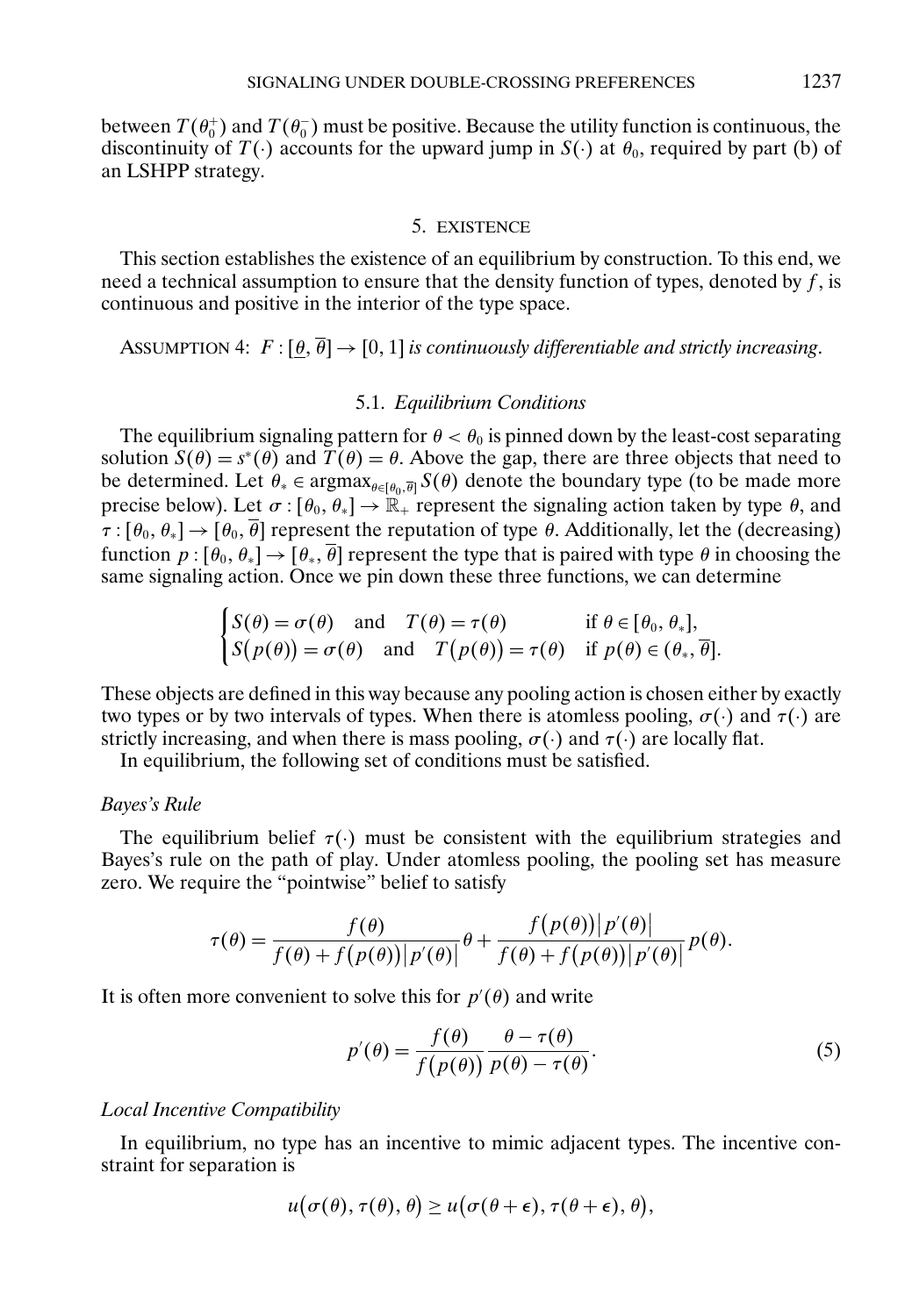for  $\theta \in [\theta_0, \theta_*)$ . At the limit, we obtain

$$
\sigma'(\theta) = \frac{\tau'(\theta)}{m(\sigma(\theta), \tau(\theta), \theta)}.
$$
\n(6)

# *Pairwise-pooling*

When there is atomless pooling, local incentive compatibility must be satisfied for both  $θ$  and  $p(θ)$ . This boils down to the restriction (Lemma [2\)](#page-10-0) that the two paired types must have the same marginal rate of substitution:

$$
m(\sigma(\theta), \tau(\theta), p(\theta)) - m(\sigma(\theta), \tau(\theta), \theta) = 0.
$$

For the ease of notation, we sometimes use  $m(\cdot)$  to represent the marginal rate of substitution evaluated at  $(\sigma(\theta), \tau(\theta), \theta)$  and  $\hat{m}(\cdot)$  to represent the value evaluated at  $(\sigma(\theta), \tau(\theta), p(\theta))$ . Taking the derivative with respect to  $\theta$  then gives

$$
[\hat{m}_a(\cdot) - m_a(\cdot)]\sigma'(\cdot) + [\hat{m}_t(\cdot) - m_t(\cdot)]\tau'(\cdot) = m_\theta(\cdot) - \hat{m}_\theta(\cdot)p'(\cdot). \tag{7}
$$

### 5.2. *Alternating Between Mass Pooling and Atomless Pooling*

The simplest form of an LSHPP equilibrium is the one with full pooling above the gap. Despite its simple appearance, however, we cannot ensure that such an equilibrium always exists.

Consider an equilibrium in which  $S(\theta) = s^*(\theta)$  for  $\theta \in [\theta, \theta_0)$  and  $S(\theta) = a_p > s^*(\theta_0)$ for  $\theta \in [\theta_0, \overline{\theta}]$ . Let  $t_p = \mathbb{E}[\theta \mid \theta \ge \theta_0]$  be the equilibrium reputation above the gap. In equilibrium, type  $\theta_0$  must be indifferent between  $(s^*(\theta_0), \theta_0)$  and  $(a_p, t_p)$ , which pins down a unique  $a_p$  for each  $\theta_0$ . The problem is that this particular choice of  $a_p$  may not satisfy D1. Specifically, D1 requires that the marginal rate of substitution for this gap type must be no smaller than that of type  $\overline{\theta}$ :

$$
m(a_p, t_p, \theta_0) \geq m(a_p, t_p, \theta);
$$

otherwise, a slight downward deviation from  $a<sub>p</sub>$  would be attributed to type  $\overline{\theta}$ . Furthermore, to prevent upward deviation from  $a_p$  under D1 requires  $t_p \geq \theta_{\min}(a_p, t_p; Q(a_p)).$ There is a continuum of candidate gap types, but it is possible that none of them satisfies these two restrictions. In this case, it is not feasible to construct an equilibrium with only mass pooling.

Another possibility is to find an equilibrium with only atomless pooling above the gap. However, this construction does not always work either, as it requires tight restrictions on payoff and type distribution functions. Consider a pure atomless pooling equilibrium in which  $\sigma(\cdot)$  is strictly increasing on  $[\theta_0, \theta_*]$ . At  $(\sigma(\theta'), \tau(\theta'))$ , types  $\theta'$  and  $p(\theta')$  must have the same marginal rate of substitution. Moving along the trajectory, at  $(\sigma(\theta' + \epsilon), \tau(\theta' + \epsilon))$  $\epsilon$ ), the indifference curve of type  $p(\theta)$  must be steeper than that of type  $\theta'$  according to the double-crossing property. Algebraically, this means that

$$
[\hat{m}_a(\cdot)\sigma'(\cdot)+\hat{m}_t(\cdot)\tau'(\cdot)] - [m_a(\cdot)\sigma'(\cdot)+m_t(\cdot)\tau'(\cdot)] > 0,
$$

<span id="page-13-0"></span>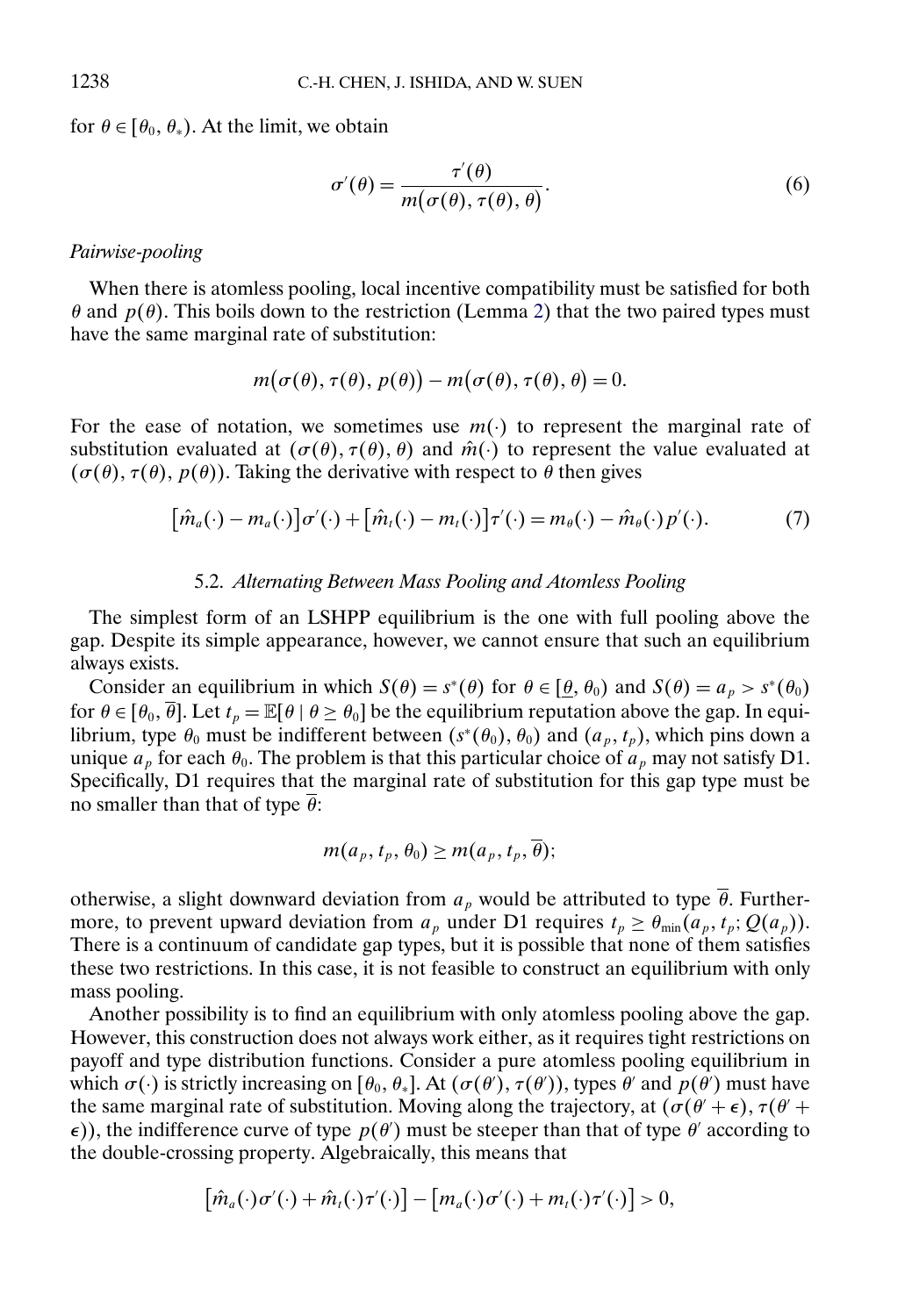<span id="page-14-0"></span>evaluated at  $\theta'$ . Observe that the left-hand side of this inequality corresponds to the lefthand side of [\(7\)](#page-13-0). Given this, to satisfy the condition for atomless pooling, the right-hand side of [\(7\)](#page-13-0) must also be strictly positive. In other words, the marginal rates of substitution of types  $\theta' + \epsilon$  and  $p(\theta' + \epsilon)$  must change in such a way to make them tangent at  $(\sigma(\theta' + \epsilon))$  $\epsilon$ ),  $\tau(\theta' + \epsilon)$ ). A necessary condition to sustain atomless pooling is thus

$$
m_{\theta}(\cdot) - \hat{m}_{\theta}(\cdot)p'(\cdot) > 0. \tag{8}
$$

In condition (8),  $m_{\theta}(\cdot) < 0$  and  $\hat{m}_{\theta}(\cdot) > 0$  because  $(\sigma(\theta), \tau(\theta))$  is in the SC-domain of type  $\theta$  and in the RSC-domain of type  $p(\theta)$ . This means that for a given ratio  $m_{\theta}(\cdot)/\hat{m}_{\theta}(\cdot)$ (under some fixed preferences),  $p'(\cdot)$  must be sufficiently negative. Once a trajectory  $(\sigma(\cdot), \tau(\cdot))$  is fixed, however,  $p(\cdot)$  and  $p'(\cdot)$  are uniquely pinned down from the type distribution, and there is hence no degree of freedom. From equation [\(5\)](#page-12-0) for the pointwise belief, with  $(\sigma(\cdot), \tau(\cdot))$  fixed, the absolute value of  $p'(\cdot)$  is proportional to  $f(\cdot)/f(p(\cdot))$ . This suggests that atomless pooling is more likely to emerge when the type distribution has a thin tail, but the construction is not always guaranteed to succeed.

This discussion raises a concern about equilibrium existence when it is not feasible to construct either of the two simple forms of equilibrium. Below, we prove the existence of an equilibrium by providing an explicit algorithm that always leads to a solution that satisfies the equilibrium conditions. The main idea behind the algorithm is to switch back and forth between mass pooling and atomless pooling along the equilibrium trajectory whenever one type of pooling becomes infeasible.

### 5.3. *Algorithm and Equilibrium Existence*

There are a number of ways to construct an equilibrium in our model. We focus on a version that seeks to produce atomless pooling wherever possible. The details of the algorithm are provided in Appendix [B.](#page-28-0) Here, we only provide a brief account of it.

First, we pick a boundary type on the dividing line, that is, some type  $\theta_*$  such that  $\sigma(\theta_*) = D(\theta_*; \theta_*, \theta_*).$  This choice is motivated by the concern that if there is mass pooling in a neighborhood of  $\sigma(\theta_*)$ , the off-equilibrium belief associated with an upward deviation does not exceed  $\theta_*$ .

Starting from this type, we solve the system of differential equations  $(5)$ ,  $(6)$ , and  $(7)$ for  $\theta \le \theta_*$ . If the solution  $(\sigma(\theta_B), \tau(\theta_B), p(\theta_B))$  violates constraint (8) at some point  $\theta_B$ , then we switch to mass pooling by finding a pair  $(\theta_E, p(\theta_E))$  such that

$$
m(\sigma(\theta_B), \tau(\theta_B), \theta_E) - m(\sigma(\theta_B), \tau(\theta_B), p(\theta_E)) = 0,
$$
  

$$
\mathbb{E}[\theta \mid \theta \in [\theta_E, \theta_B] \cup [p(\theta_B), p(\theta_E)]] - \tau(\sigma_B) = 0,
$$

and condition (8) holds for  $(\theta_E, p(\theta_E))$ . If a solution does not exist, then we simply set  $p(\theta_E) = \overline{\theta}$  and set  $\theta_E$  to be the type that solves the second equation of the equations system. If a pair  $(\theta_E, p(\theta_E))$  that satisfies the two equations exists, then we switch back to

 ${}^{7}A$  more precise algebraic argument is as follows. Substituting [\(6\)](#page-13-0) into the left-hand side shows that it has the same sign as  $\hat{m}_a(\cdot) - m_a(\cdot) + \hat{m}(\cdot)(\hat{m}_t(\cdot) - m_t(\cdot))$ . Under atomless pooling, types  $\theta$  and  $p(\theta)$  have the same marginal rate of substitution at  $(\sigma(\theta), \tau(\theta))$ . Letting  $a = \sigma(\theta)$  and  $\epsilon > 0$ , condition [\(1\)](#page-3-0) implies  $m(a + \epsilon, \phi(a + \epsilon, u, \theta), p(\theta)) > m(a + \epsilon, \phi(a + \epsilon, u, \theta), u), \theta)$ . Taking the limit gives  $\hat{m}_a(\cdot) + \hat{m}_t(\cdot)\phi_a(\cdot)$  $m_a(\cdot) + m_t(\cdot)\phi_a(\cdot)$ . The conclusion follows since  $\hat{m}(\cdot) = \phi_a(\cdot)$ .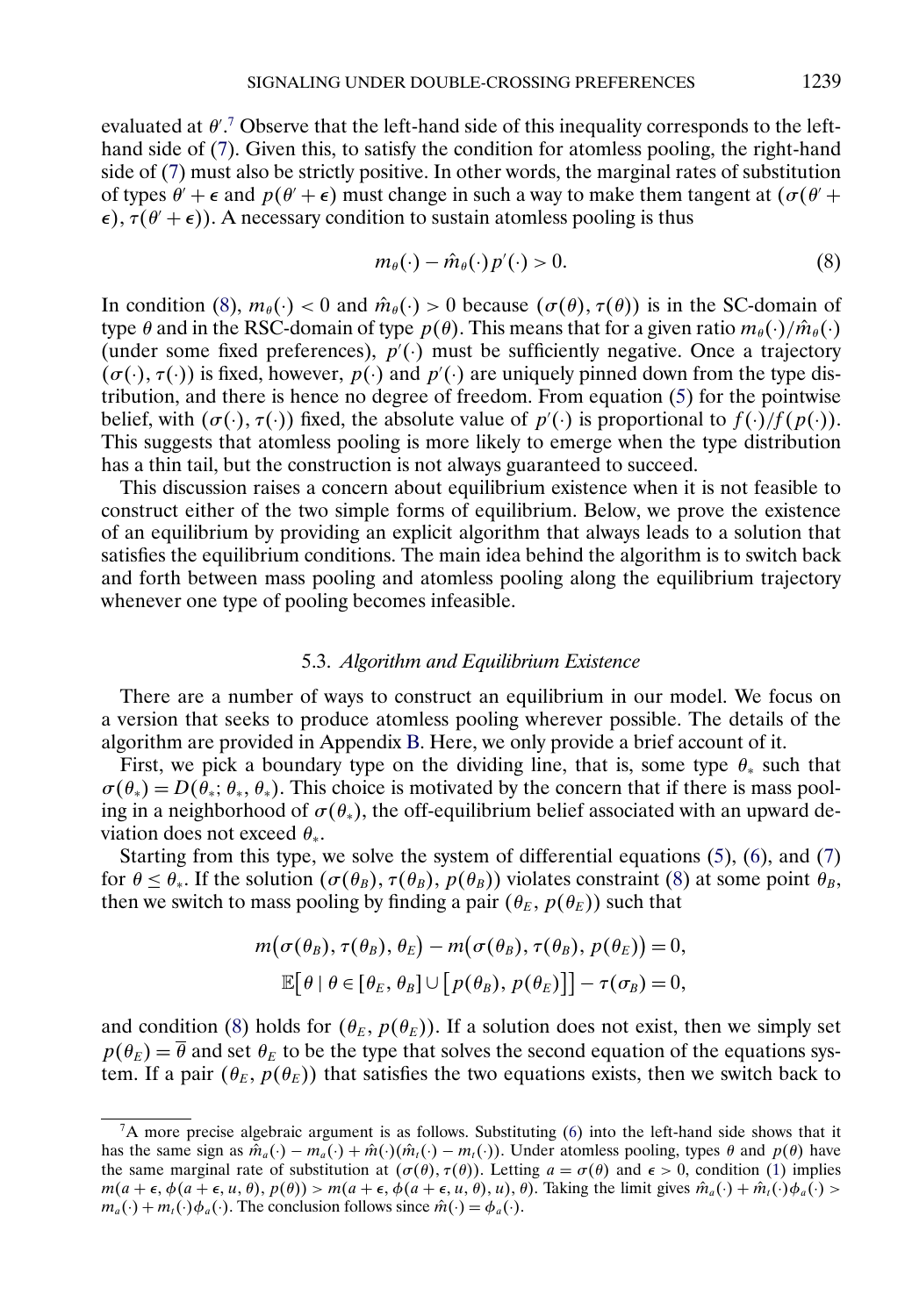<span id="page-15-0"></span>atomless pooling by solving the system of differential equations using the initial condition for  $\theta_E$ , and this process repeats. The iteration stops when  $\theta$  reaches the point where  $p(\theta) = \overline{\theta}$ . Such  $\theta$  corresponds to  $\theta_0$ .

For any  $\theta_*$ , following the above algorithm yields a well-defined  $\theta_0$  (and a candidate solution  $(\sigma(\cdot), \tau(\cdot), p(\cdot))$  for  $\theta \in [\theta_0, \theta_*]$ ). We denote this mapping from  $\theta_*$  to  $\theta_0$  as  $\zeta$ :  $[\theta, \overline{\theta}] \rightarrow [\theta, \overline{\theta}]$ . In any interior LSHPP equilibrium (i.e.,  $\theta_0 \in (\theta, \overline{\theta})$ ), there must be full separation below the gap. To pin down an equilibrium for the entire type space, type  $\theta_0$ must be indifferent between  $(s^*(\theta_0), \theta_0)$  and  $(\sigma(\theta_0), \tau(\theta_0))$ . For  $\theta_0 = \zeta(\theta_*),$  define

$$
\Delta_u(\theta_*) := u(s^*(\theta_0), \theta_0, \theta_0) - u(\sigma(\theta_0), \tau(\theta_0), \theta_0).
$$

Equilibrium requires  $\Delta_u(\theta_*) \leq 0$ , with strict inequality only if  $\theta_0 = \theta$ .

THEOREM 2: *An LSHPP equilibrium exists if Assumptions* [1](#page-2-0) *to* [4](#page-12-0) *are satisfied*.

In the proof of Theorem 2 (Appendix [C\)](#page-29-0), we show that the mapping  $\Delta_u(\cdot)$  is continuous, and that there exists  $\theta_*$  such that either  $\Delta_u(\theta_*) = 0$ , or  $\Delta_u(\theta_*) < 0$  and  $\zeta(\theta_*) = \theta$ . By construction, the candidate solution obtained satisfies all the local incentive compatibility constraints. In the proof, we show that local incentive compatibility implies global incentive compatibility. Since this part of the argument is of independent interest, we will provide more discussion on this point in Section [6.1.](#page-16-0) Finally, we also show that given the off-equilibrium beliefs that satisfy D1, no type has an incentive to deviate to an offequilibrium action.

### 5.4. *Comparing Equilibria*

We establish the existence of an equilibrium by construction, but there are typically other algorithms that can consistently find an LSHPP equilibrium. For example, in the algorithm described in Section [5.3,](#page-14-0) we solve the system of differential equations until we reach a point at which condition [\(8\)](#page-14-0) is violated. If we switch from atomless pooling to mass pooling at an earlier point while [\(8\)](#page-14-0) still holds, then this provides an alternative mapping from  $\theta_*$  to  $\theta_0$  that may also satisfy all the equilibrium restrictions. In other words, multiple LSHPP equilibria can exist.

To further illustrate the properties of an equilibrium under double-crossing preferences, we illustrate how the equilibrium varies with changes in some key parameters of the model when we use the same algorithm. Although comparative statics is cumbersome when there are multiple equilibria, this exercise still allows us to elucidate some general tendencies and important insights.

Consider the signaling with news application of Section [3.](#page-5-0) We choose parameters so that

$$
u(a, t, \theta) = \lambda(\theta + (1 - \theta)t) - \left(\frac{a}{\theta} + \frac{a^2}{2}\right),
$$

and let  $\theta$  be uniformly distributed on [0.1, 0.5]. Let  $a_n$  represent a pooling action in a full pooling equilibrium, and let  $t_p = \mathbb{E}[\theta] = 0.3$ . Preventing downward deviation requires  $m(a_p, t_p, 0.1) \geq m(a_p, t_p, 0.5)$ . Since the marginal rate of substitution does not depend on  $t_p$  in this case, this requirement reduces to  $a_p \leq 8$ . Preventing upward deviation requires  $\theta_{\min}(a_p, t_p; Q(a_p)) \leq 0.3$ , which reduces to  $a_p \geq 40/9$ . Furthermore,  $u(a_p, t_p, 0.1) \ge u(0, 0.1, 0.1)$  for any  $a_p \le 8$  if  $\lambda \ge 5600/9$ . We can conclude that for  $\lambda \ge 5600/9$ , any action  $a_p \in [40/9, 8]$  can constitute part of a full pooling equilibrium.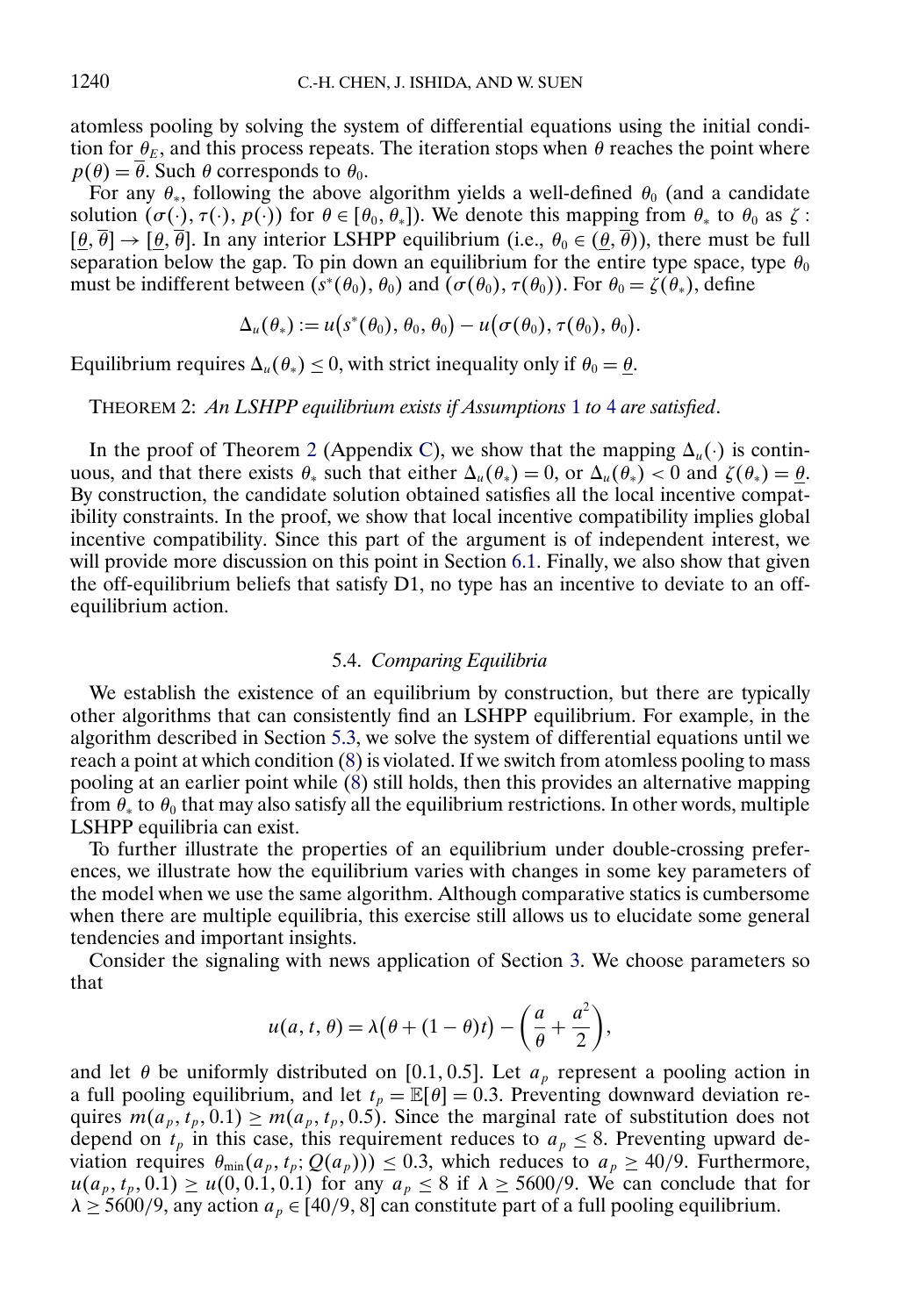<span id="page-16-0"></span>

FIGURE 3.—Equilibrium actions for different values of  $\lambda$  and  $\kappa$ . Higher  $\lambda$  corresponds to larger returns to signaling. The case of  $\kappa = -12.5$  corresponds to a type distribution with thinner right tail than the uniform distribution. The dotted line shows the locus of  $(S(\theta), T(\theta))$  in the  $(a, t)$ -space above the gap. The solid line plots  $a = S(\theta)$  against  $\theta$ .

We now turn to the case where there is some separation in equilibrium. In general, an equilibrium exhibits less separation and more pooling (i.e.,  $\theta_0$  decreases towards  $\theta$ ) as the returns to signaling  $\lambda$  become larger. As  $\lambda$  increases, higher types need to take even higher actions to separate because lower types now have more incentive to mimic. The equilibrium action taken by higher types cannot be unbounded, however, because of the double-crossing property: as the equilibrium action increases, it enters the RSC-domain where it is more costly for higher types to choose higher actions. As we have seen, we can always construct a fully pooling equilibrium when  $\lambda \geq 5600/9$ , but the equilibrium outcome exhibits less pooling when the returns to signaling fall below this threshold.

Figure 3 further illustrates this tendency: when  $\lambda$  increases from 50 to 100, the range of the fully separating region shrinks (i.e.,  $\theta_0$  decreases) and the equilibrium actions for all types increase. This is different from the standard setup, where an increase in the returns to signaling only stretches out equilibrium actions but yields no qualitative impact on the form of the equilibrium.

In the left and middle panels of Figure 3,  $S(.)$  is flat above the gap. This example thus shows that countersignaling is not a necessary consequence of the double-crossing property. To construct an equilibrium with atomless pooling, we manipulate the type distribution by letting  $f(\theta) = 2.5 + \kappa(\theta - 0.3)$  for  $\theta \in [0.1, 0.5]$ . Atomless pooling is more likely to emerge as the slope parameter  $\kappa$  decreases. Figure 3 shows that for  $\lambda = 100$ , the equilibrium is LSHP when  $\kappa = 0$  (uniform distribution) but exhibits atomless pooling when  $\kappa = -12.5$ , as atomless pooling is more likely to emerge when the type distribution has a thinner tail.

#### 6. DISCUSSION

### 6.1. *Incentive Compatibility Under Double-Crossing Preferences*

Although we study double-crossing preferences in signaling models, the methods developed in this paper are useful for analyzing related environments that exhibit this class of preferences, especially in the context of mechanism design. To illustrate this point, we now look at the problem from a different perspective and examine the set of "allocations,"  $(S(\cdot), T(\cdot))$ , that can be incentive compatible, without imposing any association between S(·) and  $T(\cdot)$ . In the following discussion, we let  $\phi^*(\cdot; \theta) := \phi(\cdot, u(S(\theta), T(\theta), \theta), \theta)$ be the indifference curve of type  $\theta$  that passes through his equilibrium allocation  $(S(\theta), T(\theta))$  and refer to it as the *equilibrium indifference curve* of type  $\theta$ .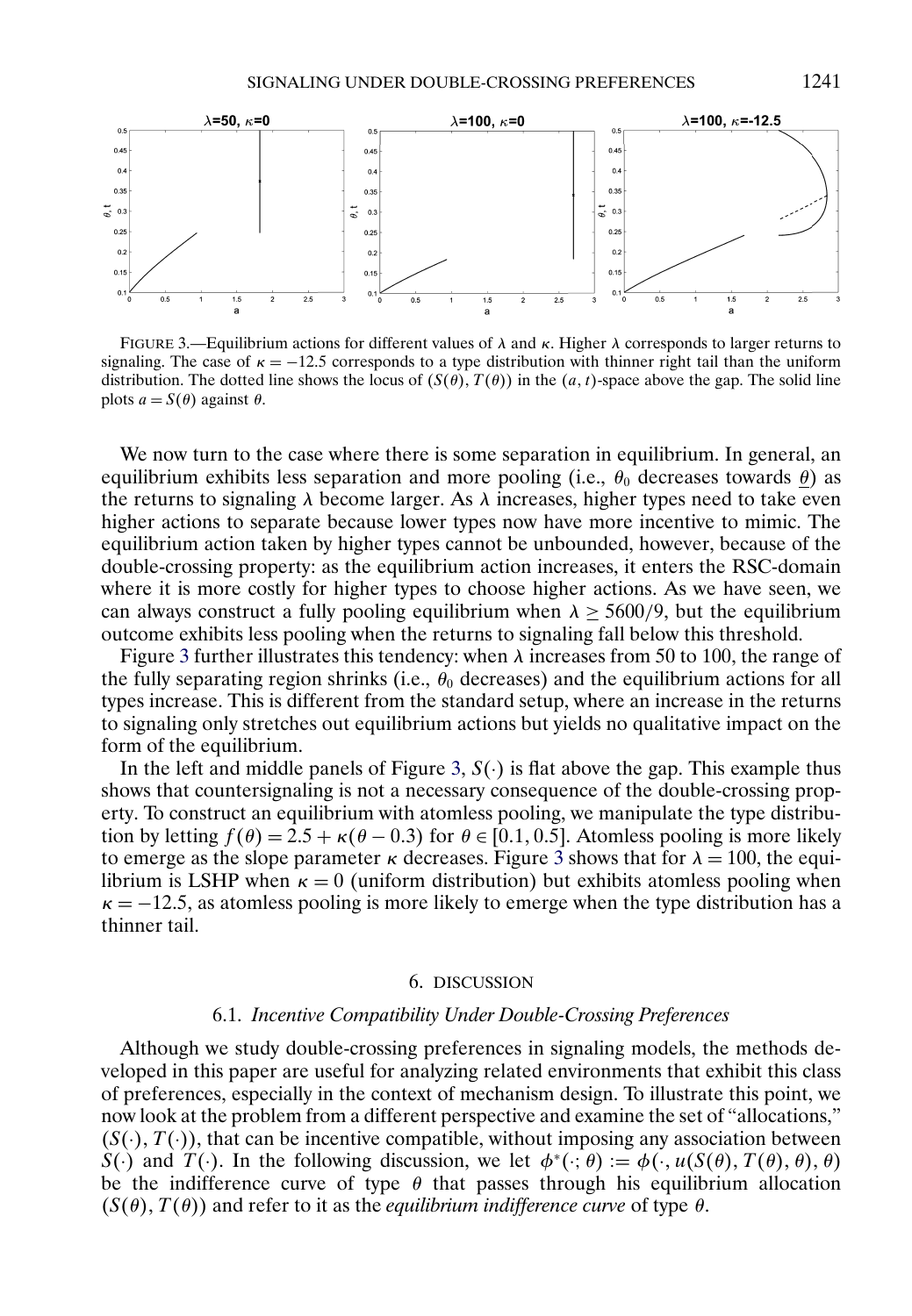<span id="page-17-0"></span>One qualitative feature of an LSHPP equilibrium is that  $S(\cdot)$  must be (weakly) quasiconcave. Proposition [2,](#page-11-0) which establishes quasi-concavity, requires only incentive compatibility and continuity, and its logic is very simple in light of our framework.8 To use this result in an environment with double-crossing preferences, we only need to establish continuity.<sup>9</sup> In this paper, we exploit special features of the signaling model—namely,  $T(\cdot)$ is consistent with  $\hat{S}(\cdot)$  and Bayes's rule on the equilibrium path and satisfies the D1 criterion off the equilibrium path—to prove continuity. In other potential applications such as screening or mechanism design models with a continuum of types, the continuity of  $S(.)$  often follows from incentive compatibility or from optimality, and the conclusion of Proposition [2](#page-11-0) remains valid in these different settings.

Another feature of our model is that we rely only on local incentive compatibility to construct an equilibrium and verify that incentive compatibility holds globally for all types. In mechanism design under single-crossing preferences, it is well known that monotonicity and local incentive compatibility imply global incentive compatibility [\(Maskin and Ri](#page-34-0)[ley](#page-34-0) [\(1984\)](#page-34-0), [Mailath](#page-34-0) [\(1987\)](#page-34-0)), a result that greatly simplifies the analysis. Under doublecrossing preferences, an obvious concern is that ensuring incentive compatibility can become complicated and intractable: as [Hörner](#page-34-0) [\(2008\)](#page-34-0) remarked in an encyclopedic article on signaling and screening, "Little is known about equilibria when single-crossing fails." Below, we explain how our setup allows us to overcome this issue.

An allocation satisfies *local IC* if no type has an incentive to deviate locally. Formally, for each  $\theta \in [\theta, \theta]$ , there is an  $\epsilon > 0$  such that  $u(S(\theta), T(\theta), \theta) \ge u(S(\theta), T(\theta), \theta)$ for all  $\theta \in (\theta - \epsilon, \theta + \epsilon)$ . In general, under double-crossing preferences, this condition is insufficient to ensure global incentive compatibility. However, local IC together with a *pairwise-matching condition* would be sufficient under Assumptions [2](#page-3-0) and [3.](#page-4-0) Let  $\theta_* := \sup{\{\theta : S(\theta) \le D(T(\theta); \theta, \theta)\}}$  for all  $\theta \le \theta'$ . We say that an allocation satisfies the *pairwise-matching condition* if for any  $\theta > \theta_*$ , there exists a  $\theta'' \le \theta_*$  such that  $(S(\theta'), T(\theta')) = (S(\theta''), T(\theta''))$  and  $m(S(\theta'), T(\theta'), \theta') = m(S(\theta''), T(\theta''), \theta'').$ 

PROPOSITION 3: *Under Assumptions* [2](#page-3-0) *and* [3,](#page-4-0) *an allocation that satisfies local IC and the pairwise-matching condition is incentive compatible*.

PROOF: Because  $S(\theta) \le D(T(\theta); \theta, \theta)$  for all  $\theta \in [\theta, \theta_*]$ , local IC implies that  $S(\cdot)$  is weakly increasing on this interval. We first show that incentive compatibility holds for any pair of types on this interval. Consider any two types  $\theta_1 < \theta_2 \le \theta_*$ . By Assumption [3,](#page-4-0)

$$
S(\theta_2) \le D\big(T(\theta_2); \theta_2, \theta_2\big) < D\big(T(\theta_2); \theta_2, \theta_1\big). \tag{9}
$$

Assumption [2](#page-3-0) requires that  $\phi^*(\cdot; \theta_2)$ , the equilibrium indifference curve of type  $\theta_2$ , cannot cross  $\hat{D}(\cdot;\theta_2,\theta_1)$  to the left of  $S(\theta_2)$ , such that the single-crossing property holds along this indifference curve:

$$
a < D(\phi^*(a; \theta_2); \theta_2, \theta_1) \quad \text{for } a \le S(\theta_2). \tag{10}
$$

At any point on  $\phi^*(a; \theta_2)$  for  $a \leq S(\theta_2)$ , any lower type  $\theta_1 < \theta_2$  always has a higher marginal rate of substitution than type  $\theta_2$ .

<sup>8</sup>Of course, our characterization result, Theorem [1,](#page-9-0) states much more than this, as it establishes *pairwisepooling*, and hence the proof necessarily becomes more involved.

<sup>&</sup>lt;sup>9</sup>It is not possible to rule out the possibility that  $S(\theta_1) > S(\theta_3) > S(\theta_2)$  for  $\theta_1 < \theta_2 < \theta_3$  by incentive compatibility alone because Assumptions [2](#page-3-0) and [3](#page-4-0) do not impose enough restrictions on the rankings of allocations across domains.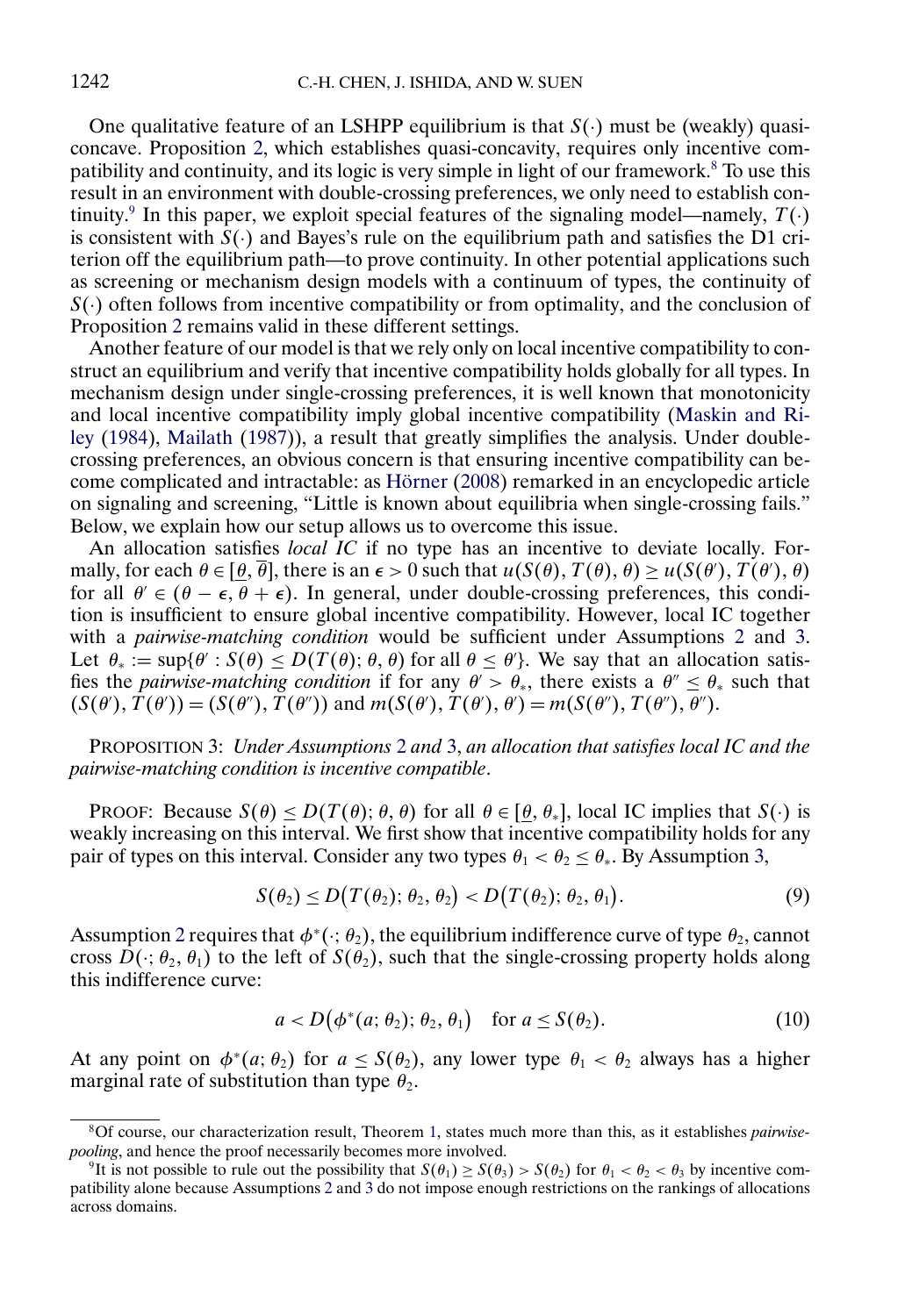<span id="page-18-0"></span>We argue that any locally IC allocation must stay below  $\phi^*(a; \theta_2)$  for  $a \in [S(\theta_1), S(\theta_2)]$ . Suppose the opposite is true, and let  $T(\theta') \ge \phi^*(S(\theta'))$ ;  $\theta_2$ ) with  $T(\theta) < \phi^*(S(\theta))$ ;  $\theta_2$ ) for all  $\theta \in (\theta'', \theta_2]$ . Local IC then implies that  $\phi^*(\cdot; \theta'')$  reaches  $\phi^*(\cdot; \theta_2)$  from above at some  $a'' \in [S(\theta''), S(\theta_2))$ . However, this is a contradiction because by [\(10\)](#page-17-0), type  $\theta''$  must have a higher marginal rate of substitution at any point on  $\phi^*(\cdot; \theta_2)$ . This shows that  $T(\theta_1)$  <  $\phi^*(S(\theta_1); \theta_2)$ , and so type  $\theta_2$  has no incentive to mimic type  $\theta_1$ . Similarly, any locally IC allocation must stay below  $\phi^*(a; \theta_1)$  for  $a \in [S(\theta_1), S(\theta_2)]$ . Suppose the opposite is true, and let  $T(\theta') \ge \phi^*(S(\theta'); \theta_1)$  with  $T(\theta) < \phi^*(S(\theta); \theta_1)$  for all  $\theta \in [\theta_1, \theta')$ . Local IC implies that  $\phi^*(\cdot;\theta_1)$  reaches  $\phi^*(\cdot;\theta')$  from above at some  $a' \in (S(\theta_1), S(\theta'))$ . However, this is a contradiction because by [\(10\)](#page-17-0), type  $\theta_1$  must have a higher marginal rate of substitution at any point on  $\phi^*(\cdot;\theta')$ . This shows that  $T(\theta_2) < \phi^*(S(\theta_2);\theta_1)$ , and thus type  $\theta_1$  has no incentive to mimic type  $\theta_2$ .

This argument shows that no type below  $\theta_*$  has an incentive to mimic any other type below  $\theta_*$ . By the pairwise-matching condition, for any allocation received by type  $\theta' > \theta_*$ , there is a type  $\theta'' \leq \theta_*$  such that  $(S(\theta'), T(\theta')) = (S(\theta''), T(\theta''))$ . Since any type below  $\theta_*$  prefers his own allocation to  $(S(\theta''), T(\theta''))$ , he prefers his own allocation to  $(S(\theta), T(\theta))$ . Therefore, global incentive compatibility holds for types below  $\theta_*$ .

Next consider a type  $\theta' > \theta_*$ . Let  $\theta'' \leq \theta_*$  be the type that receives the same allocation,  $(a_p, t_p)$ , as type  $\theta'$ , with  $m(a_p, t_p, \theta') = m(a_p, t_p, \theta'')$ . Assumption [2](#page-3-0) implies that  $\phi^*(\cdot; \theta')$ is tangent to and is "more convex" than  $\phi^*(\cdot; \theta'')$ , and hence must stay strictly above  $\phi^*(\cdot; \theta'')$  for all  $a \neq a_p$ . This means that whenever type  $\theta''$  prefers his allocation  $(a_p, t_p)$ to some allocation  $(a, t)$ , type  $\theta'$  must also prefer  $(a_p, t_p)$  to  $(a, t)$ . We have already established that type  $\theta''$  prefers  $(a_p, t_p)$  to  $(S(\theta), T(\theta))$  for any  $\theta \in [\underline{\theta}, \overline{\theta}]$ . Therefore, global incentive compatibility holds for types above  $\theta_{\cdot}$ .  $O.E.D.$ incentive compatibility holds for types above  $\theta_*$ .

Our LSHPP equilibrium satisfies the pairwise-matching condition, and therefore global incentive compatibility holds. Importantly, this condition is also satisfied in a variety of other settings, such as the screening model of [Araujo and Moreira](#page-34-0) [\(2010\)](#page-34-0). This is because with continuous types, the graph of the allocation  $(S(\cdot), T(\cdot))$  is often the lower envelope of the indifference curves of the types choosing their respective allocations, thus forcing two types that pool at the same allocation to have the same marginal rate of substitution.

Both the quasi-concavity result (Proposition [2\)](#page-11-0) and the global incentive compatibility result (Proposition [3\)](#page-17-0) depend on Assumptions [2](#page-3-0) and [3:](#page-4-0) Assumption [2](#page-3-0) states that the SCdomain lies to the left of the dividing line and the RSC-domain lies to the right, and Assumption [3](#page-4-0) states that the dividing line shifts to the left with type. This is obviously not the only possible specification of double-crossing preferences. In principle, the SCdomain can lie to the right of the dividing line or the dividing line can move to the right. This gives rise to four specifications. For example, suppose that Assumption [3](#page-4-0) does not hold (while maintaining Assumption [2\)](#page-3-0) such that  $D(\cdot; \theta', \theta'')$  is increasing in both  $\theta'$  and  $\theta$ . This set of assumptions, which we call the "alternative specification" in this discussion, implies that  $m(a, t, \cdot)$  is quasi-concave for any  $(a, t)$ . Because intermediate types have the highest signaling costs under the alternative specification, it is unsurprising that  $S(\cdot)$  will not be quasi-concave, and Proposition [2](#page-11-0) does not follow.

To see why Proposition [3](#page-17-0) holds under Assumptions [2](#page-3-0) and [3,](#page-4-0) note that the key step of the proof is equation [\(9\)](#page-17-0), which relies on Assumption [3.](#page-4-0) Moreover, Assumption [2](#page-3-0) implies that the equilibrium indifference curve of type  $\theta_2$  must stay to the left of the dividing line  $D(\cdot; \theta_2, \theta_1)$  for any  $\theta_1 < \theta_2$ . This fact implies that no allocation can cross the equilibrium indifference curve of type  $\theta_2$  from above because a lower type has a higher marginal rate of substitution, which leads to downward incentive compatibility. A similar argument is used to establish upward incentive compatibility.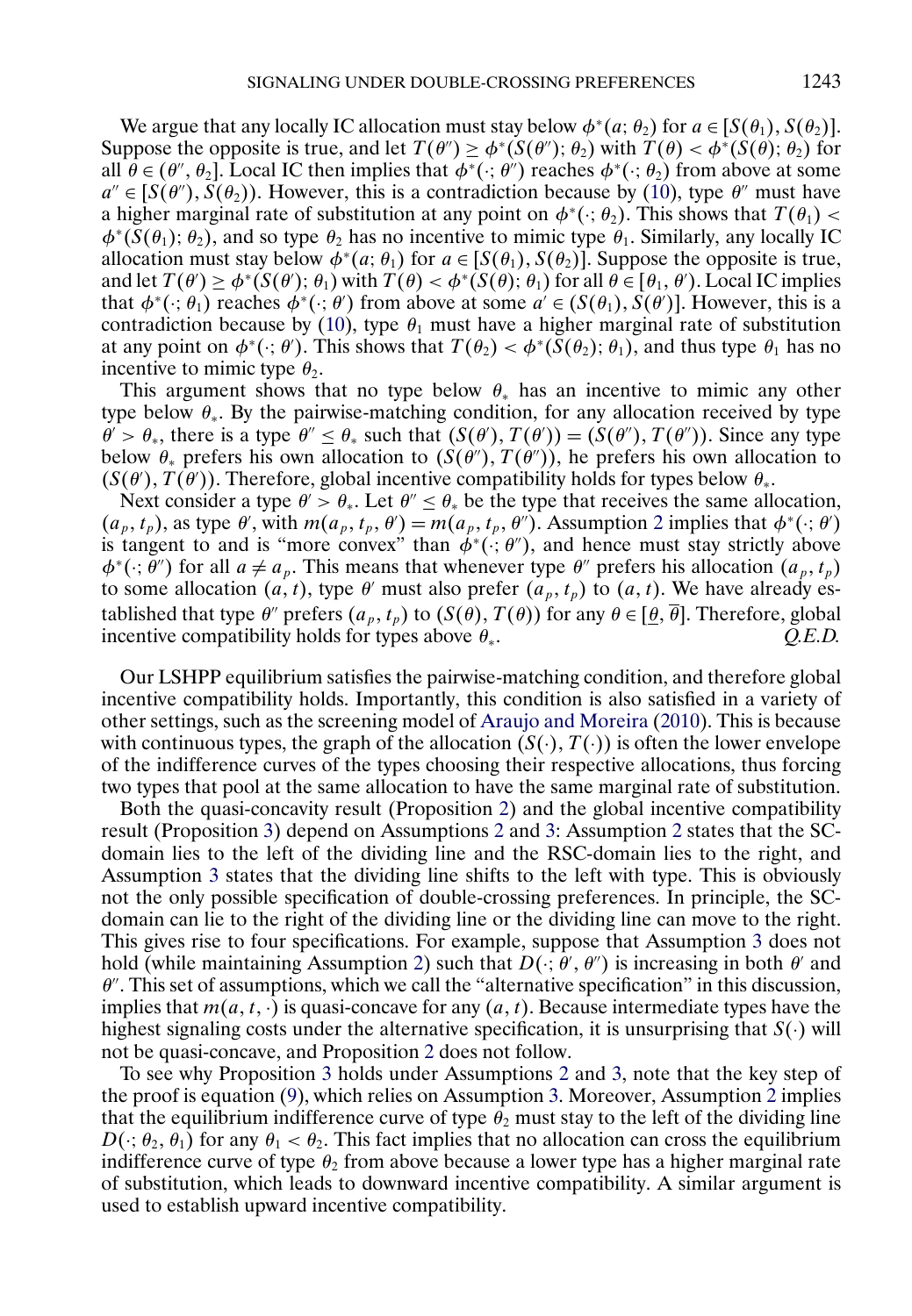<span id="page-19-0"></span>This argument more generally suggests that the key to ensuring global incentive compatibility under double-crossing preferences is that the allocation and the dividing line move in opposite directions. Under our current specification (Assumptions [2](#page-3-0) and [3\)](#page-4-0), the allocation increases in type (i.e.,  $S(\cdot)$  is weakly increasing) for types below  $\theta_*$ , while the dividing line decreases in type. Under the alternative specification, however, they move in the same direction for types below  $\theta_*$  because the dividing line increases in type. In this case, even if the allocation is in the SC-domain for all  $\theta \in [\theta, \theta_*]$ , we may still have  $D(T(\theta_2); \theta_2, \theta_1) < S(\theta_2) < D(T(\theta_2); \theta_2, \theta_2)$  for some  $\theta_1 < \theta_2 \leq \theta_*$ , in which case equation [\(9\)](#page-17-0) no longer holds. When this occurs, the marginal rate of substitution is not monotone in type at some points on the equilibrium indifference curve of type  $\theta_2$ , such that an indifference curve of a lower type  $\theta_1 < \theta_2$  can cross the equilibrium indifference curve of type  $\theta_2$  twice to the left of  $S(\theta_2)$ ; therefore, there is no generally tractable way of ensuring incentive compatibility.

It is easy to see that for each of the four possible specifications, there is always a domain that is "well-behaved" (in the sense of ensuring incentive compatibility) and another that is "ill-behaved."10 If an allocation lies entirely in the well-behaved domain, local incentive compatibility implies global incentive compatibility as under single-crossing preferences. This is, of course, not the end of the story because an allocation may cross the dividing line and enter the ill-behaved domain. In this case, we take advantage of the pairwisematching condition for types in the ill-behaved domain to ensure global incentive compatibility. Pairwise matching works whenever these types have "more convex" indifference curves than do the types (in the well-behaved domain) that they are pooling with. Under our set of assumptions, higher types have strictly more convex indifference curves. Therefore, if the lower type prefers his own allocation to that of any other type, the higher type also prefers his own allocation, meaning that incentive compatibility for the lower type implies incentive compatibility for the paired higher type.

### 6.2. *Countersignaling and the Relation to the Literature*

Our characterization shows that we may have two distinct forms of pooling above the gap. When there is atomless pooling,  $S(\cdot)$  must be strictly increasing in one arm and strictly decreasing in the other, suggesting that equilibrium actions are nonmonotone. This phenomenon, where higher types separate from intermediate types by pooling with lower types at low signaling levels, is known as "countersignaling" in the literature. With a continuum of types, atomless pooling and countersignaling are equivalent: there is countersignaling if and only if there is atomless pooling.

Examples of countersignaling abound.<sup>11</sup> We often observe that the most talented individuals deviate from social norms, for example, successful startup entrepreneurs not

 $10$ In the screening literature, [Araujo and Moreira](#page-34-0) [\(2010\)](#page-34-0) and [Schottmüller](#page-35-0) [\(2015\)](#page-35-0) both adopted a specification in which the RSC-domain is to the left of the dividing line. If the dividing line decreases with type, the RSC-domain is ill-behaved, as in [Araujo and Moreira](#page-34-0) [\(2010\)](#page-34-0). If the dividing line increases with type, the SC-domain is ill-behaved, as in [Schottmüller](#page-35-0) [\(2015\)](#page-35-0). Therefore, local incentive compatibility is insufficient to ensure incentive compatibility. We provide a more detailed discussion on these possible specifications in Appendix F in the Supplemental Material [\(Chen, Ishida, and Suen](#page-34-0) [\(2022\)](#page-34-0)).

 $11$ Feltovich, Harbaugh, and To [\(2002\)](#page-34-0) provided experimental evidence that subjects do indeed engage in countersignaling. They also raised a number of examples drawn from common observations, such as "The nouveau riche flaunt their wealth, but the old rich scorn such gauche displays." Also see [Araujo, Gottlieb, and](#page-34-0) [Moreira](#page-34-0) [\(2007\)](#page-34-0) and the references therein. [Dixit and Nalebuff'](#page-34-0)s [\(2008\)](#page-34-0) book, *The Art of Strategy*, has a section devoted to countersignaling.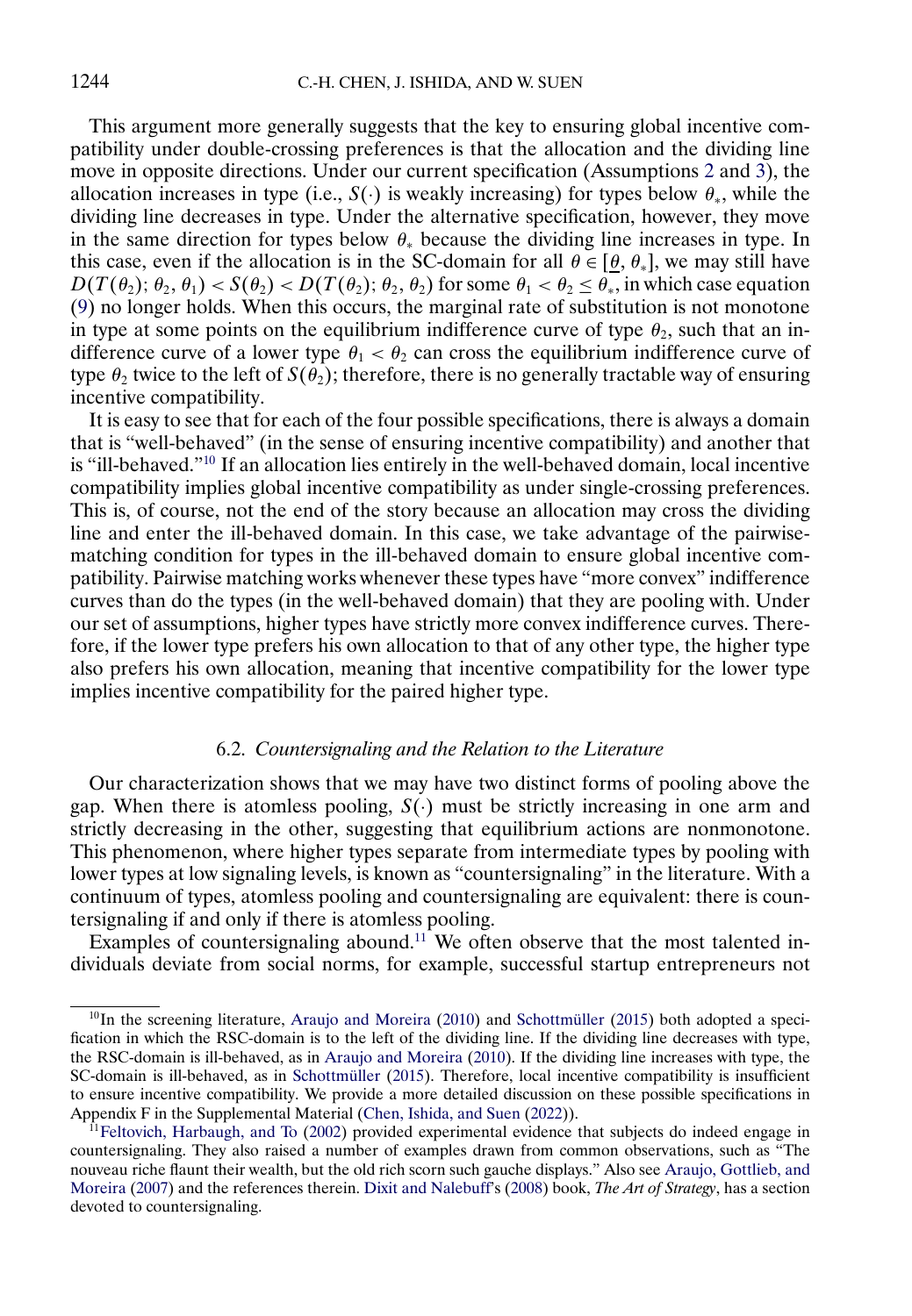<span id="page-20-0"></span>bothering to finish college. This type of observation can be rationalized by signaling with news, where exceptional talents expect they can reveal their competence through their vision, creativity, and charisma. From the theoretical point of view, it is clear that the single-crossing property must fail in some sense to have any form of countersignaling. Aside from this, however, little is known about what restrictions, in terms of primitives, are required to generate countersignaling in general environments. Below, we discuss how our general framework sheds new light on this perverse yet pervasive phenomenon in relation to the existing literature.

The seminal work on countersignaling is [Feltovich, Harbaugh, and To](#page-34-0) [\(2002\)](#page-34-0). The authors provided a model, whose essence is captured by the signaling with news example, with three types—high, medium, and low—and constructed a countersignaling equilibrium in which the medium type chooses a higher action while the high type and the low type are pooled. As enlightening as it is, however, extending this setup to more than three types seems formidable without the discipline from a more systematic framework. This is problematic because a model with three types can only give a partial picture of countersignaling. In particular, our general setup clarifies two points about countersignaling that would not be obvious if we only had a model with three types. First, the highest type  $\overline{\theta}$  typically pools with some intermediate type  $\theta_0 > \theta$  instead of the lowest type  $\theta$ . Second, an equilibrium seldom takes the form of pooling at two actions only. If types  $\theta_0$  and  $\overline{\theta}$ pool at some low signaling action, instead of having types between  $\theta_0$  and  $\vec{\theta}$  all pooling at the same higher action, these intermediate types typically choose different actions among themselves. Small differences in signaling costs between two types impose constraints on how far apart their signaling actions can be, and the equilibrium signaling function  $S(\cdot)$ for  $\theta \ge \theta_0$  is typically not a two-level step function with large gaps. In other words, fine distinctions through small differences in signaling actions are still the norm, even in environments that exhibit countersignaling.<sup>12</sup> It is worth emphasizing that the gap type  $\theta_0$  and the actions chosen by types in  $(\theta_0, \overline{\theta})$  are endogenous features of our model derived from model primitives such as payoff and type distribution functions.

In terms of the form of the equilibrium, our work is also related to [Araujo, Gottlieb,](#page-34-0) [and Moreira](#page-34-0) [\(2007\)](#page-34-0), but the logic and the mechanism behind it are different. They considered a model in which workers are characterized by two attributes: intelligence  $\iota$  and perseverance  $\eta$ <sup>13</sup> Workers invest in schooling activity *a* as a signal with marginal signaling cost  $1/(\iota \eta)$ . In addition to observing the schooling signal, firms also observe an interview score,  $g = \alpha t + \eta$ . Thus, given the interview score g, the two attributes can be reduced to a one-dimensional type,  $\theta = \iota$ , with marginal rate of substitution given by

$$
m(a, t, \theta) = \frac{1}{\theta(g - \alpha \theta)}.
$$

This marginal rate of substitution is quasi-convex in type, as in our model. However, a crucial difference is that  $m(a, t, \theta)$  above *does not* depend on the level of signaling activ-ity a, so it does not satisfy Assumption [2.](#page-3-0) For any two types,  $\theta'' < \theta'$ , either (a) type  $\theta''$ has steeper indifference curves for all signaling levels (global single-crossing); (b) type  $\theta'$ has steeper indifference curves for all signaling levels (global reverse single-crossing); or

 $12$ Although our characterization is established for the case of continuous types, the logic of this construction applies more generally. Specifically, we can show that  $S(\cdot)$  must be quasi-concave, and that a (weaker version of) pairwise-matching condition must hold in the discrete type case.

 $13$ Frankel and Kartik [\(2019\)](#page-34-0) discussed how two-dimensional types may lead to failure of the single-crossing property. See also [Ball](#page-34-0) [\(2020\)](#page-34-0).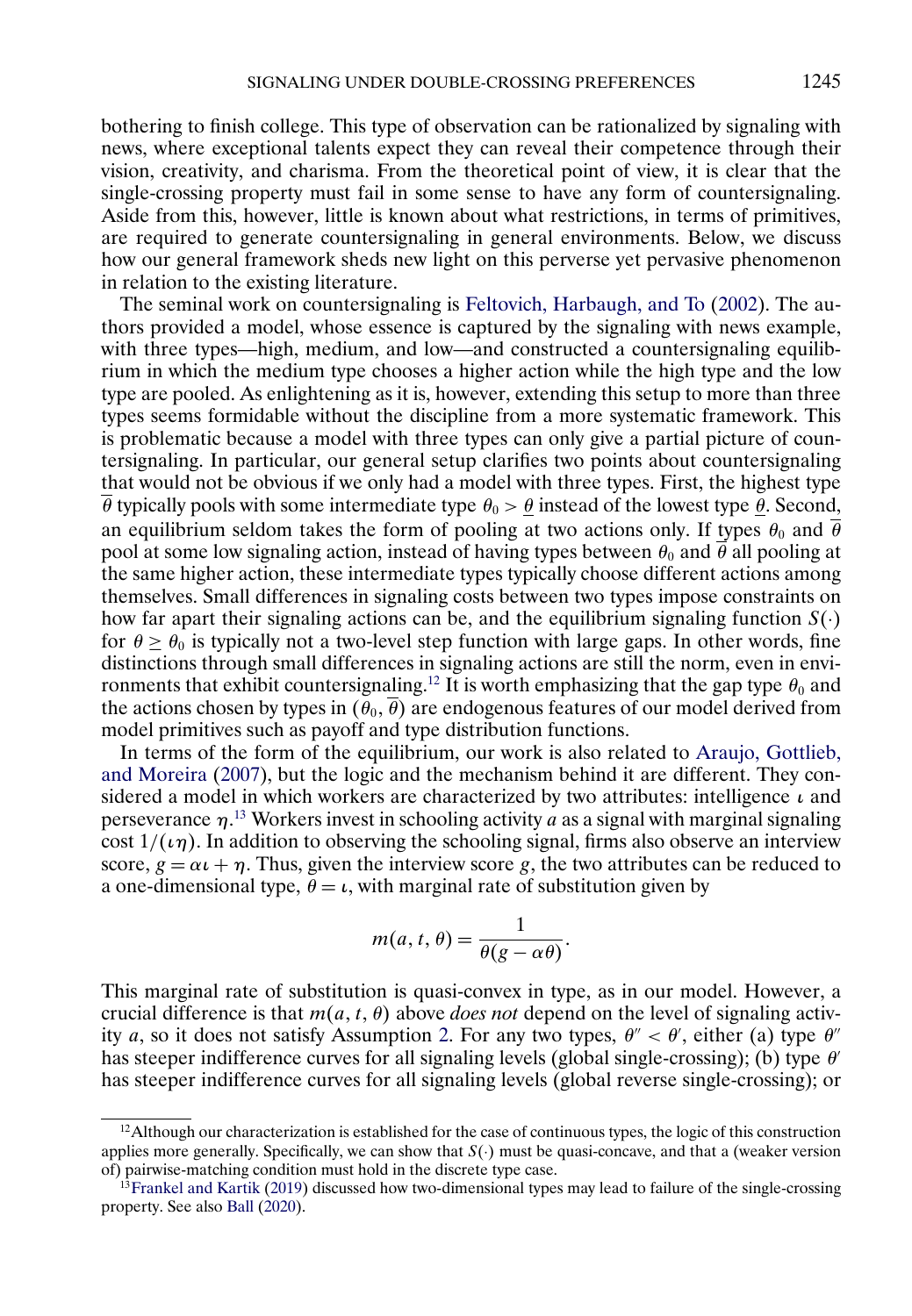<span id="page-21-0"></span>(c) the two types have identical indifference curves. Under this specification, indifference curves of any pair of types never cross twice, so preferences do not belong to the class of double-crossing preferences described in our paper. There are no dividing lines that separate the SC-domain from the RSC-domain. The fact that indifference curves can cross at most once in [Araujo, Gottlieb, and Moreira](#page-34-0) [\(2007\)](#page-34-0) makes the analysis much simpler. Types are exogenously paired together when they have identical indifference curves, and each pair of types naturally choose the same signaling action, resulting in an equilibrium with only atomless pooling. This draws a clear contrast to our setting, where the form of  $p(\cdot)$ , which determines how agents are paired together, is endogenously determined. Although the analysis of our model is more involved, the environment we consider is quite general and has a wide scope of applicability, as we illustrate in the following subsection.

# 6.3. *More Examples*

One of the main contributions of this paper is that it identifies a set of assumptions, most importantly Assumptions [2](#page-3-0) and [3,](#page-4-0) which makes the analysis under double-crossing preferences tractable and leads to a clear characterization of equilibrium. Our specification is but one class of environments that capture how the single-crossing property may fail. In addition to technical considerations, we argue that the set of assumptions we adopt is economically meaningful and relevant. The signaling with news example is a case in point, showing a natural economic environment that fits the description of our model. It also points to the possibility that the single-crossing property is not as robust as it is generally believed, as it can easily break down with some minor but realistic modifications to the underlying environment.

Below, we provide three more examples to solidify this point and to make a case for why double-crossing preferences are pervasive in reality. The common thread of our examples is that gains from signaling are typically bounded. Moreover, in many economic situations of interest, higher types reach this point of diminishing returns earlier than do lower types. When these conditions are met, we tend to observe double-crossing preferences as specified in our framework.

# *Reputation Enhances the Chances of Success*

In many facets of life, a person's chances of success depend not only on his true ability but also on other people's perception of his ability. Take the case of a startup entrepreneur. His reputation in the market affects the availability of initial funding and the capacity to attract talent to work in his firm. These factors, together with his true entrepreneurial ability, determine the performance of his business and its probability of reaching the next milestone (such as developing a prototype product, or attracting the next round of funding). In this example, the signaling incentive comes from the fact that reputation matters for improving performance.

Suppose the performance of a startup entrepreneur is  $\theta + \beta t + \varepsilon$ , where  $\beta > 0$  is a weight that determines the importance of reputation relative to true ability. The term  $\varepsilon$ summarizes the random factors that may affect performance, and its distribution is given by  $H(\cdot)$  with the corresponding log-concave density  $h(\cdot)$ . The startup business can reach the next milestone if its performance exceeds some exogenous threshold  $K$ , and the value of reaching the milestone is  $V$ . Let  $a$  represent the level of signaling activity he chooses to establish his reputation, such as the level of education or the share of equity held by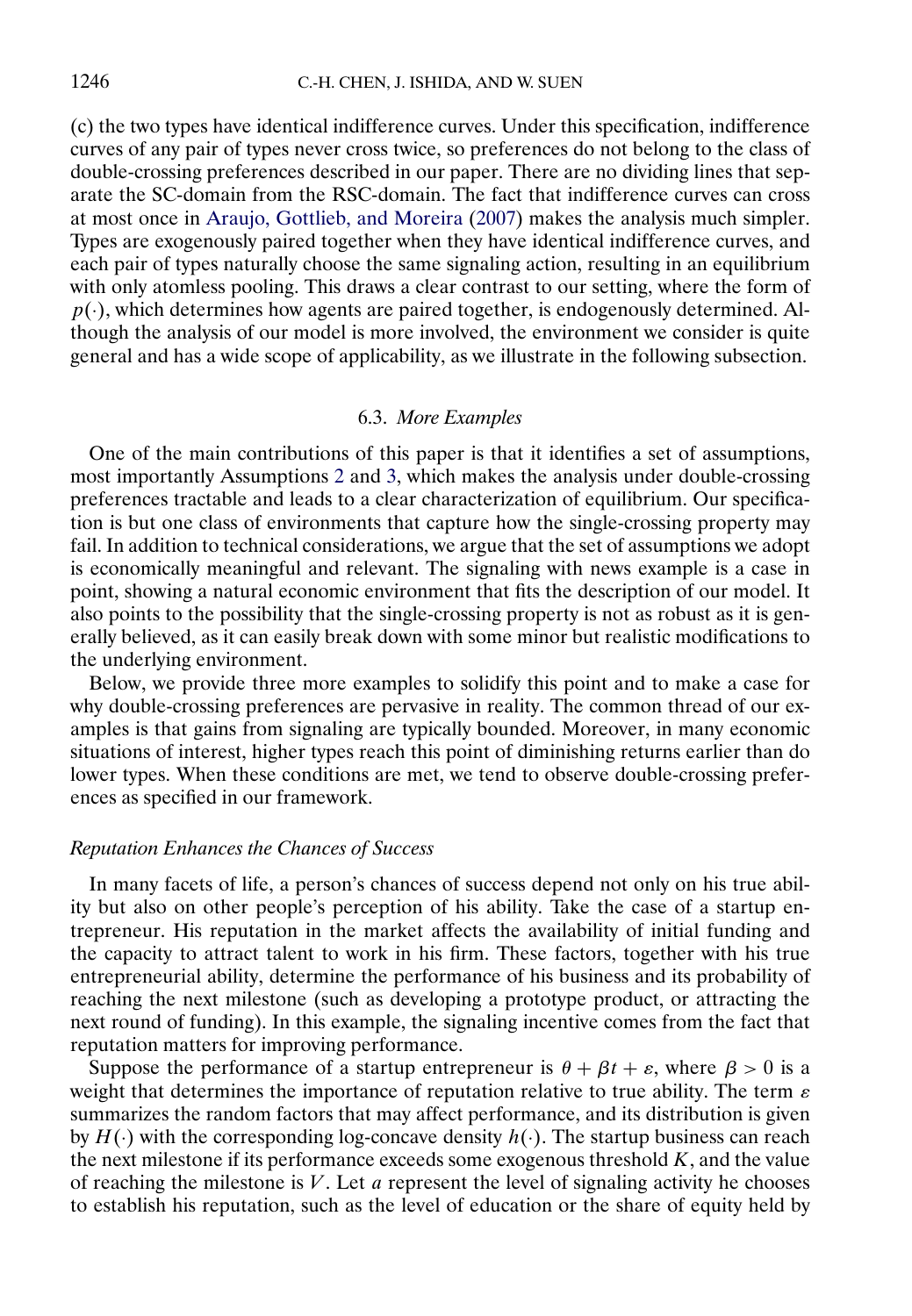<span id="page-22-0"></span>the entrepreneur [\(Leland and Pyle](#page-34-0) [\(1977\)](#page-34-0)). The payoff to the entrepreneur is

$$
u(a, t, \theta) = V\big(1 - H(K - \theta - \beta t)\big) - \bigg(\frac{\gamma a}{\theta} + \frac{a^2}{2}\bigg),
$$

where  $\gamma > 0$  is a signaling cost parameter. This gives

$$
m(a, t, \theta) = \frac{\gamma + \theta a}{\theta \beta V h(K - \theta - \beta t)}.
$$

One can verify that  $m(a, t, \theta)$  is quasi-convex in  $\theta$ . Moreover, for  $\theta' > \theta''$ , if  $\phi(\cdot, u_0, \theta'')$  is an indifference curve of type  $\theta''$  at some utility level  $u_0$ , then the ratio

$$
\frac{m(a,\phi(a,u_0,\theta''),\theta')}{m(a,\phi(a,u_0,\theta''),\theta'')}=\left(\frac{\theta''}{\theta'}\right)\left(\frac{\gamma+\theta'a}{\gamma+\theta''a}\right)\left(\frac{h(K-\theta''-\beta\phi(a,u_0,\theta''))}{h(K-\theta'-\beta\phi(a,u_0,\theta''))}\right)
$$

strictly increases in a by the log-concavity of  $h(\cdot)$ . Thus, condition [\(1\)](#page-3-0) holds, and the double-crossing property is satisfied.

In this example, the payoff from signaling is bounded from above by  $V$ . Moreover, the log-concavity of  $h(.)$  implies that the density function is unimodal. This means that a higher reputation does not significantly improve the probability of success for very low types or very high types. The marginal increase in the probability of reaching the target  $\overline{K}$  is the greatest for intermediate types, and they tend to have the greatest incentives to invest in signaling.

### *Risky Experimentation*

This example is drawn from our previous work [\(Chen, Ishida, and Suen](#page-34-0) [\(2021\)](#page-34-0)), which deals with two discrete types but can be readily adapted to continuous types.14 The model is an optimal stopping problem with reputation concerns. If the agent achieves success at some random time, then he receives a payoff of  $V$ . If he abandons the project at time a, then the outside-option payoff is given by his reputation  $t$  at the time of termination. The key question is whether an agent with superior ability, modeled by a higher Poisson arrival rate of success, signals his type by staying with a risky project for a longer duration or by quitting early. [Bobtcheff and Levy](#page-34-0) [\(2017\)](#page-34-0) explored related incentives.

It is easy to show that this model satisfies Assumptions [2](#page-3-0) and [3](#page-4-0) and thus exhibits the double-crossing property. The reason for this is intuitive. Higher types are more likely to achieve success if the state is good. This implies that they have more incentive to persist with the risky project compared to lower types at early stages when the difference in their beliefs about the state is relatively small. As experimentation continues and yields no success, higher types become pessimistic more quickly than lower types do because they learn faster that their project is not promising. Past some point, they become more reluctant to persist. This structure suggests that signaling by persisting with the risky project is relatively more attractive for higher types than for lower types when  $a$  is small, but the comparison flips when a is large.

<sup>14</sup>In [Chen, Ishida, and Suen](#page-34-0) [\(2021\)](#page-34-0), signaling is beneficial up to some point and hence not always costly. As noted above, our results can also be applied to this case.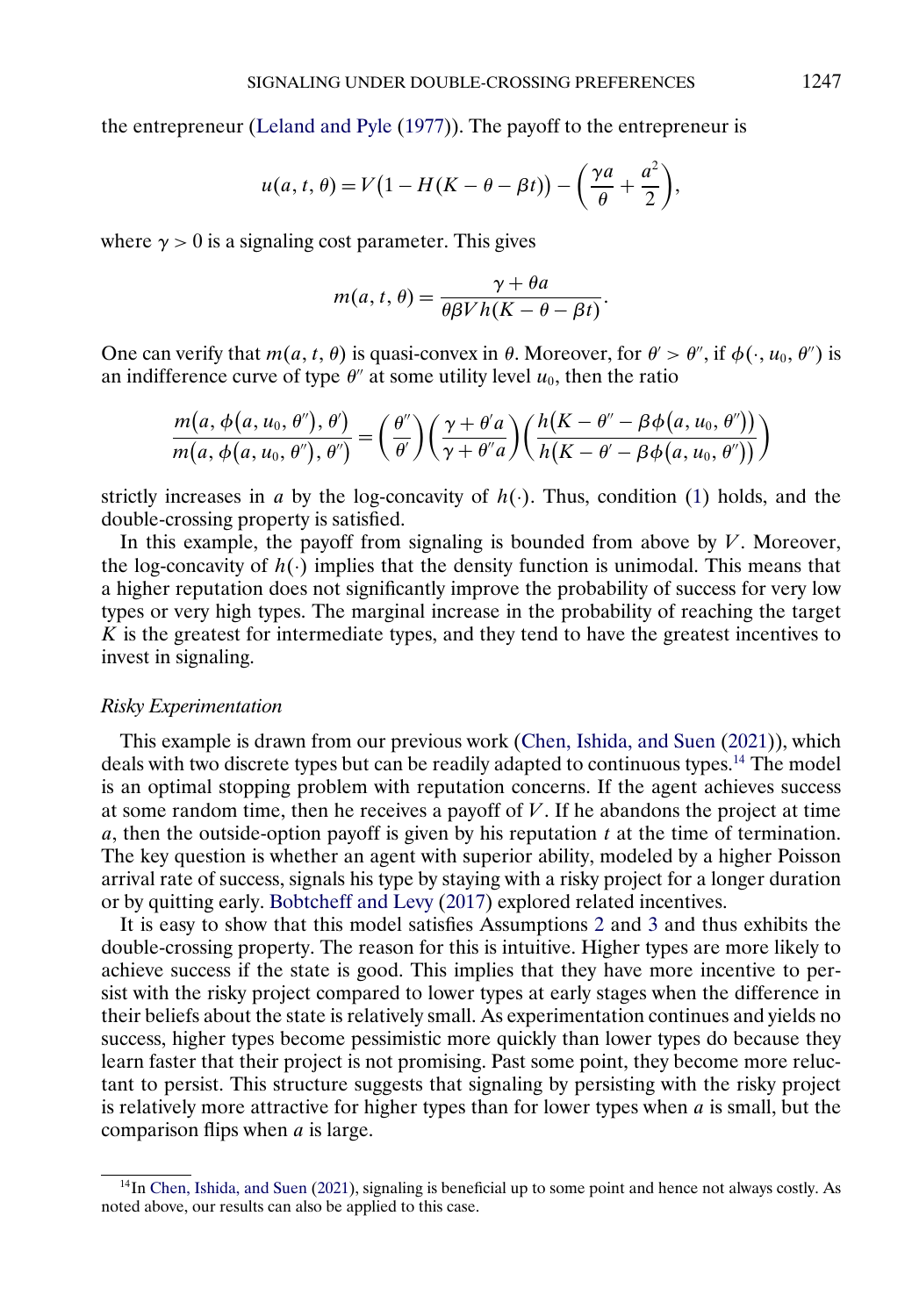### *Productive Signaling*

Many signaling models assume away any positive benefit of signaling activity to isolate its role in conveying hidden information. While this assumption may appear innocuous, once we admit the possibility that signals can be directly productive, details of the model specification can have substantial impacts and yield qualitatively different predictions for signaling outcomes.

Assume that education is directly productive in addition to serving as a signal about private information. Specifically, let  $s = a\theta$  represent an agent's skill, which depends both on his natural ability  $\theta$  and on the level of education a. The labor-market benefit from having skill s and reputation t is  $\beta s + t$ , and the cost of acquiring skill through education is  $C(a, \theta) = \gamma_0 a + \gamma(a\theta)^2$ . This cost function is unconventional because  $C_{a\theta} > 0$ , indicating that high-ability agents have a higher marginal cost of investing in education—say, due to opportunity costs. However, we may also express the cost of acquiring skill as a function of the target skill level and write  $\tilde{C}(s, \theta) = \gamma_0 s/\theta + \gamma s^2$ . This formulation shows that the total cost of reaching skill level  $s$  and the marginal cost of increasing skill are lower for higher types. In this example, the utility function has the form

$$
u(a, t, \theta) = \beta a \theta - \gamma_0 a - \gamma (a \theta)^2 + t.
$$

It can be readily verified that this formulation satisfies Assumptions [2](#page-3-0) and [3.](#page-4-0) What appears to be a minor—and not unreasonable—modification in specification converts the standard setup into a model that exhibits the double-crossing property.

#### 7. CONCLUSION

Despite its widespread use in economic analysis, the single-crossing property imposes strong restrictions on the structure of preferences, and its validity and robustness are not necessarily always evident in economic applications. Because many insights about signaling behavior we learn from standard models depend on this property, it is important to extend the scope of analysis to circumstances that are not constrained by the singlecrossing property. We take a step in this direction by providing a formal framework to capture double-crossing preferences in signaling models. Our characterization shows that equilibrium under double-crossing preferences exhibits a particular form of pooling at the higher end of types, which we label pairwise-pooling. Pairwise-pooling generalizes and clarifies a phenomenon known as countersignaling in the literature: double-crossing preferences often induce middle types to invest more in signaling, whereas higher types are content with pooling with lower types. Our model identifies the assumptions on preferences that tend to produce pairwise-pooling, as well as the constraints that affect the form it takes (i.e., atomless or mass pooling). We provide a simple algorithm to find an LSHPP equilibrium and show that equilibrium exists under fairly weak conditions. Some of the analysis in this paper can potentially illuminate broader incentive compatibility issues under double-crossing preferences in a wider class of mechanism design models.

From a practical point of view, it is perhaps not very controversial to say that the singlecrossing property may fail in some situations. The problem is rather that this can occur in many different ways. Although we argue that our framework covers a broad range of economically relevant situations and that this framework is relatively tractable, it does not by any means exclude other variations of non-single-crossing preferences. We hope to see more work along these lines to gain a more comprehensive understanding of signaling behavior that goes beyond the single-crossing property.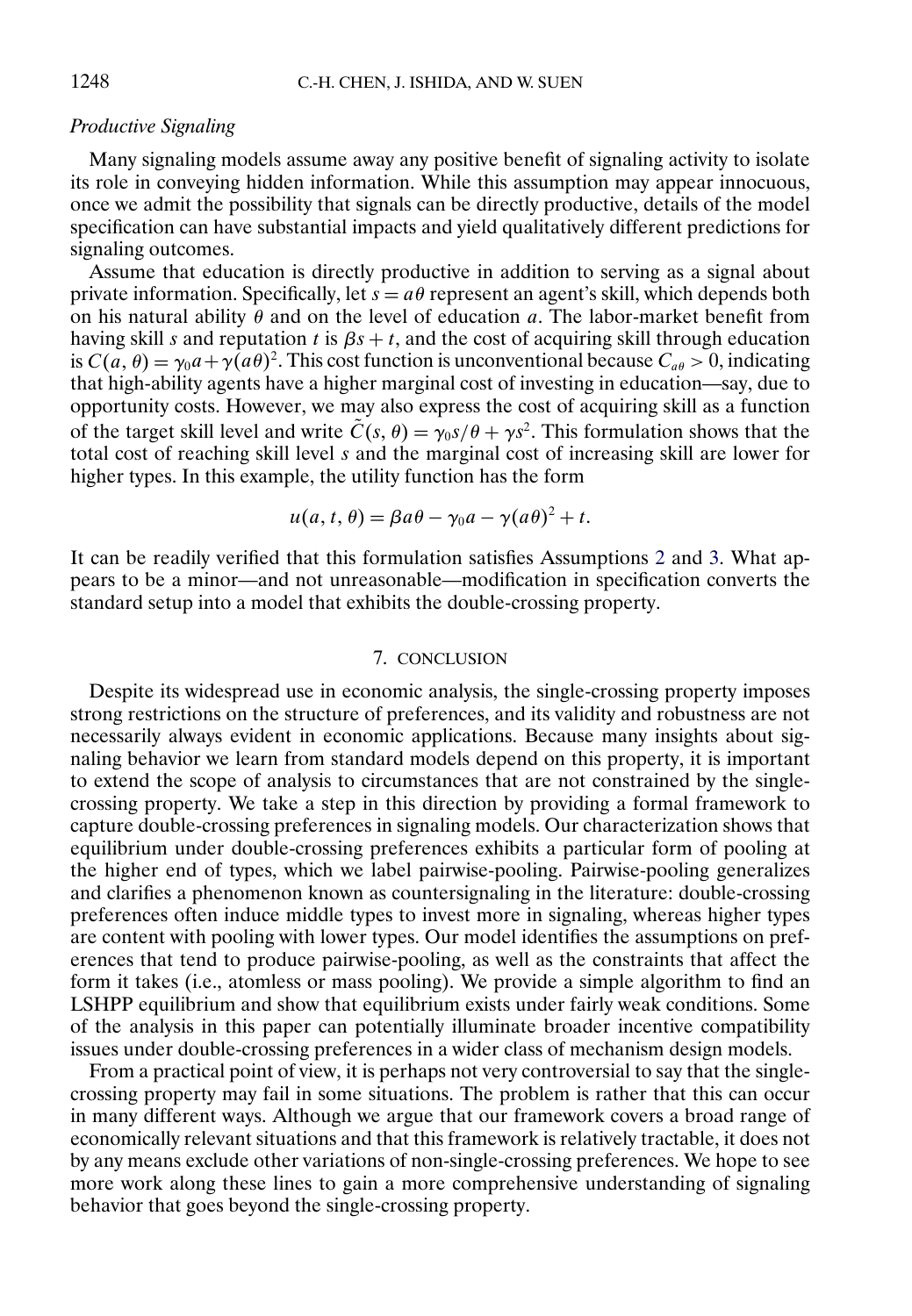### APPENDIX A: PROOF OF THEOREM [1](#page-9-0)

### A.1. *Preliminaries*

<span id="page-24-0"></span>DENOTE THE SET OF TYPES THAT CHOOSE ACTION a in equilibrium as  $Q(a) = \{ \theta : S(\theta) =$ a}. If there is some action  $a_p$  such that  $Q(a_p)$  is neither empty nor a singleton, then we refer to  $a_p$  as a pooling action and to  $Q(a_p)$  as a pooling set. Recall that we define  $\overline{\theta}_p := \max Q(a_p)$  and  $\underline{\theta}_p := \min Q(a_p)$ .

Consider some pooling action  $a_p$ . We say that actions below  $a_p$  are *on-path* if there exists a small  $\epsilon > 0$  such that  $Q(a) \neq \emptyset$  for all  $a \in (a_p - \epsilon, a_p)$ ; otherwise, actions below  $a_p$  are *off-path*. Similarly, actions above  $a_p$  are *on-path* if there exists a small  $\epsilon > 0$  such that  $Q(a) \neq \emptyset$  for all  $a \in (a_p, a_p + \epsilon)$ ; otherwise, actions above  $a_p$  are *off-path*. If there exists a sequence  $\theta^n$  approaching  $\theta'$  for some  $\theta'$  such that  $S(\theta^n)$  approaches  $a_p$ , with either  $S(\theta^n) > a_n$  or  $S(\theta^n) < a_n$  for all *n*, then we call  $\theta'$  a *limit type*.

The following lemma shows an important property of double-crossing preferences that we exploit repeatedly. Define  $q(a, t, \theta)$  such that  $m(a, t, q(a, t, \theta)) = m(a, t, \theta)$ , with  $q(a, t, \theta) = \theta$  if  $\theta = \theta_{min}(a, t)$  (where we omit the last argument of  $\theta_{min}(a, t; Q)$  whenever it is not confusing). This mapping gives a counterpart type that has the same marginal rate of substitution at  $(a, t)$ . If no such counterpart type exists, then let  $q(a, t, \theta) = \overline{\theta}$  if  $\theta < \theta_{\min}(a, t)$  and  $q(a, t, \theta) = \theta$  if  $\theta > \theta_{\min}(a, t)$ .

**LEMMA 3:** Consider some type  $\theta'$  and two choices  $(a_1, t_1)$  and  $(a_2, t_2)$  where  $a_1 > a_2$ . Sup*pose*  $\theta' > \theta_{\min}(a_1, t_1)$  and  $u(a_2, t_2, \theta') \ge u(a_1, t_1, \theta')$ . If  $q(a_1, t_1, \theta') > \underline{\theta}$  and  $a_1$  is bounded *away from*  $a_2$ , *then*  $u(a_2, t_2, \theta) > u(a_1, t_1, \theta)$  *for all*  $\theta \in [\underline{\theta}, q(a_1, t_1, \theta')]$ .

PROOF: If type  $\theta'$  is indifferent between  $(a_1, t_1)$  and  $(a_2, t_2)$ , then type  $q(a_1, t_1, \theta')$ , whose indifference curve that passes through  $(a_1, t_1)$  must stay strictly below that of type  $\theta'$ , strictly prefers  $(a_2, t_2)$  to  $(a_1, t_1)$ . For all types below  $q(a_1, t_1, \theta')$ , the standard argument suggests that they strictly prefer  $(a_2, t_2)$  to  $(a_1, t_1)$ .  $Q.E.D.$ 

Lemma 3 states that if two indifference curves are tangent at some  $(a_1, t_1)$ , the indifference curve of the higher type is strictly contained by that of the lower type because of Assumption [2.](#page-3-0) This lemma is useful when  $a_1$  is bounded away from  $a_2$ . When  $a_1$  and  $a_2$ are arbitrarily close to each other, however, the preference ranking between  $(a_1, t_1)$  and  $(a_2, t_2)$  depends only on the marginal rate of substitution at that point.

LEMMA 4: *If actions above*  $a_p$  *are on-path with limit type*  $\theta' \in [\underline{\theta}_p, \overline{\theta}_p]$ , *then no type between*  $\theta'$  *and*  $q(a_p, t_p, \theta')$  *chooses*  $a_p$ *. If actions below*  $a_p$  *are on-path with limit type*  $\theta'$ *, then only types between*  $\theta'$  *and*  $q(a_p, t_p, \theta')$  *may choose*  $a_p$ *.* 

PROOF: When there is a continuous path  $S(\cdot)$  to  $a_p$ , preferences are determined entirely by the marginal rate of substitution at  $(a_p, t_p)$ . Since all types between  $\theta'$  and  $q(a_p, t_p, \theta)$  have a lower marginal rate of substitution than type  $\theta'$ , they strictly prefer an action slightly above  $a_p$ . For the second statement, let  $\theta' < \theta_{min}(a_p, t_p)$  (the opposite case follows by the same argument). Then, all types below  $\theta'$  and above  $q(a_p, t_p, \theta')$  have a higher marginal rate of substitution than type  $\theta'$ . They strictly prefer an action slightly below  $a_p$ .  $Q.E.D.$ 

Given this result, we show that any pooling set must span across the dividing line. The following result holds regardless of whether a pooling set is connected or disconnected.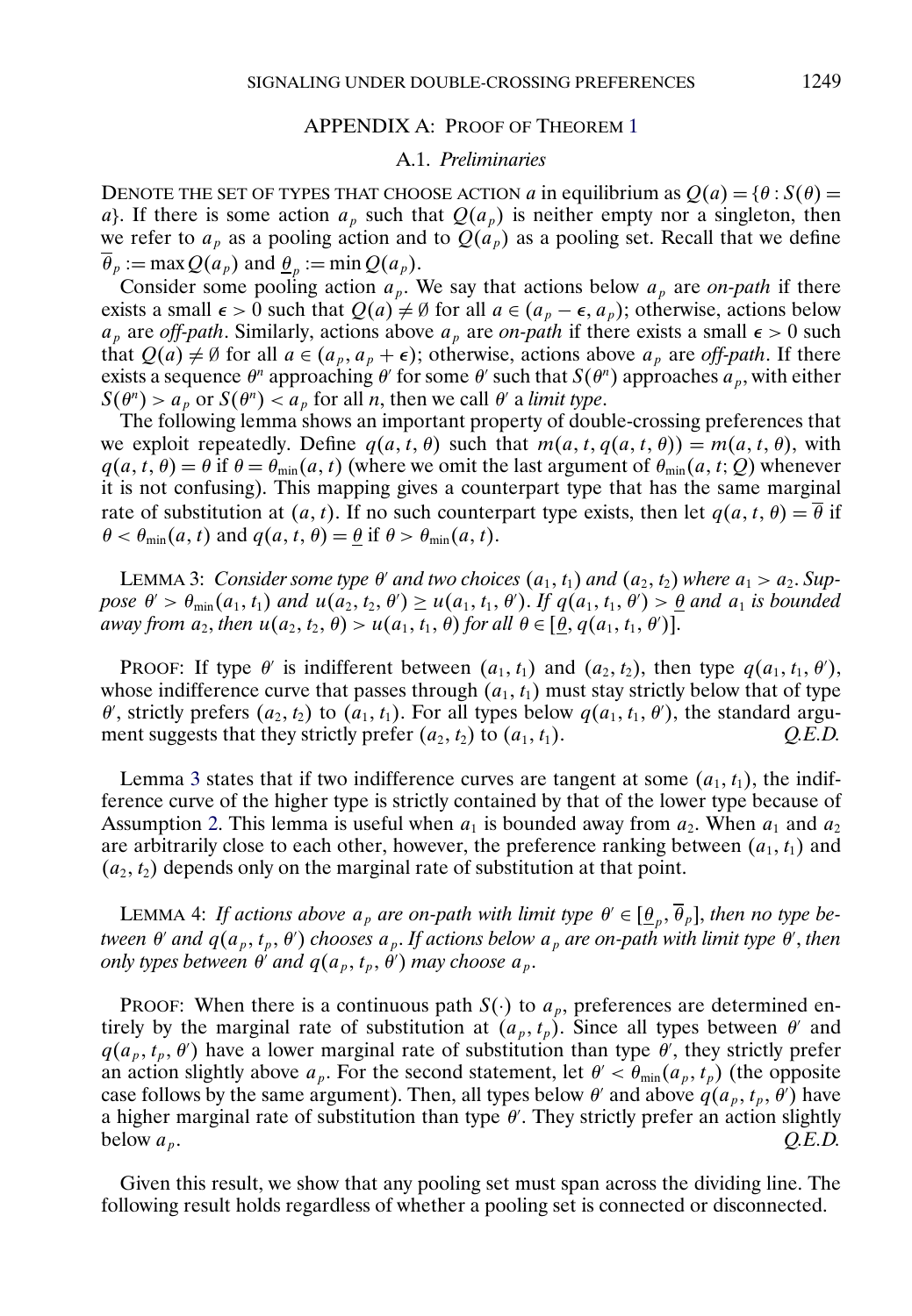<span id="page-25-0"></span>LEMMA 5: *If there is pooling at*  $(a_p, t_p)$ , *then it is in the SC-domain of type*  $\underline{\theta}_p$  *and in the RSC-domain of type*  $\overline{\theta}_p$ *. Moreover, m*( $a_p$ ,  $t_p$ ,  $\underline{\theta}_p$ )  $\geq$  *m*( $a_p$ ,  $t_p$ ,  $\overline{\theta}_p$ )*.* 

PROOF: Suppose actions below and above  $a<sub>p</sub>$  are off-path. In this case, D1 requires that  $m(a_p, t_p, \underline{\theta}_p) \geq m(a_p, t_p, \overline{\theta}_p) > m(a_p, t_p, \theta_{min}(a_p, t_p))$ . This is possible only if  $m(a_p, t_p, \cdot)$ decreases at  $\theta_p$  (in the SC-domain) and increases at  $\overline{\theta}_p$  (in the RSC-domain), that is,  $(a_p, t_p)$  belongs to  $SC(\underline{\theta}_p)$  and to  $RSC(\overline{\theta}_p)$ .

Now suppose that actions above  $a_p$  are on-path. Let  $\theta$  be a limit type. Since Lemma [4](#page-24-0) suggests that no type between  $\theta'$  and  $q(a_p, t_p, \theta')$  chooses  $a_p$ , we must have  $\theta'$ ,  $q(a_p, t_p, \theta') \in (\underline{\theta}_p, \theta_p)$ . This is possible only if  $(a_p, t_p)$  belongs to  $SC(\underline{\theta}_p)$  and to RSC( $\overline{\theta}_p$ ). Moreover, if actions below  $a_p$  are off-path, then D1 requires  $m(a_p, t_p, \underline{\theta}_p) \ge$  $m(a_p, t_p, \overline{\theta}_p).$ 

Finally, suppose actions below  $a_p$  are on-path. Let  $\theta'$  be a limit type. If  $\theta' < \theta_{\min}(a_p, t_p)$ , then  $\theta' = \overline{\theta}_p$  because no type below  $\theta'$  can choose  $a_p$  by Lemma [4.](#page-24-0) Note that since  $t_p > \underline{\theta}_p$ , there must be another limit type  $\theta'' = \overline{\theta}_p$  to satisfy incentive compatibility. By Lemma [2,](#page-10-0)  $m(a_p, t_p, \theta') = m(a_p, t_p, \theta'')$ , which means  $(a_p, t_p)$  belongs to  $SC(\underline{\theta}_p)$  and to  $RSC(\theta_p)$ . *Q.E.D.*

If a pooling set is connected, then the following fact trivially holds:  $S(\cdot)$  is continuous and (weakly) quasi-concave on  $[\underline{\theta}_p, \overline{\theta}_p]$ . Along with Lemma 5, this essentially gives a characterization of connected pooling sets. However, the case of disconnected pooling sets is much more complicated, which we will discuss next.

### A.2. *Disconnected Pooling Sets*

Consider a disconnected pooling set  $Q(a_p)$ . Let  $t_p$  be the corresponding reputation. Additionally, define  $J(a_p) := \{\theta : \theta \notin Q(a_p), \theta \in (\theta_p, \overline{\theta}_p)\}$ , and let  $\underline{\theta}_i := \inf J(a_p)$  and  $\overline{\theta}_i := \sup J(a_p)$ .

LEMMA 6: Suppose there is pooling at  $(a_p, t_p)$  such that the pooling set  $Q(a_p)$  is discon*nected*. *Then*, *the following properties hold*:

- (a)  $S(\theta)$  *is continuous for all*  $\theta \in [\underline{\theta}_p, \overline{\theta}_p]$ .
- (b)  $S(\theta) \ge a_p$  *for all*  $\theta \in [\theta_p, \overline{\theta}_p].$
- (c)  $Q(a_p) = Q_L(a_p) \cup Q_R(a_p)$ , *where*  $Q_L(a_p)$  *and*  $Q_R(a_p)$  *are two disjoint intervals, with*  $(a_p, t_p) \in \mathcal{SC}(\theta)$  *for*  $\theta \in Q_L(a_p)$  *and*  $(a_p, t_p) \in \mathcal{RSC}(\theta)$  *for*  $\theta \in Q_R(a_p)$ .

PROOF: Part (a). Suppose  $S(\cdot)$  is discontinuous on  $[\underline{\theta}_p, \overline{\theta}_p]$ . There are two cases: one in which  $S(\cdot)$  jumps up and the other in which  $S(\cdot)$  jumps down.

*Case 1.* Suppose  $S(\cdot)$  jumps up at some  $\theta_1 \in (\underline{\theta}_p, \theta_p)$ . Let  $(S(\theta_1^+), T(\theta_1^+)) = (a_1, t_1)$ . By continuity, type  $\theta_1$  must be indifferent between  $(a_p, t_p)$  and  $(a_1, t_1)$ .

We first argue that there cannot be any pooling at  $(a_1, t_1)$ . Suppose otherwise. By Lemma 5, we have  $(a_1, t_1) \in \text{RSC}(\max Q(a_1))$ . This means that a type slightly above  $\max Q(a_1)$  must choose some  $(a', t')$  such that  $a' < a_1$ . By continuity, type max  $Q(a_1)$ must be indifferent between  $(a_1, t_1)$  and  $(a', t')$ . If  $S(\cdot)$  is continuous at max  $Q(a_1)$ and a' is arbitrarily close to  $a_1$ , then there must be another limit type min $Q(a_1) \leq$  $\underline{\theta}_p$ . Note that  $m(a_1, t_1, \min Q(a_1)) \geq m(a_1, t_1, \max Q(a_1))$  by Lemma 5 and, hence,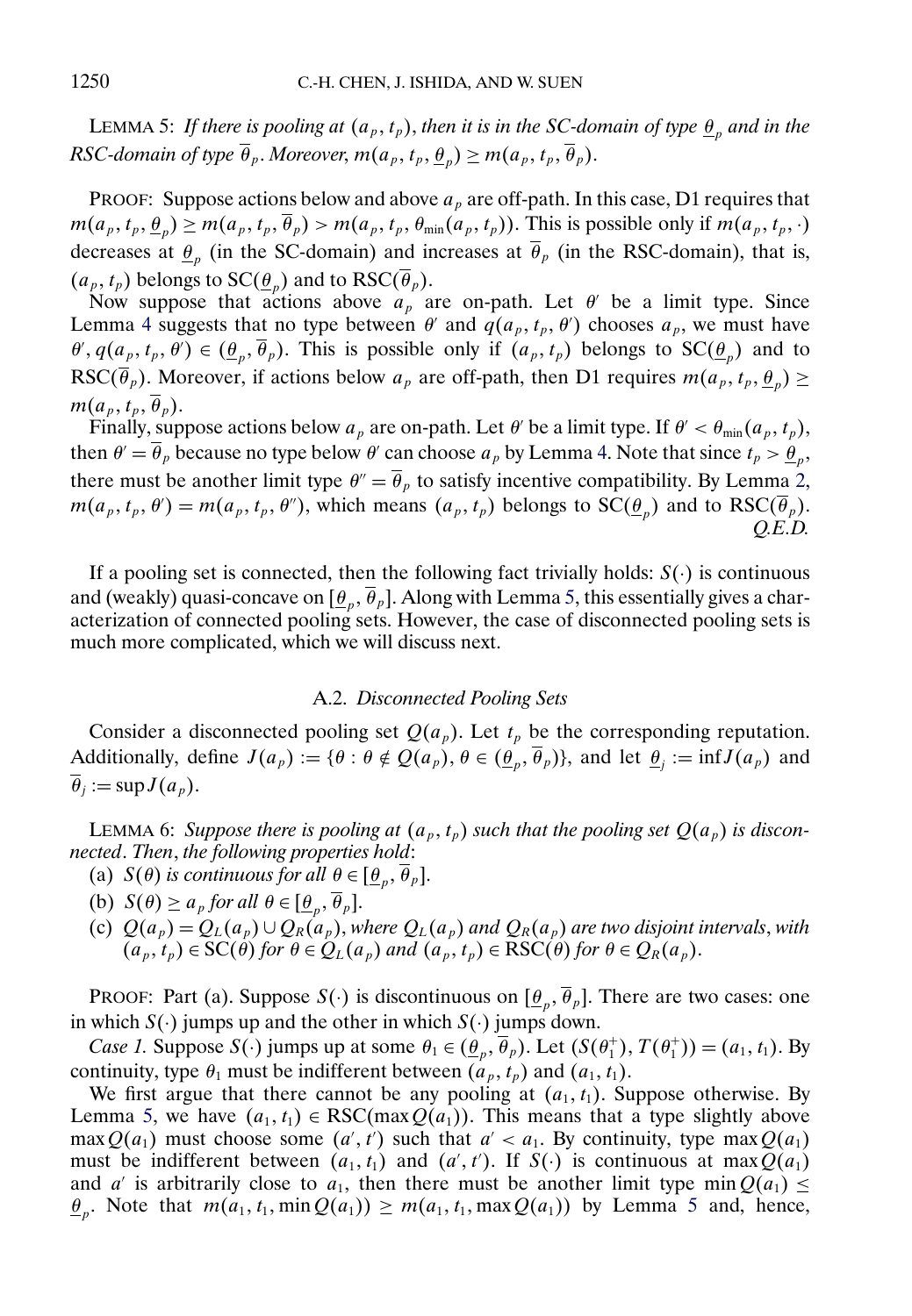<span id="page-26-0"></span> $m(a_1, t_1, \min Q(a_1)) \geq m(a_1, t_1, \theta)$  for any  $\theta \in (\min Q(a_1), \max Q(a_1))$ . Lemma [3](#page-24-0) then implies that type min  $Q(a_1)$  must strictly prefer  $(a_n, t_n)$ , which is a contradiction. If a' is bounded away from  $a_1$ , then we can directly apply Lemma [3](#page-24-0) to show that type min  $Q(a_1)$ strictly prefers  $(a', t')$  to  $(a_1, t_1)$ . As such, there cannot be any pooling at  $(a_1, t_1)$ .

This argument establishes that  $S(\cdot)$  must be fully separating in a right neighborhood of  $\theta_1$ , meaning that there is some  $\epsilon > 0$  such that both  $S(\cdot)$  and  $T(\cdot)$  are increasing on  $(\theta_1, \theta_1 + \epsilon)$ . Additionally, observe that  $(S(\theta), T(\theta)) \in SC(\theta)$  for  $\theta \in (\theta_1, \theta_1 + \epsilon)$ , such that if there is any jump in  $S(\cdot)$ , then it must be upward. But then we can apply the same argument as above, and there cannot be any pooling immediately after the jump. Furthermore, if  $S(\cdot)$  is fully separating again after the jump, then  $T(\cdot)$  must be continuous and incentive compatibility cannot be satisfied. This shows that  $S(\cdot)$  must be continuous and fully separating until it jumps down to  $a_p$  at some  $\theta_2 \in (\underline{\theta}_p, \overline{\theta}_p)$ . This is a contradiction, however, because if this is the case, then  $\theta_2 \in SC(S(\theta_2^-), T(\theta_2^-))$  and  $S(\cdot)$  cannot jump down to  $a_p$  at  $\theta_2$ .

*Case 2.* Now suppose  $S(\cdot)$  jumps down at some  $\theta_1 \in (\underline{\theta}_p, \theta_p)$ . Let  $(S(\theta_1^+), T(\theta_1^+))$  =  $(a_1, t_1)$ . Since  $S(\cdot)$  jumps down at  $\theta_1$ , we have  $(a_p, t_p) \in \text{RSC}(\theta_1)$ . By continuity, type  $\theta_1$  must be indifferent between  $(a_p, t_p)$  and  $(a_1, t_1)$ . By Lemma [5,](#page-25-0)  $m(a_p, t_p, \underline{\theta}_p) \ge$  $m(a_p, t_p, \overline{\theta}_p)$ , which in turn implies  $m(a_p, t_p, \underline{\theta}_p) > m(a_p, t_p, \theta_1)$ . This is a contradiction because if type  $\theta_1$  is indifferent between  $(a_p, t_p)$  and  $(a_1, t_1)$ , then type  $\underline{\theta}_p$  must strictly prefer  $(a_1, t_1)$  to  $(a_p, t_p)$  by Lemma [3.](#page-24-0)

Part (b). It directly follows from Proposition [2](#page-11-0) and part (a).

Part (c). By parts (a) and (b), if  $J(a_p)$  is not empty, we must have  $S'(\underline{\theta}_j^+) > 0$  and  $S'(\overline{\theta_j}^{-})$  < 0. Therefore, there exists  $\epsilon > 0$  such that for any  $a \in (a_p, a_p + \epsilon)$ ,  $Q(a)$  is a pooling set. Using part (b) again, all types in  $[\min Q(a)]$  max  $Q(a)]$  choose actions higher than or equal to a and cannot choose  $a_p$ . This establishes that  $Q(a_p) = Q_L(a_p) \cup Q_R(a_p)$ , with  $Q_L(a_p) = [\underline{\theta}_p, \theta_j]$  and  $Q_R(a_p) = [\theta_j, \theta_p]$ . Furthermore,  $S'(\underline{\theta}_j^+) > 0$  implies that  $(a_p, t_p) \in$ SC( $\overline{\theta_j}$ ). By Assumption [3,](#page-4-0)  $(a_p, t_p)$  is in the SC-domain of all types in  $Q_L(a_p)$ . Similarly,  $S'(\overline{\theta}_j^-)$  < 0 implies that  $(a_p, t_p)$  is in the RSC-domain of all types in  $Q_R(a_p)$ . *Q.E.D.* 

Lemma [6](#page-25-0) also implies that for any disconnected pooling set  $Q(a_p)$ , there are two limit types that approach  $a_p$  from inside the interval  $(\underline{\theta}_p, \overline{\theta}_p)$ , given by  $\underline{\theta}_j$  and  $\overline{\theta}_j$ , with  $\underline{\theta}_j$  <  $\theta_{\min}(a_p, t_p) < \overline{\theta}_j$  such that  $S(\underline{\theta}_j^+) = S(\overline{\theta}_j^-) = a_p$ . Moreover,  $m(a_p, t_p, \underline{\theta}_j) = m(a_p, t_p, \overline{\theta}_j)$ . Both  $\underline{\theta}_i$  and  $\overline{\theta}_j$  belong to  $Q(a_p)$ , and the types in  $J(a_p)$  choose actions higher than  $a_p$ .

To obtain an LSHPP strategy, we need to ensure that  $\max Q(a_p) = \overline{\theta}$  for some  $a_p$ .

# LEMMA 7: *If actions below any pooling action*  $a_p$  *are off-path, then*  $Q(a_p)$  *must include*  $\theta$ *.*

PROOF: Suppose  $\overline{\theta}_p < \overline{\theta}$ , and let  $(S(\overline{\theta}_p^+), T(\overline{\theta}_p^+)) = (a_1, t_1)$  where  $a_1$  is bounded away from  $a_p$ . By Lemma [5,](#page-25-0)  $(a_p, t_p) \in \text{RSC}(\overline{\theta}_p)$  and hence  $a_1 < a_p$ . By continuity, type  $\overline{\theta}_p$ must be indifferent between  $(a_p, t_p)$  and  $(a_1, t_1)$ . Lemma [5](#page-25-0) also suggests, however, that  $m(a_p, t_p, \underline{\theta}_p) \geq m(a_p, t_p, \overline{\theta}_p)$ , or equivalently  $\overline{\theta}_p \leq q(a_p, t_p, \underline{\theta}_p)$ . This is a contradiction because if type  $\overline{\theta}_p$  is indifferent between  $(a_p, t_p)$  and  $(a_1, t_1)$ , then type  $\underline{\theta}_p$  must strictly prefer  $(a_1, t_1)$  to  $(a_p, t_p)$  by Lemma [3.](#page-24-0)  $Q.E.D.$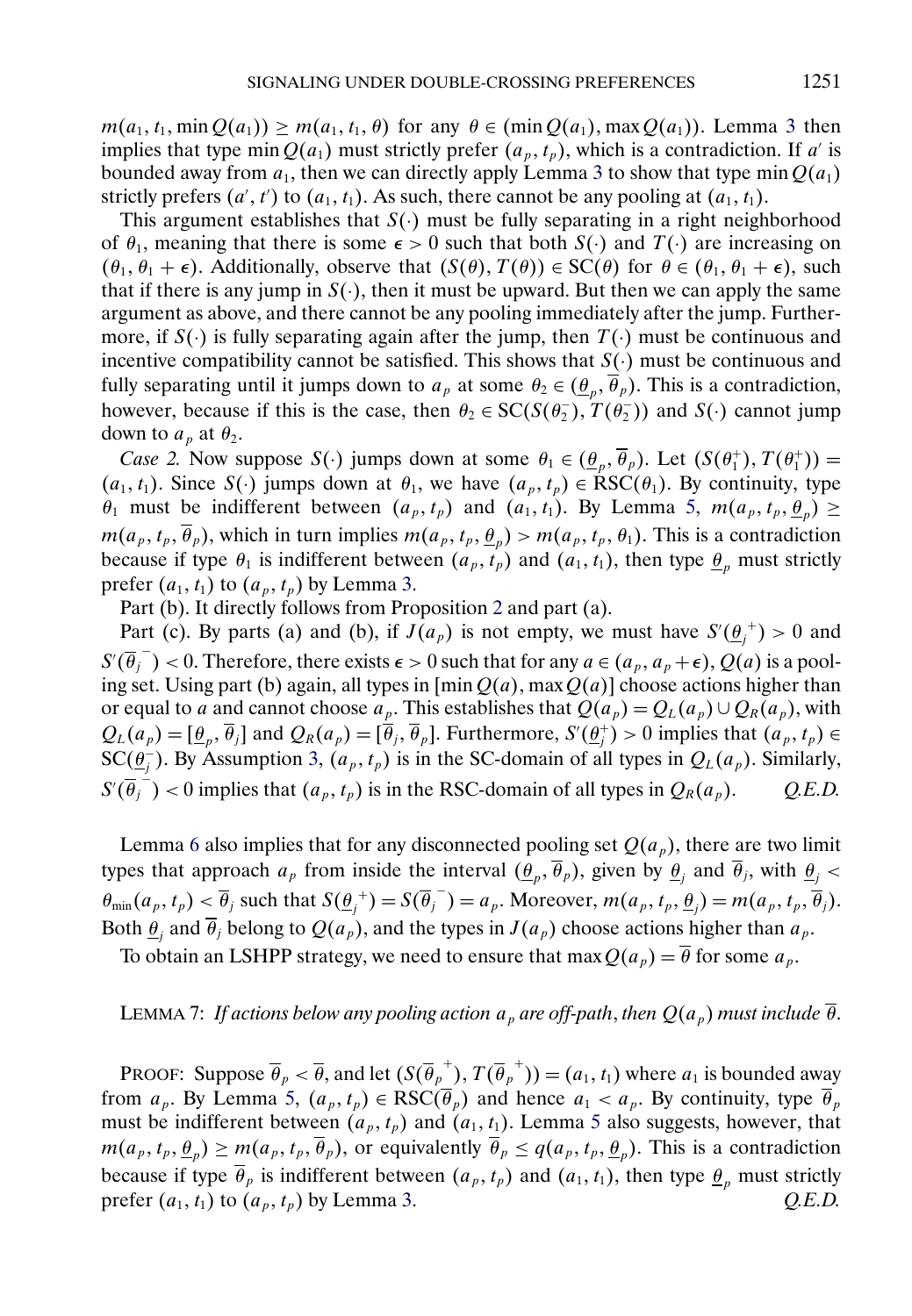#### A.3. *Below the Gap*

The argument thus far characterizes the equilibrium above the gap. Below, we deal with the situation below the gap.

LEMMA 8: *Suppose*  $S(\theta) = s^*(\theta)$  *for*  $\theta \in (\theta_1, \theta_2)$ . *If*  $S(\cdot)$  *jumps at*  $\theta_2$ *, then*  $Q(S(\theta_2^+))$  *is a pooling set and*  $S(\theta_2^+) > s^*(\theta_2^-)$ .

PROOF: Suppose there is a jump at  $\theta_2$  to  $S(\theta_2^+)$ . Since  $(s^*(\theta_2^-), \theta_2) \in SC(\theta_2)$ , we must have  $S(\theta_2^+) > s^*(\theta_2^-)$ . If  $Q(S(\theta_2^+))$  is also a singleton, then incentive compatibility must be violated because  $T(\theta_2^+) = T(\theta_2^-) = \theta_2$ , while  $S(\theta_2^+) > S(\theta_2^-)$ <sup>2</sup> ). *Q.E.D.*

Suppose there is some pooling at  $(a_0, t_0)$  where  $a_0 = \min\{a : Q(a)$  is a pooling set}. Lemma 8 suggests that once an equilibrium starts from a fully separating segment  $s^*(\cdot)$ , there are only two possibilities. First, there could be some  $\theta_0$  such that  $s^*(\theta_0) = a_0$ . Second,  $S(\cdot)$  could jump at  $\theta_0$  to  $S(\theta_0^+) = a_0$ . The first possibility is ruled out because  $T(\theta_0^-) = \theta_0$  while  $t_0 > \theta_0$ . This means that if there is an equilibrium in which full separation and pooling coexist, then there must be an upward jump at the point of transition between separation and pooling.

#### A.4. *Equilibrium Characterization*

We are now ready to complete the proof that any D1 equilibrium must be LSHPP.

First, if there is no fully separating region, that is,  $\theta_0 = \theta$ , then  $Q(S(\theta))$  must be a pooling set. Let  $a_0 = S(\theta)$  and  $t_0 = T(\theta)$ . Suppose  $a_0 > 0$ . By Lemma [6,](#page-25-0) no type in  $[\theta_0, \max Q(a_0)]$  can choose an action lower than  $a_0$ . If there is any type that chooses an action slightly lower than  $a_0$ , then it must be types above max  $Q(a_0)$ , but this cannot be incentive compatible because  $t_0 < \max Q(a_0)$ . Since actions below  $a_0$  are off-path, Lemma [7](#page-26-0) suggests  $\overline{\theta} \in Q(a_0)$ . Other properties of LSHPP equilibrium follow directly from Lemmas [2](#page-10-0) and [6,](#page-25-0) suggesting that if  $Q(a_0)$  is a pooling set, then the equilibrium must be LSHPP.

If  $a_0 = 0$ , then there are no off-equilibrium actions below  $a_0$ , and we cannot apply Lemma [7.](#page-26-0) We thus need to ensure that  $Q(a_0)$  contains type  $\overline{\theta}$ . Suppose to the contrary that  $\overline{\theta}$  > max  $Q(a_0)$  and  $S(\overline{\theta}) > a_0$ . If actions above  $a_0$  are off-path, then  $(a_0, t_0) \in$ RSC(max $Q(a_0)$ ), and  $S(\cdot)$  cannot jump up at max $Q(a_0)$ . Since this argument applies for any max $Q(a_0)$ , it is not possible to have  $\overline{\theta} > \max Q(a_0)$ . If actions above  $a_0$  are on-path, then there must be two limit types  $\theta'$  and  $\theta''$ , such that no type in  $(\theta'', \theta')$  can choose  $a_0$  by Lemma [4.](#page-24-0) This means that there must be types above  $\theta'$  that choose  $a_0$  and  $(a_0, t_0) \in \text{RSC}(\theta)$  for  $\theta > \theta'$ . Since  $S(\cdot)$  cannot increase, this establishes that the pooling set  $Q(a_0)$  must contain type  $\overline{\theta}$ .

Now, suppose that  $Q(S(\theta))$  is a singleton and  $T(\theta) = \theta$ , in which case  $S(\cdot) = s^*(\cdot)$  in a right neighborhood of  $\theta$ . Lemma 8 implies that  $S(\cdot) = s^*(\cdot)$  for all  $\theta \in [\theta, \overline{\theta}]$  (the case of a fully separating equilibrium), or  $S(\cdot)$  must jump at some point. Note that the fully separating equilibrium is a special case of LSHPP equilibrium. If  $S(\cdot)$  jumps at  $\theta_0$  to  $a_0 = S(\theta_0^+)$ , then actions below  $a_0$  must be off-path. This follows because if there is any type that chooses an action slightly lower than  $a_0$ , then it must be a type above max  $Q(a_0)$ , but this cannot be incentive compatible because  $t_0 < \max Q(a_0)$ . Since actions below  $a_0$ are off-path, Lemma [7](#page-26-0) suggests  $\overline{\theta} \in Q(a_0)$ . We can then apply Lemmas [2](#page-10-0) and [6](#page-25-0) as above to show that the equilibrium must be LSHPP.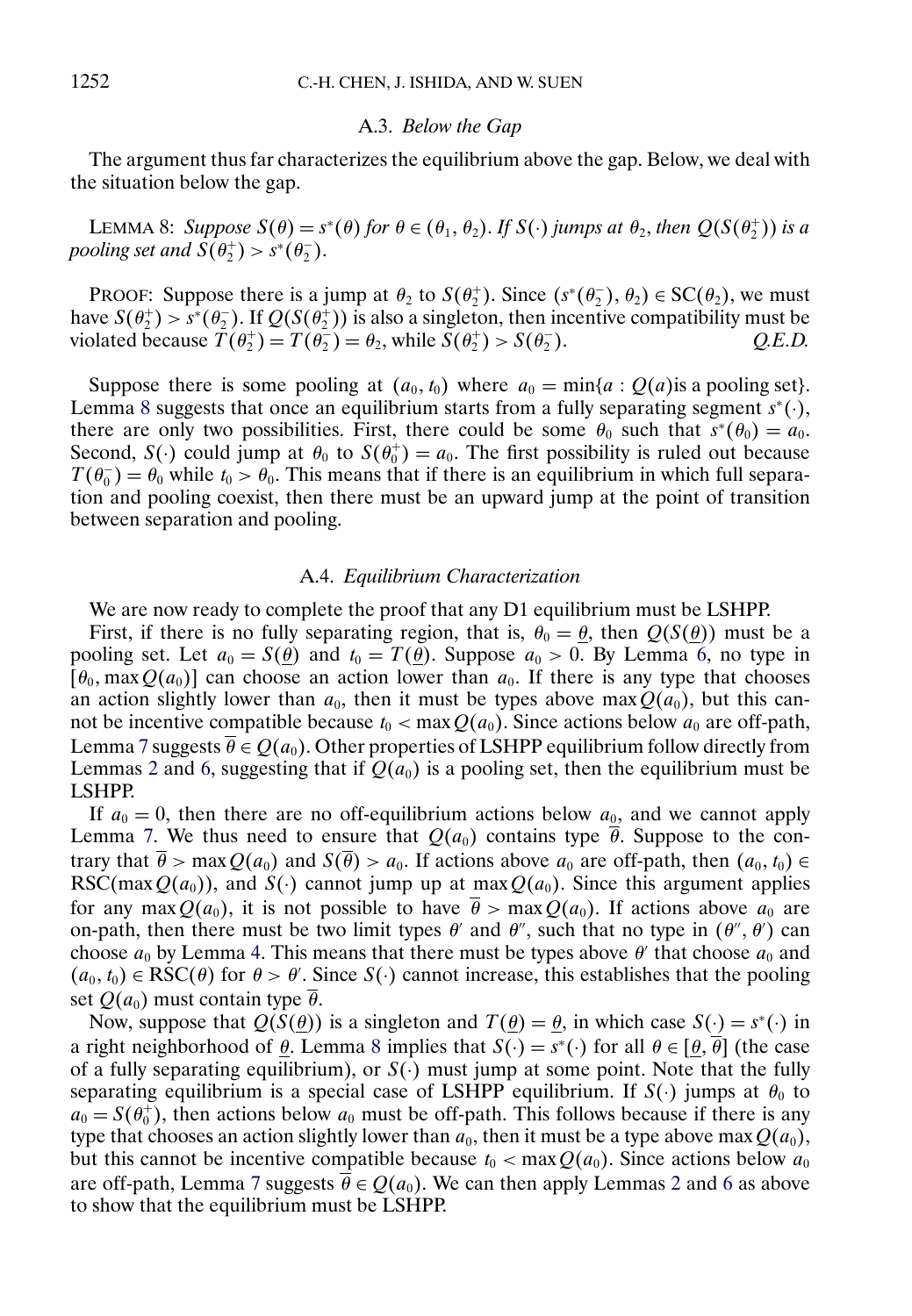#### APPENDIX B: ALGORITHM

<span id="page-28-0"></span>We establish the existence of an equilibrium by construction. To this end, we develop an algorithm to construct pairwise-pooling above the gap. Since there are two different forms of pooling, we first address each case and then combine them together.

### B.1. *Atomless Pooling*

If we begin with the initial condition  $\sigma(\theta_B) = a_B$ ,  $\tau(\theta_B) = t_B$ ,  $p(\theta_B) = \hat{\theta}_B$ , we can summarize the initial state using a 4-tuple,  $\mathbf{c}_B = (\theta_B, \hat{\theta}_B, a_B, t_B)$ . For this to be a legitimate initial state, we require

$$
t_B \in (\theta_B, \theta_B) \quad \text{and} \quad m(a_B, t_B, \theta_B) = m(a_B, t_B, \theta_B). \tag{11}
$$

Suppose there is a well-defined solution to the differential equations  $(5)$ ,  $(6)$ , and  $(7)$ for  $\theta \in [\theta_E, \theta_B]$ . We can then obtain the end state summarized by the 4-tuple,  $c_E$  $(\theta_E, p(\theta_E), \sigma(\theta_E), \tau(\theta_E))$ . Obviously, the end state will depend on the initial state and on the value of  $\theta_E$  at which we choose to evaluate the solution functions, so we denote this mapping by  $\mathbf{c}_E = Z_A(\theta_E; \mathbf{c}_B)$ . By construction, if the initial state  $\mathbf{c}_B$  satisfies condition (11), then the output  $c_E$  of this mapping also satisfies (11).

The main constraint for pairwise matching is that  $\sigma(\cdot)$  must be strictly increasing on  $(\theta_E, \theta_B)$ , reflecting the requirement that  $S(\cdot)$  is quasi-concave above the gap. This con-straint is given by [\(8\)](#page-14-0). Once  $m_{\theta}(\cdot) - \hat{m}_{\theta}(\cdot) p'(\cdot)$  turns from positive to zero, the solution to the differential equation cannot be extended further back. Let

$$
\chi_A(\mathbf{c}_B) := \big\{\theta_E : \text{constraint (8) holds for all } \theta \in (\theta_E, \theta_B] \text{ and } p(\theta_E) \leq \overline{\theta}\big\}.
$$

For any  $\mathbf{c}_B$  satisfying (11) and any  $\theta_E \in \chi_A(\mathbf{c}_B)$ , the mapping  $Z_A(\theta_E; \mathbf{c}_B)$  is well defined and produces a valid solution satisfying the monotonicity requirement on the domain  $(\theta_E, \theta_B]$ .

#### B.2. *Mass Pooling*

Begin with an initial condition, summarized by  $\mathbf{c}_B = (\theta_B, \hat{\theta}_B, a_B, t_B)$ , that satisfies (11). To construct an equilibrium in which all types in  $[\theta_E, \theta_B] \cup [\hat{\theta}_B, \hat{\theta}_E]$  pool to choose  $(a_B, t_B)$ , the equilibrium conditions require

$$
m(a_B, t_B, \theta_E) - m(a_B, t_B, \theta_E) = 0,
$$
\n(12)

$$
\mathbb{E}[\theta \mid \theta \in [\theta_E, \theta_B] \cup [\hat{\theta}_B, \hat{\theta}_E]] - t_B = 0.
$$
\n(13)

Let  $\psi(\cdot; a_B, t_B)$  represent the implicit function that gives the  $\hat{\theta}_E$  satisfying (12) for each  $\theta_E$ . Similarly, let  $v(\cdot; \theta_B, \hat{\theta}_B, t_B)$  give the  $\hat{\theta}_E$  satisfying (13) for each  $\theta_E$ . Both functions are defined on the domain  $[b, \theta_B]$ , such that b solves  $\nu(b; \theta_B, \hat{\theta}_B, t_B) = \overline{\theta}$ . If no such b exists, we set  $b = \theta$ . Whenever  $\psi(\theta_E)$  is undefined for  $\theta_E \in [b, \theta_B]$ , we set  $\psi(\theta_E) = \overline{\theta}$ . According to this extended definition,  $\psi(b; a_B, t_B) = \overline{\theta}$  if and only if  $m(a_B, t_B, b) \ge m(a_B, t_B, \overline{\theta})$ .

A solution to the system of equations (12) and (13) exists if there is a  $\theta_E$  such that  $\psi(\theta_E) = v(\theta_E)$ . By implicit differentiation, one can show that both functions are decreasing for any **c**<sub>B</sub> satisfying (11). The condition that  $m_{\theta}(\cdot) - \hat{m}_{\theta}(\cdot)p'(\cdot)$  is nonnegative corresponds to  $\psi'(\cdot) \ge \nu'(\cdot)$ . To satisfy the conditions for mass pooling at  $(a_B, t_B)$ ,  $\theta_E$  and  $\theta_E$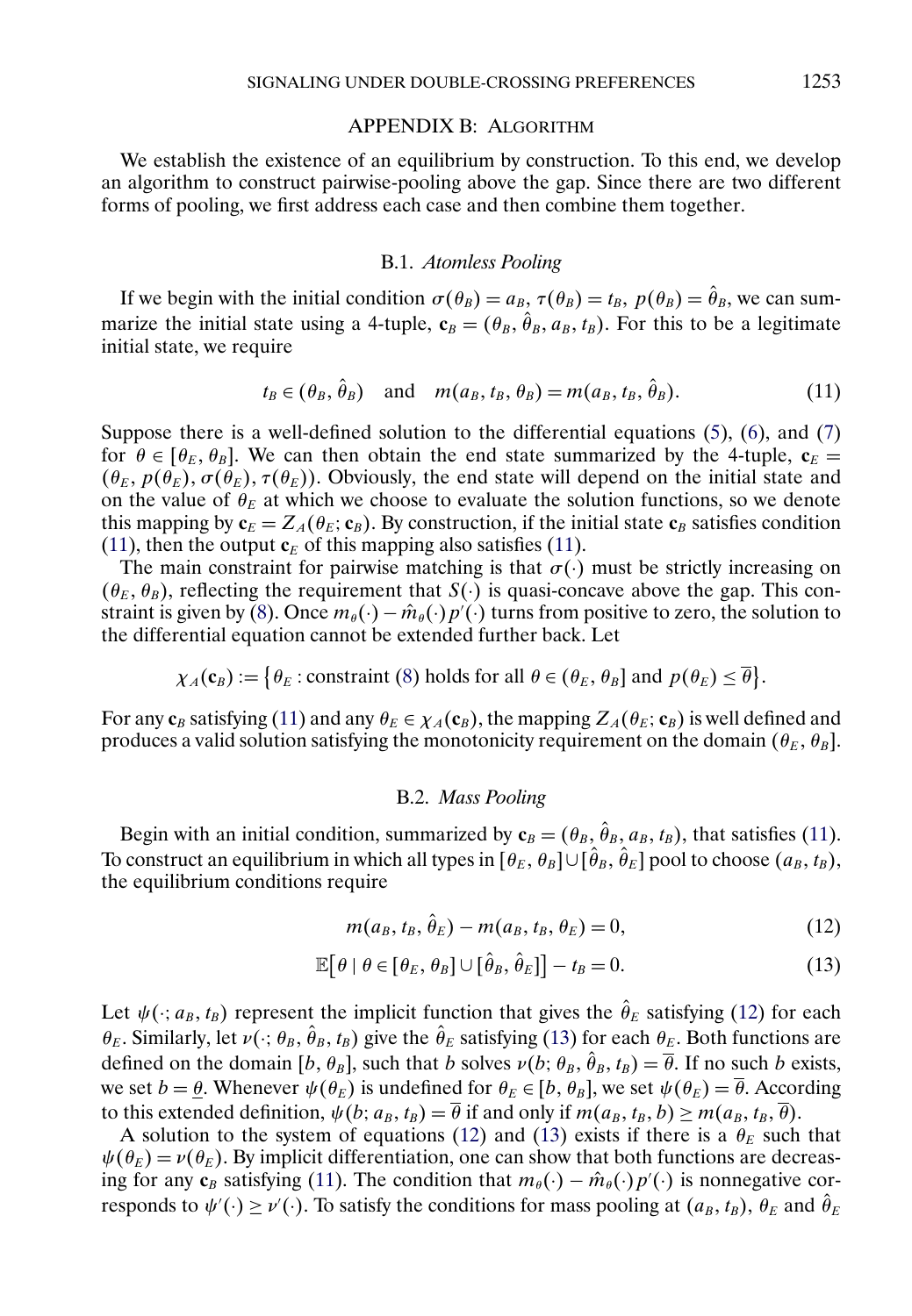<span id="page-29-0"></span>must satisfy [\(12\)](#page-28-0) and [\(13\)](#page-28-0). Furthermore, for any interior crossing point (i.e.,  $\theta_E > b$ ), we require that  $\psi'(\theta_E) \ge \nu'(\theta_E)$ . This would allow the end point of mass pooling  $\theta_E$  to serve as an initial starting point for atomless pooling immediately to the left of  $\theta_E$ .

To summarize, let

$$
\chi_M(\mathbf{c}_B) := \big\{\theta_E : \psi(\theta_E) = \nu(\theta_E) \text{ and } \psi'(\theta_E) \ge \nu'(\theta_E), \text{ or } \theta_E = b \text{ and } \psi(b) \ge \nu(b)\big\}.
$$

Given an initial state  $c_B$ , and for any  $\theta_E \in \chi_M(c_B)$ , we can obtain an end state  $c_E$  =  $(\theta_E, \psi(\theta_E), a_B, t_B)$ . We denote this mapping by  $\mathbf{c}_E = Z_M(\theta_E; \mathbf{c}_B)$ . By construction, the out-put of this mapping satisfies [\(11\)](#page-28-0) except possibly at  $\hat{\theta}_E = b$ . However, in this case, the pairwise-pooling region is  $[b, \overline{\theta}]$ , and  $m(a_E, t_E, b) \geq m(a_E, t_E, \overline{\theta})$  ensures that there is no incentive for downward deviation below  $a_E$ .

### B.3. *Algorithm to Construct Pairwise-Pooling Above the Gap*

If  $S(\cdot)$  attains a maximum at a unique  $\theta_*$ , then there is atomless pooling in a neighborhood of  $\theta_*$ . In this neighborhood,  $(\sigma(\theta), \tau(\theta))$  is in the SC-domain of type  $\theta$  and in the RSC-domain of type  $p(\theta)$ . This means that  $(\sigma(\theta_*, \theta_*))$  must be on the boundary of the SC-domain and RSC-domain of type  $\theta_*$ . Therefore, a boundary condition that satisfies [\(11\)](#page-28-0) in the limit is

$$
\sigma(\theta_*)=D(\theta_*;\,\theta_*,\,\theta_*),\qquad \tau(\theta_*)=\theta_*,\qquad p(\theta_*)=\theta_*.
$$

If there is mass pooling in a neighborhood of  $\theta_*$ , then using this boundary condition ensures that the off-equilibrium belief for an upward deviation above  $\sigma(\theta_*)$  is weakly lower than  $\theta_*$ , which does not exceed the equilibrium belief  $\theta_*$ .

For any given  $\theta_*$ , we go through the following iterative procedure to ensure that the equilibrium conditions for pairwise-pooling are satisfied:

- 1. Initialize  $k = 1$ . Set  $c_k = (\theta_*, \overline{\theta_*}, D(\overline{\theta_*}; \theta_*, \theta_*), \theta_*),$  and set  $\theta_{Bk} = \theta_*$ . If  $\inf \chi_A(c_k)$  $\theta_*$ , go to step 2; otherwise, go to step 3.
- 2. Let  $\theta_E = \inf \chi_A(c_k)$ . Construct the atomless-pooling solution for  $\theta \in (\theta_E, \theta_{Bk}]$ . If  $p(\theta_E) = \overline{\theta}$ , stop. Otherwise, let  $\mathbf{c}_{k+1} = Z_A(\theta_E, \mathbf{c}_k)$  and  $\theta_{Bk+1} = \theta_E$ , increase k by 1, and go to step 3.
- 3. Let  $\theta_E = \max \chi_M(c_k)$ . Construct the mass-pooling solution for  $\theta \in (\theta_E, \theta_{Bk}]$ . If  $\theta_E =$ b, stop. Otherwise, let  $\mathbf{c}_{k+1} = Z_M(\theta_E, \mathbf{c}_k)$  and  $\theta_{Bk+1} = \theta_E$ , increase k by 1, and go to step 2.

Once  $\theta_*$  is fixed, this algorithm yields a well-defined  $\theta_E$  such that  $p(\theta_E) = \overline{\theta}$  at the end of the procedure, along with  $\sigma(\theta)$ ,  $\tau(\theta)$ , and  $p(\theta)$  for  $\theta \in [\theta_E, \theta_*]$ . By construction, these objects satisfy Bayes's rule, incentive compatibility, and pairwise matching. Let  $\zeta$ :  $[\theta, \overline{\theta}] \rightarrow [\theta, \overline{\theta}]$  denote this mapping, where  $\zeta(\theta_*)$  is the  $\theta_E$  obtained at the end of the procedure starting from  $\theta_*$ .

### APPENDIX C: PROOF OF THEOREM [2](#page-15-0)

We exploit the algorithm developed in Appendix [B](#page-28-0) to establish equilibrium existence by construction. The proof of the existence of an equilibrium consists of three parts. Let  $\zeta(\theta_*)$  represent the  $\theta_E$  obtained at the end of our algorithm starting from an initial state θ<sub>∗</sub>. We first establish the continuity of  $\zeta(\cdot)$ , which in turn implies that  $\Delta_u(\cdot)$  is also continuous. The second part establishes the existence of  $\theta_*$  such that  $\Delta_u(\theta_*) \leq 0$  (with strict inequality only if  $\zeta(\theta_*) = \theta$ ). The candidate solution obtained from such  $\theta_*$  satisfies all the local incentive compatibility constraints. In the final step, we show that the candidate solution satisfies global incentive compatibility and constitutes an equilibrium.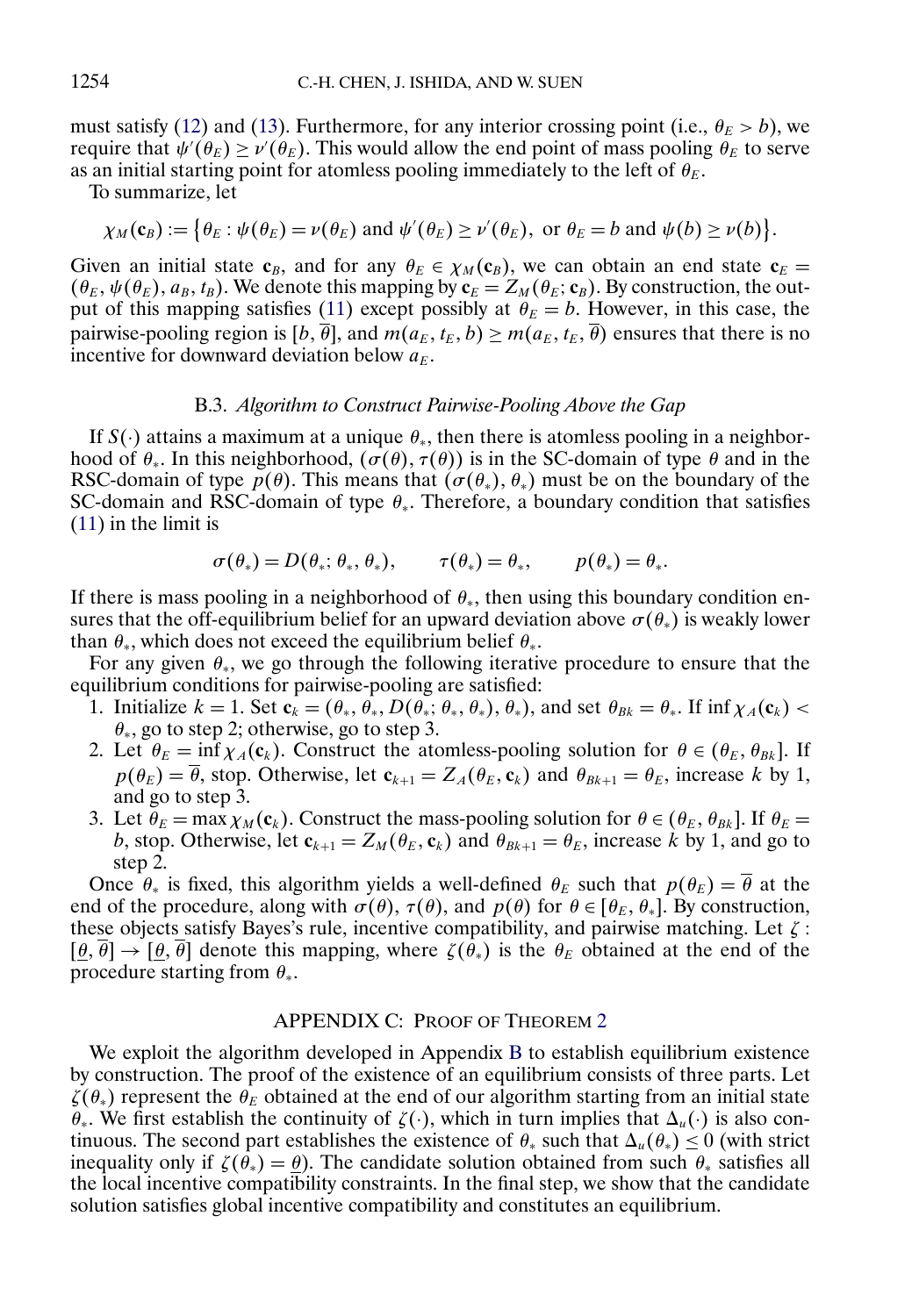#### C.1. *Continuity*

Under our algorithm, the solution switches from atomless pooling to mass pooling when  $m_{\theta}(\cdot) - \hat{m}_{\theta}(\cdot) p'(\cdot)$  switches from positive to negative, and it switches back from mass pooling to atomless pooling as soon as  $m(\cdot) - \hat{m}(\cdot)$  turns from positive to zero. We can rewrite equation [\(7\)](#page-13-0) as

$$
[\hat{m}_a(\cdot)-m_a(\cdot)]\sigma' + [\hat{m}_t(\cdot)-m_t(\cdot)]\tau' = \max\{[m_\theta(\cdot)-\hat{m}_\theta(\cdot)p']\mathbb{I}(m(\cdot)=\hat{m}(\cdot)),0\},\
$$

which incorporates both atomless pooling and mass pooling. Let  $x = (p, \sigma, \tau)$ . For the ease of notation, we write

$$
\tilde{w}(\theta, x) := m_{\theta}(\sigma, \tau, \theta) - \hat{m}_{\theta}(\sigma, \tau, p) \frac{f(\theta)}{f(p)} \frac{\theta - \tau}{p - \tau},
$$
  

$$
w(\theta, x) := \max{\tilde{w}(\theta, x) \mathbb{I}(\Delta_m(\theta, x) = 0), 0},
$$

where  $\Delta_m(\theta, x) := m(\sigma, \tau, \theta) - \hat{m}(\sigma, \tau, p)$ . Together with [\(5\)](#page-12-0) and [\(6\)](#page-13-0), we obtain a system of differential equations of the form  $x' = W(\theta, x)$ , where

$$
\begin{cases}\np' = \frac{f(\theta)}{f(p)} \frac{\theta - \tau}{p - \tau}, & w(\theta, x) \\
\sigma' = \frac{\hat{m}_a(\sigma, \tau, p) - m_a(\sigma, \tau, \theta) + m(\sigma, \tau, \theta) [\hat{m}_t(\sigma, \tau, p) - m_t(\sigma, \tau, \theta)]}{m(\sigma, \tau, \theta) w(\theta, x)}, \\
\tau' = \frac{m(\sigma, \tau, \theta) w(\theta, x)}{\hat{m}_a(\sigma, \tau, p) - m_a(\sigma, \tau, \theta) + m(\sigma, \tau, \theta) [\hat{m}_t(\sigma, \tau, p) - m_t(\sigma, \tau, \theta)]}.\n\end{cases}
$$

We solve this system backwards from  $\mathbf{c}_1 = (\theta_*, x_*(\theta_*))$ , where  $x_*(\theta_*) = (\theta_*, D(\theta_*; \theta_*, \theta_*))$ ,  $\theta_*$ ).

The initial value problem we consider is as follows:

$$
\begin{cases} x' = W(\theta, x), \\ x(\theta_B) = x_B := (p_B, \tau_B, \sigma_B), \end{cases}
$$

where  $(\theta_B, x_B)$  is an arbitrary initial state. Let  $y(\cdot; \theta_B, x_B)$  denote the solution to this problem. By standard argument,  $y(\cdot; \theta_B, x_B)$  is continuous with respect to the initial state in a neighborhood of  $(\theta_B, x_B)$  if  $w(\cdot, \cdot)$  is locally Lipschitz at  $(\theta_B, x_B)$ .<sup>15</sup>

Suppose first that there is either mass pooling or atomless pooling in a neighborhood of  $(\theta_B, x_B)$ . If there is mass pooling, then we have  $w(\cdot, \cdot) = 0$ , and if there is atomless pooling, then we have  $w(\cdot, \cdot) = \tilde{w}(\cdot, \cdot)$ . In either case,  $w(\cdot, \cdot)$  is locally Lipschitz at  $(\theta_B, x_B)$ . If there is a transition from atomless pooling to mass pooling at  $(\theta_B, x_B)$ , then we have both  $\tilde{w}(\theta_B, x_B) = 0$  and  $\Delta_m(\theta_B, x_B) = 0$  by construction. In this case,  $w(\cdot, \cdot)$  is still locally Lipschitz at  $(\theta_B, x_B)$ .

When there is a transition from mass pooling to atomless pooling, the indicator function turns from 0 to 1, and  $w(\cdot, \cdot)$  is discontinuous at  $(\theta_B, x_B)$  if  $\tilde{w}(\theta_B, x_B) > 0$ . To address this case, consider an initial state  $(\theta_B, x_B)$  such that

$$
\Delta_m(\theta_B, x_B) = 0, \qquad \tilde{w}(\theta_B, x_B) > 0,
$$

<sup>&</sup>lt;sup>15</sup>The system is well defined except at  $\theta_*$ , where  $p(\theta_*) = \tau(\theta_*) = \theta_*$  is imposed by construction. In this case, however, we can show  $p'(\theta_*) = -1$  and  $\tau'(\theta_*) = \sigma'(\theta_*) = 0$  for any  $\theta_*$ . See Appendix [E.](#page-33-0)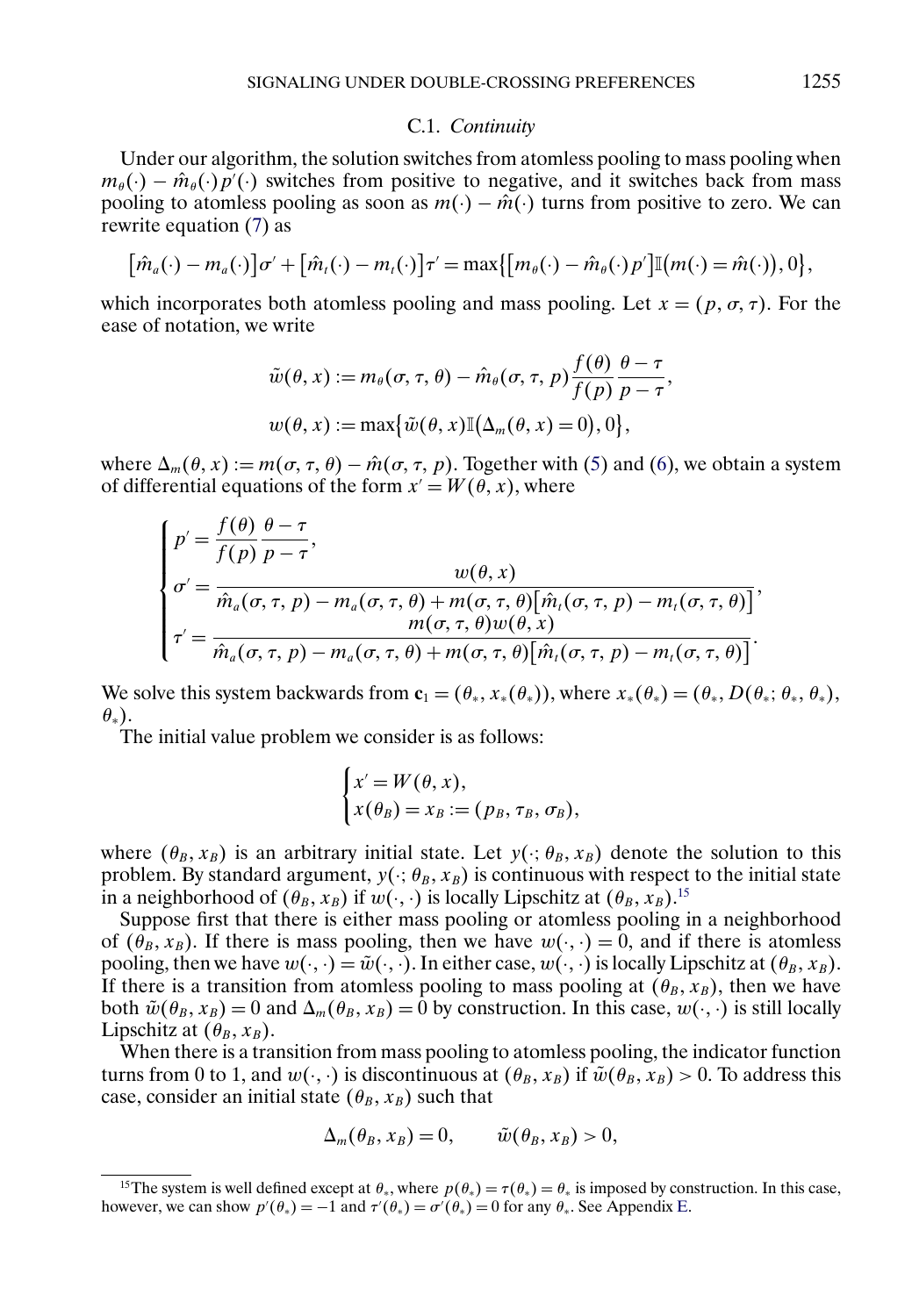which represents a transition point from mass pooling to atomless pooling.<sup>16</sup> Pick an arbitrary state x from a set  $X(\hat{\theta_B})$  such that

$$
X(\theta_B):=\big\{x:\Delta_m(\theta_B,x)>0\big\}.
$$

By this definition, there is mass pooling in a neighborhood of  $(\theta_B, x)$  if  $x \in X(\theta_B)$ . Define

$$
\theta_T(x) := \max\bigl\{\theta : \Delta_m(\theta, y(\theta; \theta_B, x)) = 0\bigr\} < \theta_B,
$$

for  $x \in X(\theta_B)$  if it exists, and let  $N_{\delta}(x_B) := \{x : ||x - x_B|| < \delta\}.$ 

LEMMA 9: *For any*  $\epsilon > 0$ , *there is a*  $\delta$  *such that*  $\theta_T(x)$  *exists and*  $\theta_B - \theta_T(x) < \epsilon$  *for*  $x \in N_{\delta}(x_B) \cap X(\theta_B).$ 

PROOF: We write  $\psi(\cdot; x)$  and  $\nu(\cdot; x)$  to denote their dependence on x. Recall that  $\Delta_m(\theta_B, x) > 0$  is equivalent to  $\psi(\theta_B; x) > \nu(\theta_B; x)$ , such that we consider a change in x that makes  $\psi(\cdot;\vec{x})$  go above  $\nu(\cdot;\vec{x})$  at  $\theta_B$ . Additionally, note that  $w(\theta_B, x_B) > 0$  is equivalent to  $\psi'(\theta_B; x_B) > \nu'(\theta_B; x_B)$  and therefore that  $\psi(\cdot; x_B) < \nu(\cdot; x_B)$  in a left neighborhood of  $\theta_B$ . Then, since both  $\psi(\cdot; x)$  and  $\nu(\cdot; x)$  are continuous in x, for any  $\epsilon > 0$ , we can find a  $\delta > 0$  such that  $\psi(\theta_B - \epsilon; x) < \nu(\theta_B - \epsilon; x)$  and  $\psi(\theta_B; x) > \nu(\theta_B; x)$  for  $x \in N_{\delta}(x_B) \cap X(\theta_B)$ . According to the continuity of  $\psi(\cdot)$  and  $\nu(\cdot)$ ,  $\theta_T(x)$  must lie in  $(\theta_B - \epsilon, \theta_B).$  $(\theta_B)$ .  $Q.E.D.$ 

The lemma shows that  $\theta_T(x)$  converges to  $\theta_B$  as x becomes arbitrarily close to  $x_B$ . Therefore, the solution induced from  $(\theta_B, x)$  also converges to the solution induced from  $(\theta_B, x_B)$  as x approaches  $x_B$ .

This completes the proof that the solution from our algorithm is continuous with respect to the initial state. Suppose that  $(\theta_B, x_B)$  represents the first transition point from mass pooling to atomless pooling such that continuity up to that point is ensured. This means that  $x = y(\theta_B; \theta_*, x_*(\theta_*))$  is continuous in  $\theta_*$ . Since  $y(\cdot; \theta_B, x)$  is also continuous in x, we can ensure that the mapping  $\zeta(\cdot)$  consistently produces a  $\theta_0$  that varies continuously with  $\theta_*$ .

# C.2. *Indifference at the Gap*

Recall that  $\Delta_u(\cdot)$  is defined as

$$
\Delta_u(\theta_*)=u(s^*(\zeta(\theta_*)),\zeta(\theta_*),\zeta(\theta_*))-u(\sigma(\zeta(\theta_*);\theta_*),\tau(\zeta(\theta_*);\theta_*),\zeta(\theta_*)),
$$

where, for clarity, we use  $(\sigma(\cdot; \theta_*)$ ,  $\tau(\cdot; \theta_*))$  to indicate the action-reputation pair induced from boundary type  $\theta_*$ . Since  $\zeta(\cdot)$  is continuous,  $\Delta_u(\cdot)$  is also continuous.

Define z as the boundary type such that  $\zeta(z) = \theta$ . Such a type exists due to the continuity of  $\zeta(\cdot)$ . If  $\Delta_u(z) \leq 0$ , then  $(\sigma(\cdot; z), \tau(\cdot; z))$  with  $\theta_0 = \theta$  constitutes a candidate solution.

Now, suppose that  $\Delta_u(z) > 0$ . Note that  $\zeta(\overline{\theta}) = \overline{\theta}$ , and therefore,  $\sigma(\overline{\theta}; \overline{\theta}) = D(\overline{\theta}; \overline{\theta}, \overline{\theta}) <$  $s^*(\overline{\theta})$  (otherwise we can have a fully separating equilibrium) and  $\tau(\overline{\theta}; \overline{\theta}) = \overline{\theta}$ . This means that  $((\sigma(\overline{\theta}; \overline{\theta}), \tau(\overline{\theta}; \overline{\theta}))$  is strictly preferred to  $(s^*(\overline{\theta}), \overline{\theta})$ . We thus have  $\Delta_u(\overline{\theta}) < 0$ . It then follows that there exists  $\theta_* \in (z, \overline{\theta})$  such that  $\Delta_u(\theta_*) = 0$ . For such  $\theta_*$ , the solution  $(\sigma(\cdot; \theta_*,), \tau(\cdot; \theta_*))$  with  $\theta_0 = \zeta(\theta_*)$  constitutes a candidate solution.

<sup>&</sup>lt;sup>16</sup>We can have a (nongeneric) case with  $\tilde{w}(\theta_B, x_B) = 0$  even when there is a transition from mass pooling to atomless pooling. This occurs if  $\psi(\cdot)$  and  $\nu(\cdot)$  are tangent to each other at  $\theta_B$  (and possibly over some interval that contains  $\theta_B$ ). We can disregard this possibility because  $w(\cdot, \cdot)$  is continuous in this case.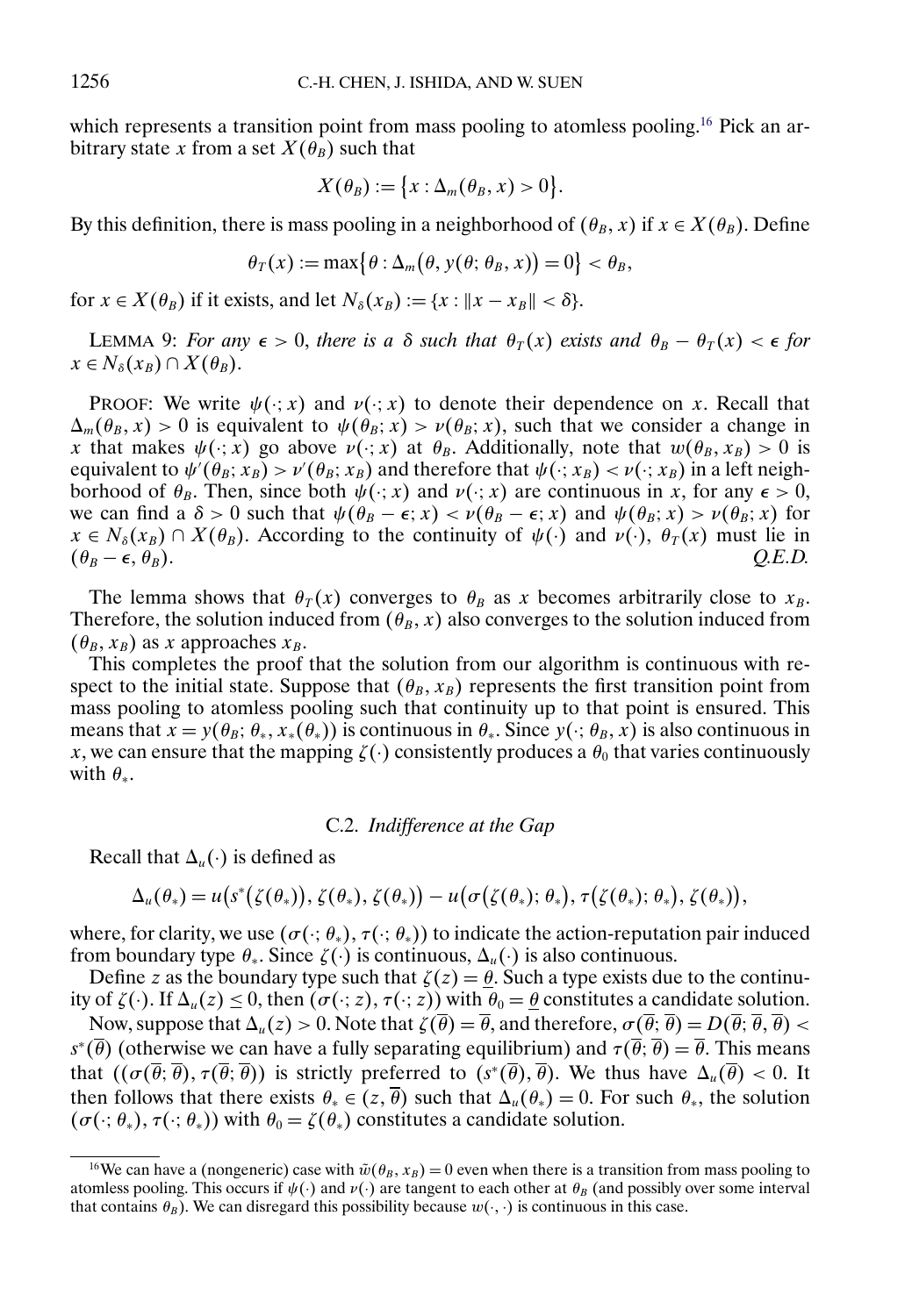#### C.3. *Global Incentive Compatibility*

<span id="page-32-0"></span>By construction, the candidate solution satisfies local incentive compatibility and the pairwise-matching condition. Proposition [3](#page-17-0) implies that no type has an incentive to deviate to any on-path action. The remaining issue is deviation to some off-equilibrium action.

*Case 1: Deviation to*  $a > \sigma(\theta_*)$ . At  $(\sigma(\theta_*) , \theta_*)$ , all types above  $\theta_*$  have a higher marginal rate of substitution, and moreover, their equilibrium indifference curves stay strictly above that of type  $\theta_*$  for all  $a > \sigma(\theta_*)$ . Under D1, the belief assigned to any deviation to an action higher than  $\sigma(\theta_*)$  must be lower than  $\theta_*$ . Thus, no type can benefit from deviating to an action higher than  $\sigma(\theta_*)$ .

*Case 2: Deviation to*  $a \in [s^*(\theta_0), \sigma(\theta_0))$ . Global incentive compatibility for on-path actions means that the equilibrium indifference curve of any type (other than type  $\theta_0$ ) is strictly above the points  $(s^*(\theta_0), \theta_0)$  and  $(\sigma(\theta_0), \tau(\theta_0))$ . For a type  $\theta \in [\theta, \theta_*]$ , both points are in  $SC(\theta)$ ; therefore, his equilibrium indifference curve must be entirely above that of type  $\theta_0$  for all  $a \in [s^*(\theta_0), \sigma(\theta_0)]$ . For any type  $\theta' \in (\theta_*, \overline{\theta}]$ , there is another type  $\theta'' \in [\theta_0, \theta_*]$  that chooses the same allocation  $(\sigma(\theta), \tau(\theta))$  as type  $\theta'$ , with an equilibrium indifference curve that is "less convex" at that point. Therefore, the equilibrium indifference curve of type  $\theta'$  is entirely above that of type  $\theta''$  for all  $a \in [s^*(\theta_0), \sigma(\theta_0)]$ , which in turn is entirely above the equilibrium indifference curve of type  $\theta_0$  for all such a. This means that any deviation to an action between  $s*(\theta_0)$  and  $\sigma(\theta_0)$  is attributed to type  $\theta_0$ under D1. Clearly, type  $\theta_0$  has no incentive to deviate to such a for no gain in reputation. It follows that no other type has an incentive to deviate to such  $a$  either.

# APPENDIX D: DOUBLE-CROSSING PROPERTY AND MARGINAL RATE OF **SUBSTITUTION**

LEMMA 10: *If preferences satisfy the double-crossing property, then for*  $\theta' > \theta''$ ,

$$
m(a, t, \theta') - m(a, t, \theta'') \begin{cases} \leq 0 & \text{if } a \leq D(t; \theta', \theta''), \\ \geq 0 & \text{if } a \geq D(t; \theta', \theta''). \end{cases}
$$

PROOF: Let u'' and u' be the utility levels of types  $\theta$ '' and  $\theta'$ , respectively, at  $(a_1, t_1)$ . For  $a_2 < a_1 \le D(t_1; \theta', \theta'')$  $a_2 < a_1 \le D(t_1; \theta', \theta'')$  $a_2 < a_1 \le D(t_1; \theta', \theta'')$ , part (a) of Definition 1 requires that  $t_2 = \phi(a_2, u'', \theta'')$  implies  $t_2$  <  $\phi(a_2, u', \theta')$ . Taking the limit as  $a_2$  approaches  $a_1$  from below, we obtain  $\phi_a(a_1, u', \theta') \leq$  $\phi_a(a_1, u'', \theta'')$ , which implies that  $m(a_1, t_1, \theta') \leq m(a_1, t_1, \theta'')$ , with equality only if  $a_1 =$  $D(t_1; \theta', \theta'').$ 

If  $a_1 > a_2 \ge D(t_2, \theta', \theta'')$ , then we let u'' and u' represent the utility levels of the corresponding types at  $(a_2, t_2)$ . Part (b) of the definition requires  $t_1 = \phi(a_1, u'', \theta'')$  $\phi(a_1, u', \theta')$ . Taking the limit as  $a_1$  approaches  $a_2$  from above, we obtain  $\phi_a(a_2, u'', \theta'') \leq$  $\phi_a(a_2, u', \theta')$ , which implies that  $m(a_2, t_2, \theta'') \leq m(a_2, t_2, \theta')$ , with equality only if  $a_2 =$  $D(t_2; \theta', \theta'').$  $\theta'$ ).  $Q.E.D.$ 

LEMMA 11: *Preferences satisfy the double-crossing property if and only if, for*  $\theta' > \theta''$ , *there*  $exists D(\cdot; \theta', \theta'')$  such that

$$
m(a, \phi(a, u_0, \theta'), \theta') - m(a, \phi(a, u_0, \theta''), \theta'') \begin{cases} \leq 0 & \text{if } a \leq a_0 \leq D(t_0; \theta', \theta''), \\ \geq 0 & \text{if } a \geq a_0 \geq D(t_0; \theta', \theta')'; \end{cases}
$$

with strict inequality except when  $a = a_0 = D(t_0; \theta', \theta'')$ .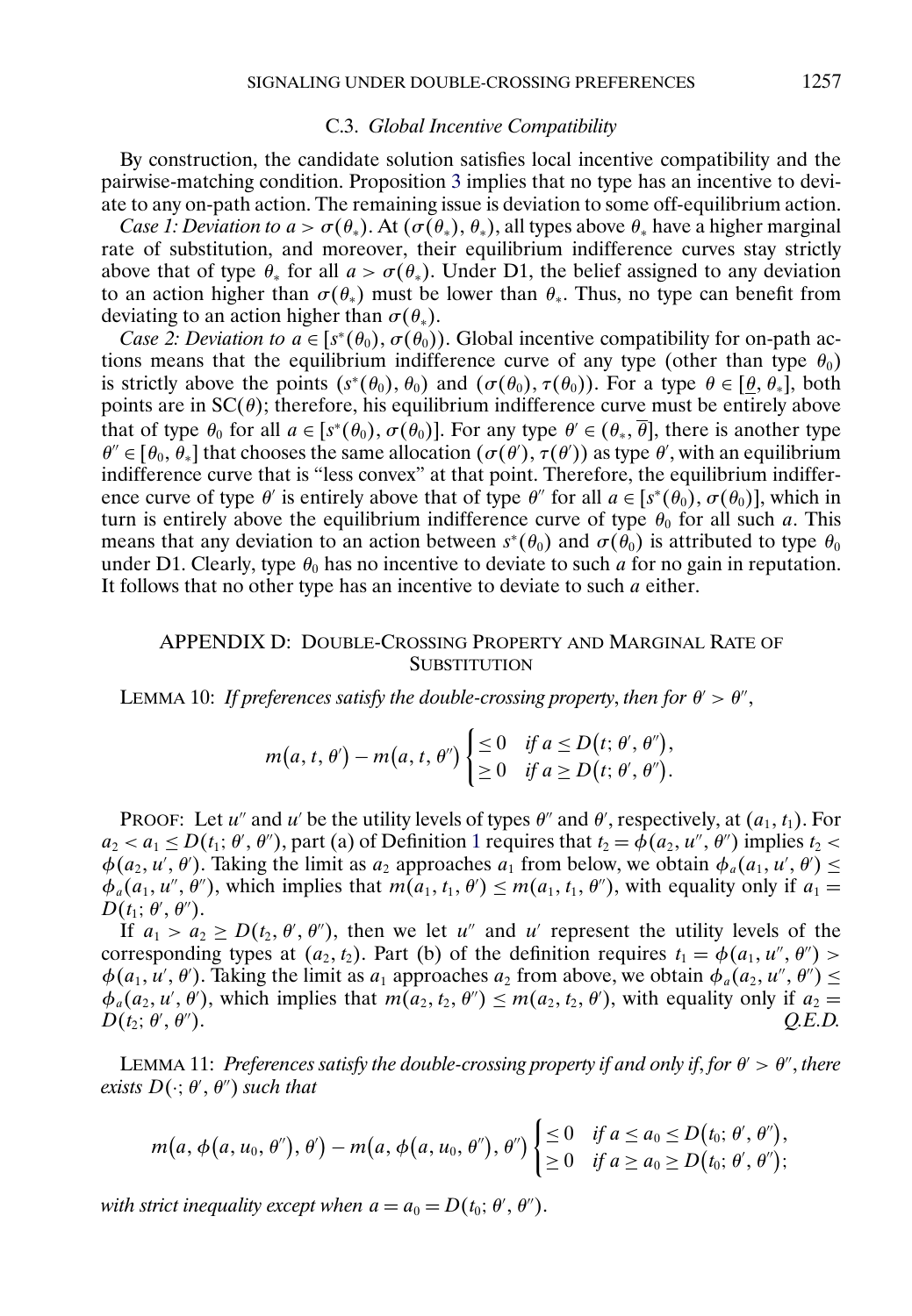<span id="page-33-0"></span>PROOF: Suppose that preferences satisfy the double-crossing property. If type  $\theta''$  is indifferent between  $(a_0, t_0)$  and  $(a, \phi(a, u_0, \theta''))$ , then parts (a) and (b) of Definition [1](#page-3-0) together imply that  $a < a_0 \le D(t_0; \theta', \theta'')$  and  $a \ge D(\phi(a, u_0, \theta'); \theta', \theta'')$  would lead to a contradiction. Therefore,  $a < a_0 \le D(t_0; \theta', \theta'')$  implies  $a < D(\phi(a, u_0, \theta'); \theta', \theta'')$ . By Lemma [10,](#page-32-0) we have  $m(a, \phi(a, u_0, \theta''), \theta') - m(a, \phi(a, u_0, \theta''), \theta'') \le 0$ , with equality only if  $a_2 = a_1 = D(t_1; \theta', \theta'')$ . Similarly,  $a > a_0 \ge D(t_0; \theta', \theta'')$  implies  $a > D(\phi(a, u_0, \theta'))$ ;  $\theta'$ ,  $\theta''$ ). By Lemma [10,](#page-32-0) we have  $m(a, \phi(a, u_0, \theta''), \theta') - m(a, \phi(a, u_0, \theta''), \theta'') \ge 0$ , with equality only if  $a_1 = a_2 = D(t_2; \theta', \theta'')$ .

For sufficiency, let u' represent the utility level of type  $\theta'$  at  $(a_0, t_0)$ . If  $a < a_0 \leq$  $D(t_0; \theta', \theta'')$ , then  $m(a, \phi(a, u_0, \theta''), \theta') < m(a, \phi(a, u_0, \theta''), \theta'')$ . Therefore,  $\phi(a_0, u', \theta'')$  $\theta'$ ) =  $\phi(a_0, u_0, \theta'')$  implies that  $\phi(a, u', \theta') > \phi(a, u_0, \theta'')$  for a slightly below  $a_0$ . We argue that  $\phi(a, u', \theta')$  must stay above  $\phi(a, u_0, \theta'')$  for all  $a < a_0$ . Suppose otherwise. Then, let  $a_1$  be the largest  $a < a_0$  such that the two indifference curves cross. Since  $\phi(a, u', \theta')$ is strictly above  $\phi(a, u_0, \theta'')$  for  $a \in (a_1, a_0)$ , we must have  $\phi_a(a_1, u', \theta') \ge \phi_a(a_1, u_0, \theta'')$ . However, this is equivalent to  $m(a_1, \phi(a_1, u_0, \theta''), \theta') \geq m(a_1, \phi(a_1, u_0, \theta''), \theta''),$  which is a contradiction. Because  $\phi(a, u', \theta')$  stays strictly above  $\phi(a, u_0, \theta'')$  for all  $a < a_0$ , and because  $u_t(\cdot) > 0$ , whenever type  $\theta''$  weakly prefers  $(a_0, t_0)$  to some  $(a, t)$  with  $a < a_0$ , type  $\theta'$  strictly prefers the former.

Similarly, if  $a > a_0 \ge D(t_0; \theta', \theta'')$ , then  $m(a, \phi(a, u_0, \theta''), \theta') > m(a, \phi(a, u_0, \theta''), \theta'')$ . Therefore,  $\phi(a_0, u', \theta') = \phi(a_0, u_0, \theta'')$  implies that  $\phi(a, u', \theta') > \phi(a, u_0, \theta'')$  for a slightly above  $a_0$ . Suppose  $\phi(a, u', \theta')$  does not stay above  $\phi(a, u_0, \theta'')$  for all  $a > a_0$ . Then, let  $a_1$  be the smallest  $a > a_0$  such that the two indifference curves cross. Since  $\phi(a, u', \theta')$  is strictly above  $\phi(a, u_0, \theta'')$  for  $a \in (a_0, a_1)$ , we must have  $\phi_a(a_1, u', \theta') \le$  $\phi_a(a_1, u_0, \theta'')$ . However, this is equivalent to  $m(a_1, \phi(a_1, u_0, \theta''), \theta') \leq m(a_1, \phi(a_1, u_0, \theta''))$  $\theta'$ ),  $\theta''$ ), which is a contradiction. Because  $\phi(a, u', \theta')$  stays strictly above  $\phi(a, u_0, \theta'')$  for all  $a > a_0$ , and because  $u_t(\cdot) > 0$ , whenever type  $\theta''$  weakly prefers  $(a_0, t_0)$  to some  $(a, t)$  with  $a > a_0$ , type  $\theta'$  strictly prefers the former. Q.E.D. with  $a > a_0$ , type  $\theta'$  strictly prefers the former.

# APPENDIX E: THE SOLUTION AT THE BOUNDARY

The solution of our model is characterized by the system of differential equations  $x' =$  $W(\theta, x)$  where  $x = (p, \sigma, \tau)$ . Observe that the differential equations are not well defined at  $\theta_*$  since  $p(\theta_*) = \tau(\theta_*) = \theta_*$  is imposed by construction. Below, we argue that  $p'(\theta_*) =$  $-1$  and  $\sigma'(\theta_*) = \tau'(\theta_*) = 0$  hold for any  $\theta_*$  so that the system always produces a wellbehaved solution.

When there is mass pooling in a neighborhood of  $\theta_*$ , we have  $\sigma'(\theta_*) = \tau'(\theta_*) = 0$ . The function  $p(\cdot)$  is determined by the equal marginal rate of substitution condition, which gives  $p'(\theta_*) = m_\theta(\cdot)/\hat{m}_\theta(\cdot) = -1.$ 

When there is atomless pooling in a neighborhood of  $\theta_*$ , the local incentive compatibility constraint for type  $\theta_*$  is slightly irregular as this type may mimic either type  $\theta_* - \epsilon$ or type  $p(\theta_* - \epsilon)$ . The conditions for this can be written as

$$
u(\sigma(\theta_*), \tau(\theta_*), \theta_* ) \geq u(\sigma(\theta_*-\epsilon), \tau(\theta_*-\epsilon), \theta_*),
$$
  

$$
u(\sigma(\theta_*), \tau(\theta_*), \theta_* ) \geq u(\sigma(p(\theta_*-\epsilon)), \tau(p(\theta_*-\epsilon)), \theta_*),
$$

where  $(\sigma(\cdot), \tau(\cdot)) = (\sigma(p(\cdot)), \tau(p(\cdot)))$  by definition. In the limit, we must have

$$
\sigma'(\theta_*)=\frac{\tau'(\theta_*)}{m\big(\sigma(\theta_*),\tau(\theta_*),\theta_*\big)}=\frac{\tau'(\theta_*)p'(\theta_*)}{m\big(\sigma(\theta_*),\tau(\theta_*),\theta_*\big)}.
$$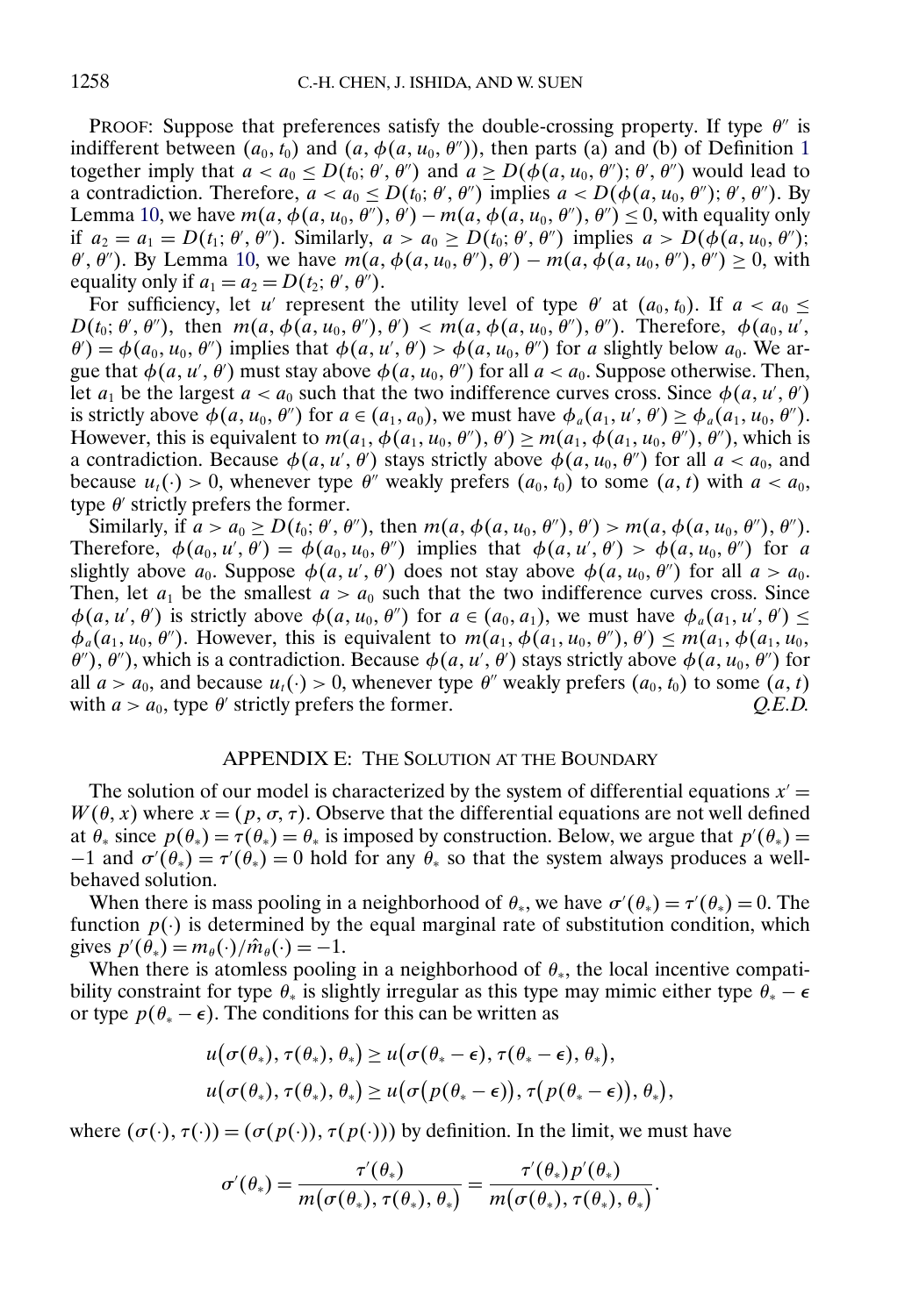<span id="page-34-0"></span>We apply l'Hôpital's rule to equation [\(5\)](#page-12-0) to obtain

$$
p'(\theta_*) = \frac{1 - \tau'(\theta_*)}{p'(\theta_*) - \tau'(\theta_*)}.
$$

Solving this for  $p'(\theta_*)$  yields

$$
p'(\theta_*) = \frac{\tau'(\theta_*) \pm \sqrt{\tau'(\theta_*)^2 + 4(1 - \tau'(\theta_*) )}}{2} = \frac{\tau'(\theta_*) \pm (\tau'(\theta_*) - 2)}{2}.
$$

Since  $p'(\cdot)$  must be negative, we must have  $p'(\theta_*) = \tau'(\theta_*) - 1$ . Therefore, the only consistent solution is  $\sigma'(\theta_*) = \tau'(\theta_*) = 0$  and  $p'(\theta_*) = -1$ .

#### **[REFERENCES](http://www.e-publications.org/srv/ecta/linkserver/setprefs?rfe_id=urn:sici%2F0012-9682%282022%2990%3A3%3C1225%3ASUDCP%3E2.0.CO%3B2-R)**

- ARAUJO, ALOISIO, AND HUMBERTO MOREIRA [\(2010\): "Adverse Selection Problems Without the Spence-](http://www.e-publications.org/srv/ecta/linkserver/openurl?rft_dat=bib:1/am2010&rfe_id=urn:sici%2F0012-9682%282022%2990%3A3%3C1225%3ASUDCP%3E2.0.CO%3B2-R)Mirrlees Condition," *[Journal of Economic Theory](http://www.e-publications.org/srv/ecta/linkserver/openurl?rft_dat=bib:1/am2010&rfe_id=urn:sici%2F0012-9682%282022%2990%3A3%3C1225%3ASUDCP%3E2.0.CO%3B2-R)*, 145 (3), 1113–1141. [\[1226](#page-1-0)[,1243](#page-18-0)[,1244\]](#page-19-0)
- ARAUJO, ALOISIO, DANIEL GOTTLIEB, AND HUMBERTO MOREIRA [\(2007\): "A Model of Mixed Signals With](http://www.e-publications.org/srv/ecta/linkserver/openurl?rft_dat=bib:2/agm2007&rfe_id=urn:sici%2F0012-9682%282022%2990%3A3%3C1225%3ASUDCP%3E2.0.CO%3B2-R) [Applications to Countersignalling,"](http://www.e-publications.org/srv/ecta/linkserver/openurl?rft_dat=bib:2/agm2007&rfe_id=urn:sici%2F0012-9682%282022%2990%3A3%3C1225%3ASUDCP%3E2.0.CO%3B2-R) *RAND Journal of Economics*, 38 (4), 1020–1043. [\[1226](#page-1-0)[,1227](#page-2-0)[,1244](#page-19-0)[-1246\]](#page-21-0)

BALL, IAN (2020): "Scoring Strategic Agents," arXiv preprint. Available at [arXiv:1909.01888.](http://arxiv.org/abs/arXiv:1909.01888) [\[1245\]](#page-20-0)

- BERNHEIM, B. DOUGLAS [\(1994\): "A Theory of Conformity,"](http://www.e-publications.org/srv/ecta/linkserver/openurl?rft_dat=bib:4/bernheim1994&rfe_id=urn:sici%2F0012-9682%282022%2990%3A3%3C1225%3ASUDCP%3E2.0.CO%3B2-R) *Journal of Political Economy*, 102 (5), 841–877. [\[1226\]](#page-1-0)
- BOBTCHEFF, CATHERINE, AND RAPHAEL LEVY [\(2017\): "More Haste, Less Speed? Signaling Through Invest](http://www.e-publications.org/srv/ecta/linkserver/openurl?rft_dat=bib:5/bl2017&rfe_id=urn:sici%2F0012-9682%282022%2990%3A3%3C1225%3ASUDCP%3E2.0.CO%3B2-R)ment Timing," *[American Economic Journal: Microeconomics](http://www.e-publications.org/srv/ecta/linkserver/openurl?rft_dat=bib:5/bl2017&rfe_id=urn:sici%2F0012-9682%282022%2990%3A3%3C1225%3ASUDCP%3E2.0.CO%3B2-R)*, 9 (3), 148–186. [\[1226](#page-1-0)[,1247\]](#page-22-0)
- CHEN, CHIA-HUI, JUNICHIRO ISHIDA, AND WING SUEN [\(2021\): "Reputation Concerns in Risky Experimenta](http://www.e-publications.org/srv/ecta/linkserver/openurl?rft_dat=bib:6/cis2019&rfe_id=urn:sici%2F0012-9682%282022%2990%3A3%3C1225%3ASUDCP%3E2.0.CO%3B2-R)tion," *[Journal of the European Economic Association](http://www.e-publications.org/srv/ecta/linkserver/openurl?rft_dat=bib:6/cis2019&rfe_id=urn:sici%2F0012-9682%282022%2990%3A3%3C1225%3ASUDCP%3E2.0.CO%3B2-R)*, 19 (4), 1981–2021. [\[1226](#page-1-0)[,1247\]](#page-22-0)

(2021): "Signaling Under Double-Crossing Preferences," ISER Discussion Paper No. 1103. [\[1227\]](#page-2-0)

- (2022): "Supplement to 'Signaling Under Double-Crossing Preferences'," *Econometrica Supplemental Material*, 90, <https://doi.org/10.3982/ECTA19210>. [\[1244\]](#page-19-0)
- CHUNG, KIM-SAU, AND PETER ESO [\(2013\): "Persuasion and Learning by Countersignaling,"](http://www.e-publications.org/srv/ecta/linkserver/openurl?rft_dat=bib:9/ce2013&rfe_id=urn:sici%2F0012-9682%282022%2990%3A3%3C1225%3ASUDCP%3E2.0.CO%3B2-R) *Economics Letters*[, 121, 487–491.](http://www.e-publications.org/srv/ecta/linkserver/openurl?rft_dat=bib:9/ce2013&rfe_id=urn:sici%2F0012-9682%282022%2990%3A3%3C1225%3ASUDCP%3E2.0.CO%3B2-R) [\[1227\]](#page-2-0)
- DALEY, BRENDAN, AND BRETT GREEN [\(2014\): "Market Signaling With Grades,"](http://www.e-publications.org/srv/ecta/linkserver/openurl?rft_dat=bib:10/dg2014&rfe_id=urn:sici%2F0012-9682%282022%2990%3A3%3C1225%3ASUDCP%3E2.0.CO%3B2-R) *Journal of Economic Theory*, [151, 114–145.](http://www.e-publications.org/srv/ecta/linkserver/openurl?rft_dat=bib:10/dg2014&rfe_id=urn:sici%2F0012-9682%282022%2990%3A3%3C1225%3ASUDCP%3E2.0.CO%3B2-R) [\[1226](#page-1-0)[,1231\]](#page-6-0)
- DEGAN, ARIANA, AND MING LI [\(2021\): "Perasuasion With Costly Precision,"](http://www.e-publications.org/srv/ecta/linkserver/openurl?rft_dat=bib:11/dl2021&rfe_id=urn:sici%2F0012-9682%282022%2990%3A3%3C1225%3ASUDCP%3E2.0.CO%3B2-R) *Economic Theory*, 72 (3), 869– [908.](http://www.e-publications.org/srv/ecta/linkserver/openurl?rft_dat=bib:11/dl2021&rfe_id=urn:sici%2F0012-9682%282022%2990%3A3%3C1225%3ASUDCP%3E2.0.CO%3B2-R) [\[1226\]](#page-1-0)

DIXIT, AVINASH K., AND BARRY NALEBUFF (2008): *The Art of Strategy*. New York, NY: W. W. Norton. [\[1244\]](#page-19-0)

FELTOVICH, NICK, RICHMOND HARBAUGH, AND TED TO [\(2002\): "Too Cool for School? Signalling and Coun](http://www.e-publications.org/srv/ecta/linkserver/openurl?rft_dat=bib:13/fht2002&rfe_id=urn:sici%2F0012-9682%282022%2990%3A3%3C1225%3ASUDCP%3E2.0.CO%3B2-R)tersignalling," *[RAND Journal of Economics](http://www.e-publications.org/srv/ecta/linkserver/openurl?rft_dat=bib:13/fht2002&rfe_id=urn:sici%2F0012-9682%282022%2990%3A3%3C1225%3ASUDCP%3E2.0.CO%3B2-R)*, 33 (4), 630–649. [\[1226](#page-1-0)[,1227](#page-2-0)[,1231](#page-6-0)[,1244](#page-19-0)[,1245\]](#page-20-0)

- FRANKEL, ALEX, AND NAVIN KARTIK [\(2019\): "Muddled Information,"](http://www.e-publications.org/srv/ecta/linkserver/openurl?rft_dat=bib:14/frankel2019&rfe_id=urn:sici%2F0012-9682%282022%2990%3A3%3C1225%3ASUDCP%3E2.0.CO%3B2-R) *Journal of Political Economy*, 127 (4), [1739–1776.](http://www.e-publications.org/srv/ecta/linkserver/openurl?rft_dat=bib:14/frankel2019&rfe_id=urn:sici%2F0012-9682%282022%2990%3A3%3C1225%3ASUDCP%3E2.0.CO%3B2-R) [\[1226](#page-1-0)[,1245\]](#page-20-0)
- HÖRNER, JOHANNES (2008): *Signalling and Screening*. The New Palgrave Dictionary of Economics (Second Ed.) Basingstoke, UK: Palgrave Macmillan. [\[1226,](#page-1-0)[1242\]](#page-17-0)

KARTIK, NAVIN [\(2009\): "Strategic Communication With Lying Costs,"](http://www.e-publications.org/srv/ecta/linkserver/openurl?rft_dat=bib:16/kartik2009&rfe_id=urn:sici%2F0012-9682%282022%2990%3A3%3C1225%3ASUDCP%3E2.0.CO%3B2-R) *Review of Economic Studies*, 76 (4), [1359–1395.](http://www.e-publications.org/srv/ecta/linkserver/openurl?rft_dat=bib:16/kartik2009&rfe_id=urn:sici%2F0012-9682%282022%2990%3A3%3C1225%3ASUDCP%3E2.0.CO%3B2-R) [\[1226](#page-1-0)[,1233\]](#page-8-0)

- KOLEV, DOBRIN R., AND THOMAS J. PRUSA [\(2002\): "Dumping and Double Crossing: The \(in\)Efficiency of](http://www.e-publications.org/srv/ecta/linkserver/openurl?rft_dat=bib:17/kp2002&rfe_id=urn:sici%2F0012-9682%282022%2990%3A3%3C1225%3ASUDCP%3E2.0.CO%3B2-R) [Cost-Based Trade Policy Under Incomplete Information,"](http://www.e-publications.org/srv/ecta/linkserver/openurl?rft_dat=bib:17/kp2002&rfe_id=urn:sici%2F0012-9682%282022%2990%3A3%3C1225%3ASUDCP%3E2.0.CO%3B2-R) *International Economic Review*, 43 (3), 895–918. [\[1226\]](#page-1-0)
- LELAND, HAYNE E., AND DAVID H. PYLE [\(1977\): "Informational Asymmetries, Financial Structure, and Fi](http://www.e-publications.org/srv/ecta/linkserver/openurl?rft_dat=bib:18/leland1977&rfe_id=urn:sici%2F0012-9682%282022%2990%3A3%3C1225%3ASUDCP%3E2.0.CO%3B2-R)[nancial Intermediation,"](http://www.e-publications.org/srv/ecta/linkserver/openurl?rft_dat=bib:18/leland1977&rfe_id=urn:sici%2F0012-9682%282022%2990%3A3%3C1225%3ASUDCP%3E2.0.CO%3B2-R) *Journal of Finance*, 32 (2), 371–387. [\[1247\]](#page-22-0)
- LIU, SHUO, AND HARRY PEI [\(2020\): "Monotone Equilibria in Signaling Games,"](http://www.e-publications.org/srv/ecta/linkserver/openurl?rft_dat=bib:19/lp2020&rfe_id=urn:sici%2F0012-9682%282022%2990%3A3%3C1225%3ASUDCP%3E2.0.CO%3B2-R) *European Economic Review*, [124, 103408.](http://www.e-publications.org/srv/ecta/linkserver/openurl?rft_dat=bib:19/lp2020&rfe_id=urn:sici%2F0012-9682%282022%2990%3A3%3C1225%3ASUDCP%3E2.0.CO%3B2-R) [\[1227\]](#page-2-0)
- MAILATH, GEORGE [J. \(1987\): "Incentive Compatibility in Signaling Games With a Continuum of Types,"](http://www.e-publications.org/srv/ecta/linkserver/openurl?rft_dat=bib:20/mailath1987&rfe_id=urn:sici%2F0012-9682%282022%2990%3A3%3C1225%3ASUDCP%3E2.0.CO%3B2-R) *Econometrica*[, 55 \(6\), 1349–1365.](http://www.e-publications.org/srv/ecta/linkserver/openurl?rft_dat=bib:20/mailath1987&rfe_id=urn:sici%2F0012-9682%282022%2990%3A3%3C1225%3ASUDCP%3E2.0.CO%3B2-R) [\[1226,](#page-1-0)[1232,](#page-7-0)[1242\]](#page-17-0)
- MASKIN, ERIC, AND JOHN RILEY [\(1984\): "Monopoly With Incomplete Information,"](http://www.e-publications.org/srv/ecta/linkserver/openurl?rft_dat=bib:21/maskinriley1984&rfe_id=urn:sici%2F0012-9682%282022%2990%3A3%3C1225%3ASUDCP%3E2.0.CO%3B2-R) *RAND Journal of Economics*[, 15 \(2\), 171–196.](http://www.e-publications.org/srv/ecta/linkserver/openurl?rft_dat=bib:21/maskinriley1984&rfe_id=urn:sici%2F0012-9682%282022%2990%3A3%3C1225%3ASUDCP%3E2.0.CO%3B2-R) [\[1242\]](#page-17-0)